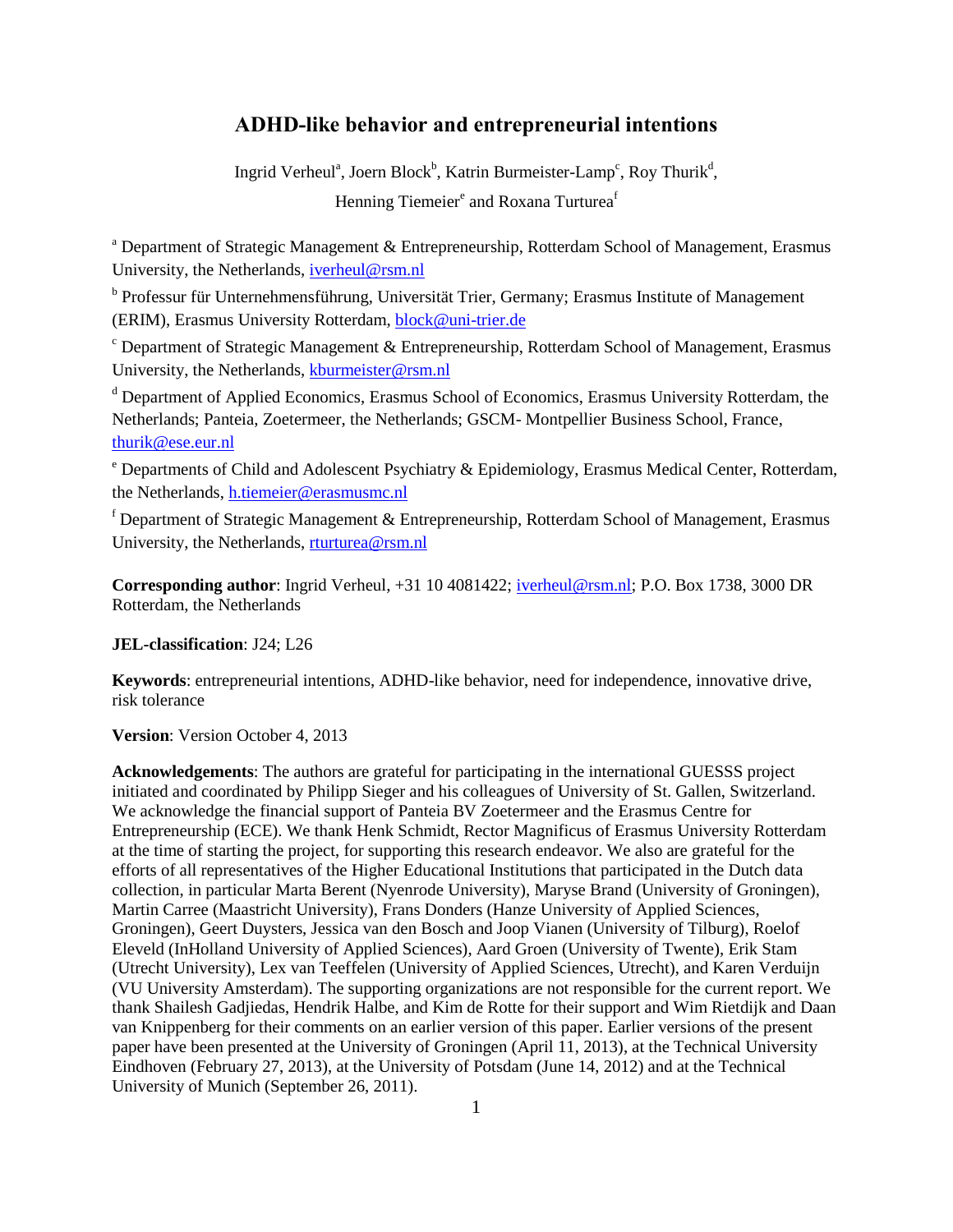#### **ADHD-like behavior and entrepreneurial intentions**

## **ABSTRACT**

Little is known about the relation between validated psychiatric symptoms scores and the entrepreneurial decision. Building on the Person-Environment (P-E) fit literature and using data of over 10,000 students, we test whether individuals with higher levels of attention deficit and hyperactivity (ADHD) have higher entrepreneurial career intentions compared to others. We find that students reporting higher levels of ADHD-like behavior (assessed with a symptom score on an ADHD screening scale) are more likely than their peers to display entrepreneurial intentions and become student entrepreneurs. This can be partly explained by their high need for independence and their risk tolerance.

#### **1. Introduction**

High levels of attention deficit and hyperactivity are often considered 'problematic' for individual wellbeing and the cause of great impairment and distress in the private life of individuals as well as in the workplace. Individuals with ADHD (Attention Deficit and Hyperactive Disorder) tend to show substandard work performance (Nadeau, 2005; de Graaf et al., 2008) and have a higher chance of becoming unemployed (Kessler et al., 2005). Even when equipped with higher levels of intelligence, few of them are found in higher-ranked occupational positions (de Graaf et al., 2008).

At the same time, individuals who have ADHD or demonstrate ADHD-like behavior may perform extraordinarily well in specific work contexts. The popular press gives many examples of successful entrepreneurs with ADHD. For example, David Neeleman, founder of JetBlue Airways, claims that ADHD is one of his greatest assets because it enables him to think out of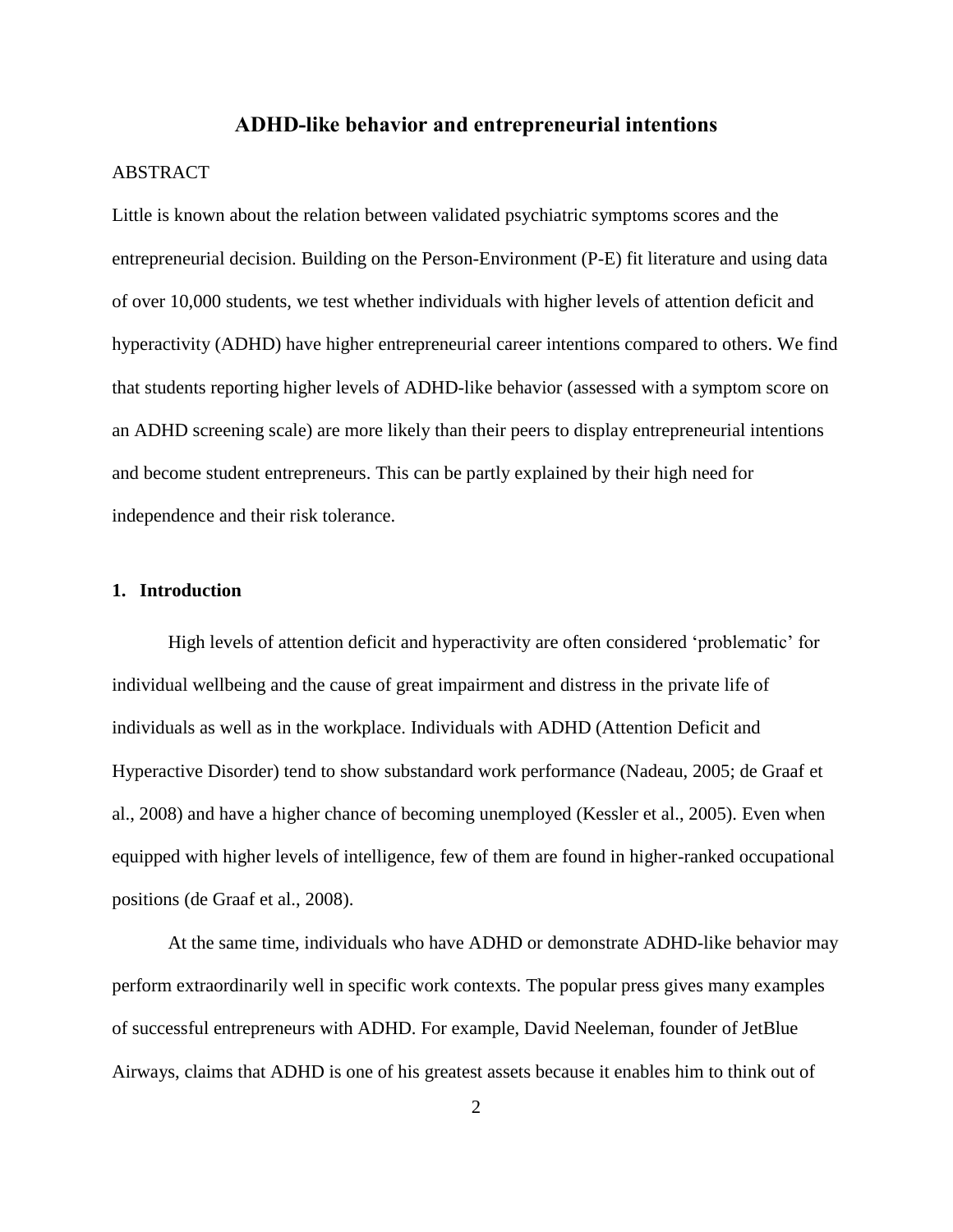the box: "*In the midst of all the chaos in your mind, and all of the disorganization … and procrastination, your brain just thinks a little bit differently … and you can come up with things*"*.* <sup>1</sup> Recently, *The Economist* (2012) praised such 'disorganization men' for their gift of breaking through business routines and inertia because of their ability to envision and create new realities. Apparently, when they manage to develop 'resilience' mechanisms to cope with their 'weaknesses', individuals with ADHD or who display ADHD-like behavior are able to exploit their specific talents and function just as well as, or even better than, the average worker (Hartmann, 2002). This may be the case in particular for individuals who pursue a career in which the job requirements and environment align with their behavior. Given the evidence of linkages with well-known entrepreneurial characteristics such as creativity (White and Shah, 2011), risk taking (Mäntylä et al., 2012), and action orientation (Barkley, 1997), entrepreneurship might be a popular career choice among individuals who have ADHD or show ADHD-like behavior. Remarkably, the link between ADHD and (the choice for) a career in selfemployment<sup>2</sup> has not been systematically examined in the literature (Mannuzza et al., 1993).

Whereas research on ADHD has mainly taken a pathological perspective (i.e., studying the consequences of ADHD as a disorder that is typically diagnosed during childhood), the aim of this study is *not* to diagnose individuals with ADHD and examine the interest in an entrepreneurial career among clinical cases. Rather, we examine whether individuals who exhibit higher levels of ADHD-like behavior (measured with an ADHD screening scale) are more likely than others to prefer a career in entrepreneurship over one as an employee.

1

<sup>1</sup> Source: CBS news (2009); [http://www.cbsnews.com/8301-18560\\_162-658996.html](http://www.cbsnews.com/8301-18560_162-658996.html)

<sup>&</sup>lt;sup>2</sup> The terms self-employment and entrepreneurship are used as synonyms in the present text.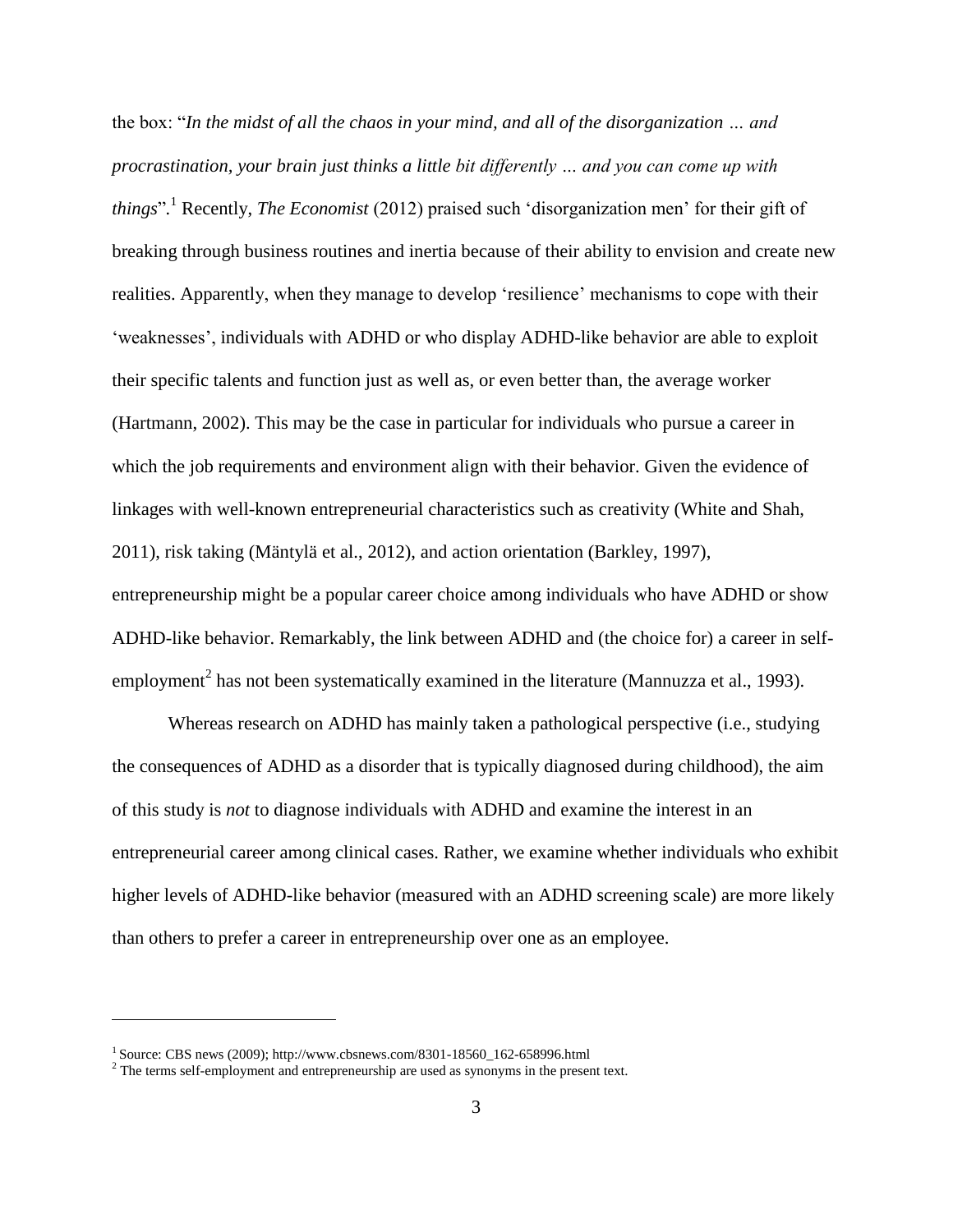Building on the Person-Environment (P-E) fit literature (Kristof, 1996; Oh et al., 2013) and that of behavioral intentions (Ajzen, 1991; Shapero and Sokol, 1982) we examine the person-career fit of highly educated individuals who find themselves at the start of their careers. Specifically, we test whether there is a positive relation between ADHD-like behavior and entrepreneurial intentions among more than 10,000 university students. We hypothesize that entrepreneurship *fits* the needs and talents of individuals who display ADHD-like behavior (leading to higher entrepreneurial intentions) as it offers a flexible, dynamic and challenging work environment that allows them to operate relatively independently and that is characterized by relatively high levels of creativity and risk taking. Our results show that ADHD-like behavior increases students' start-up intentions directly after studies. In addition, we find (partial) mediating effects of the need for independence and risk tolerance.

Our study has several contributions. *First*, it contributes to the occupational choice literature by exploring specific behavioral determinants of the future careers of young adults. To our knowledge, there has been no research that systematically and empirically examined the link between ADHD-like behavior and the choice for an entrepreneurial career, nor have there been studies examining the mechanisms that drive such a relationship. A better understanding of this relationship is important considering that individuals with ADHD or who exhibit higher levels of ADHD-like behavior typically have difficulties committing to a career decision (Painter et al., 2008) and exhibit substandard performance when they finally do (Nadeau, 2005). Our findings can help to create awareness of what inspires and motivates these individuals in a (future) profession and support them in deciding upon a career that is aligned with their specific needs and talents. *Secondly*, despite the fact that ADHD persists into adulthood in 30 to 70 percent of cases (Mannuzza et al., 1998), most of what we know about the consequences of ADHD for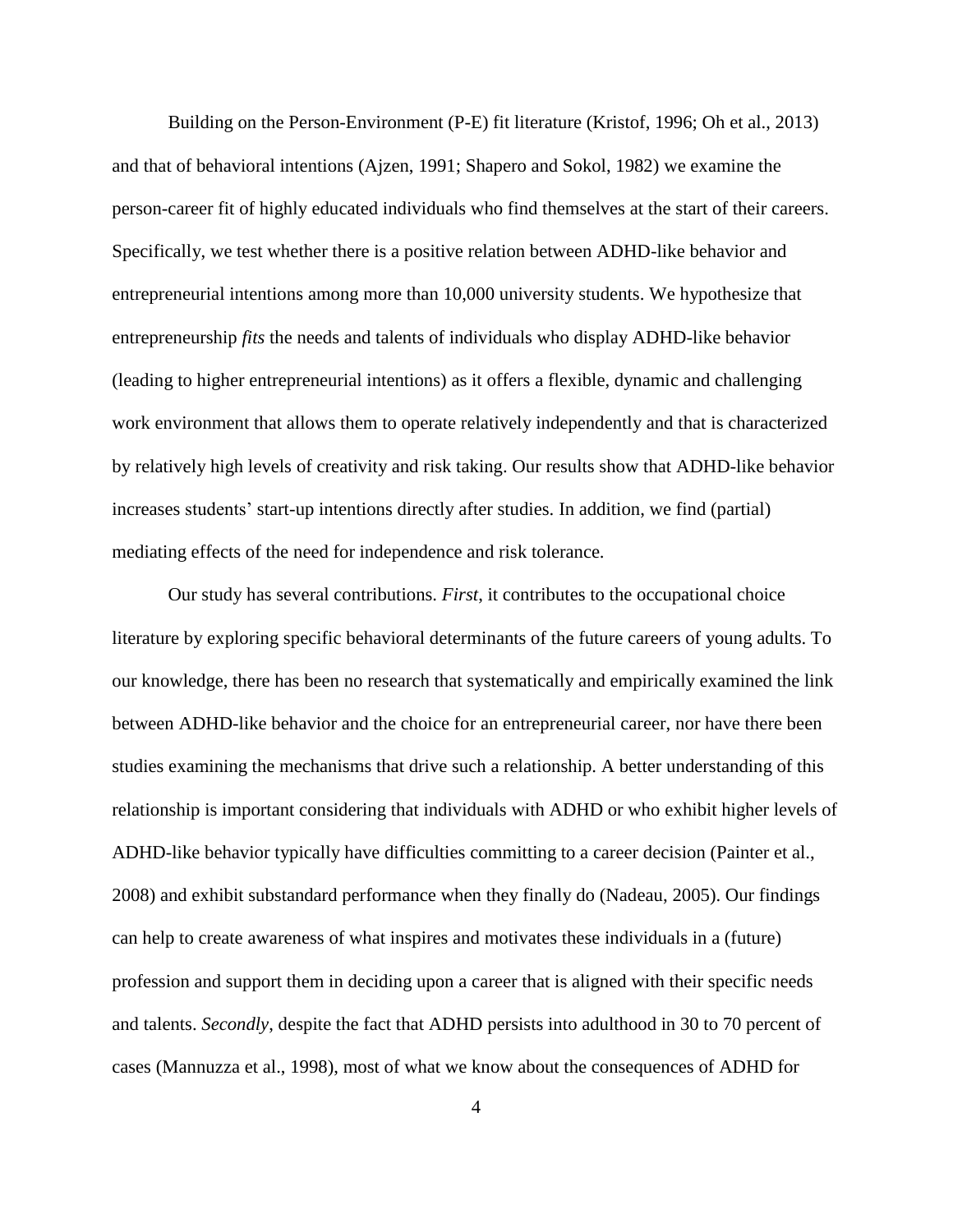individual behavior is derived from research with children. Far less attention is paid to the implications for adult decision-making and behavior (Young, 2000). Our study suggests that (young) adults who demonstrate higher levels of ADHD-like behavior make different career choices than others. They appear to be more attracted to jobs where they can work independently, deal with risk, and work on innovative tasks. *Moreover*, research examining the role of ADHD in the workplace has mainly focused on individuals working in large, established and often heavily regulated organizations (e.g., Kesssler et al., 2009). Assuming a fit with selfemployment (as opposed to wage-employment), the present study complements this research stream by examining the link with entrepreneurial intentions as a predominant precursor of an entrepreneurial career. Following Markman and Baron (2003, p. 282) who state that: "*While much research on personnel selection has focused on important components of fit with respect to existing, well-established organizations and routines, far less attention has been directed to person-organization fit in the context of new venture formation",* we examine the person-career fit of individuals who exhibit different levels of ADHD-like behavior. *Finally*, as mentioned before, instead of taking a pathological perspective that focuses on the clinical diagnosis of ADHD as a 'disorder', we distinguish between individuals based on their level of ADHD-like behavior (assessed with an ADHD screening scale).

The remainder of this study is structured as follows. In the next section we discuss the literature on person-environment fit and entrepreneurial intentions as well as that on the consequences of ADHD in the workplace. We then pay attention to the mediating role of the need for independence, innovative drive, and risk tolerance in the relationship between ADHDlike behavior and entrepreneurial career intentions. Subsequently, we present our sample and discuss our variables. We elaborate on the results and conclude.

5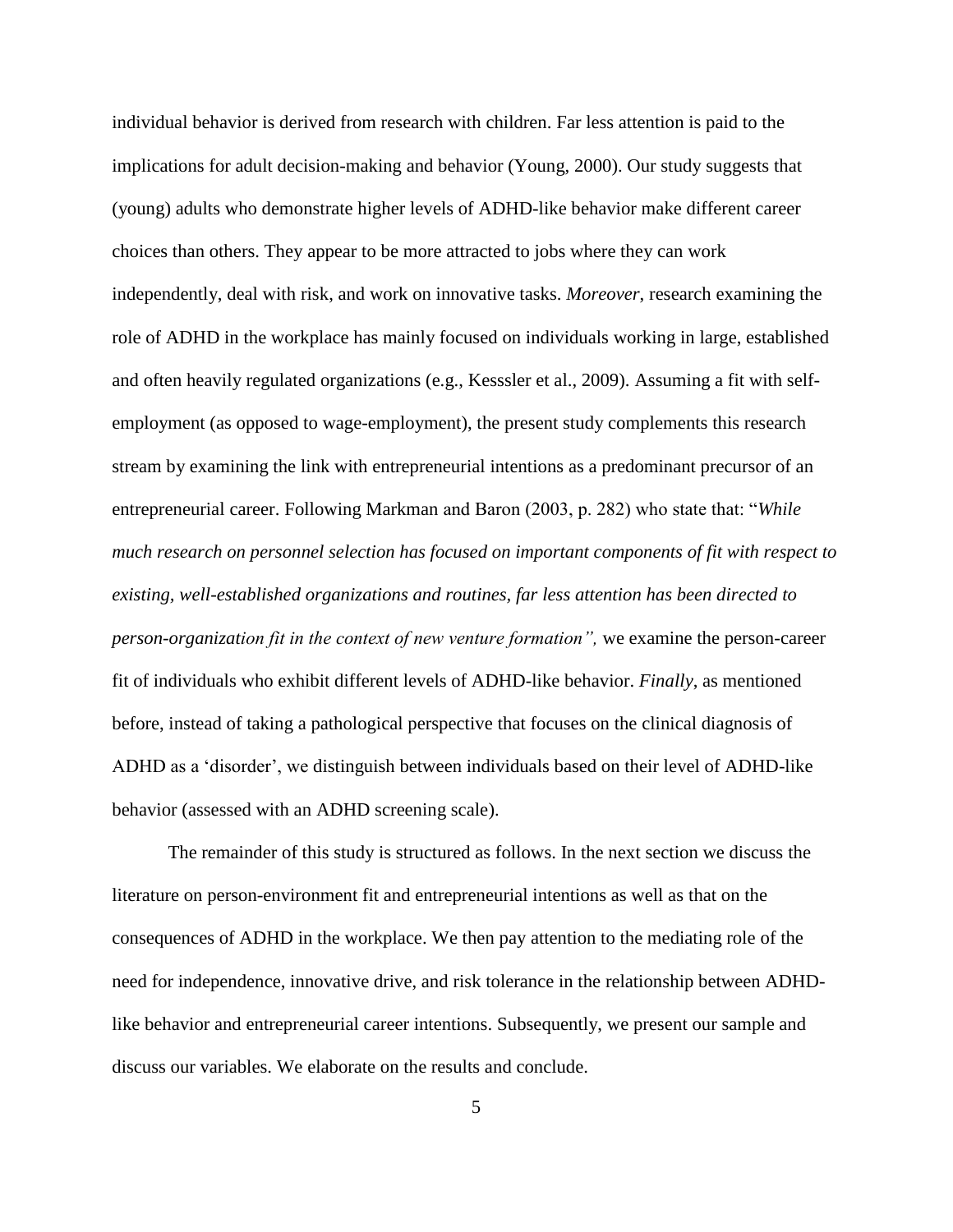#### **2. Theoretical background and hypotheses**

#### *2.1 Person-career fit and entrepreneurial intentions*

The Person-Environment (P-E) fit literature emphasizes the role of both individual and environmental (or organizational) factors in determining career decisions and outcomes (Kristof-Brown et al., 2011; 2005; Kristof, 1996; Oh et al., 2013), including entrepreneurial intentions (Lee et al., 2011) and entrepreneurial performance (Markman and Baron, 2003). The idea of P-E fit draws on principles of Interactional Psychology, asserting that neither personal nor environmental factors alone are able to explain individual behavior (Lewin, 1951). The underlying premise is that of the compatibility between people and their environment – the latter of which can refer to, for example, an organization, occupation, group of people, or supervisor. This congruence can be conceptualized and measured in different ways (Kristof, 1996, p.3). From a '*needs-supplies'* perspective the work environment is aligned with individuals' needs, desires and preferences. According to Schneider (1987), people are attracted to organizations whose goals are comparable to their own goals and wishes. The *'demands-abilities'* perspective on the other hand emphasizes a fit between individuals' abilities and the requirements of the work environment (Kristof, 1996). In this paper we argue that there is a 'needs-supplies' fit when an individual possesses needs that an entrepreneurial career can fulfill (such as the wish to be independent or innovative drive), and that a 'demands-abilities' fit exists when an individual has skills or characteristics with which (s)he is able to fulfill the requirements of an entrepreneurial career (such as risk tolerance). This person-career fit is subsequently expected to increase the likelihood that an individual has entrepreneurial intentions.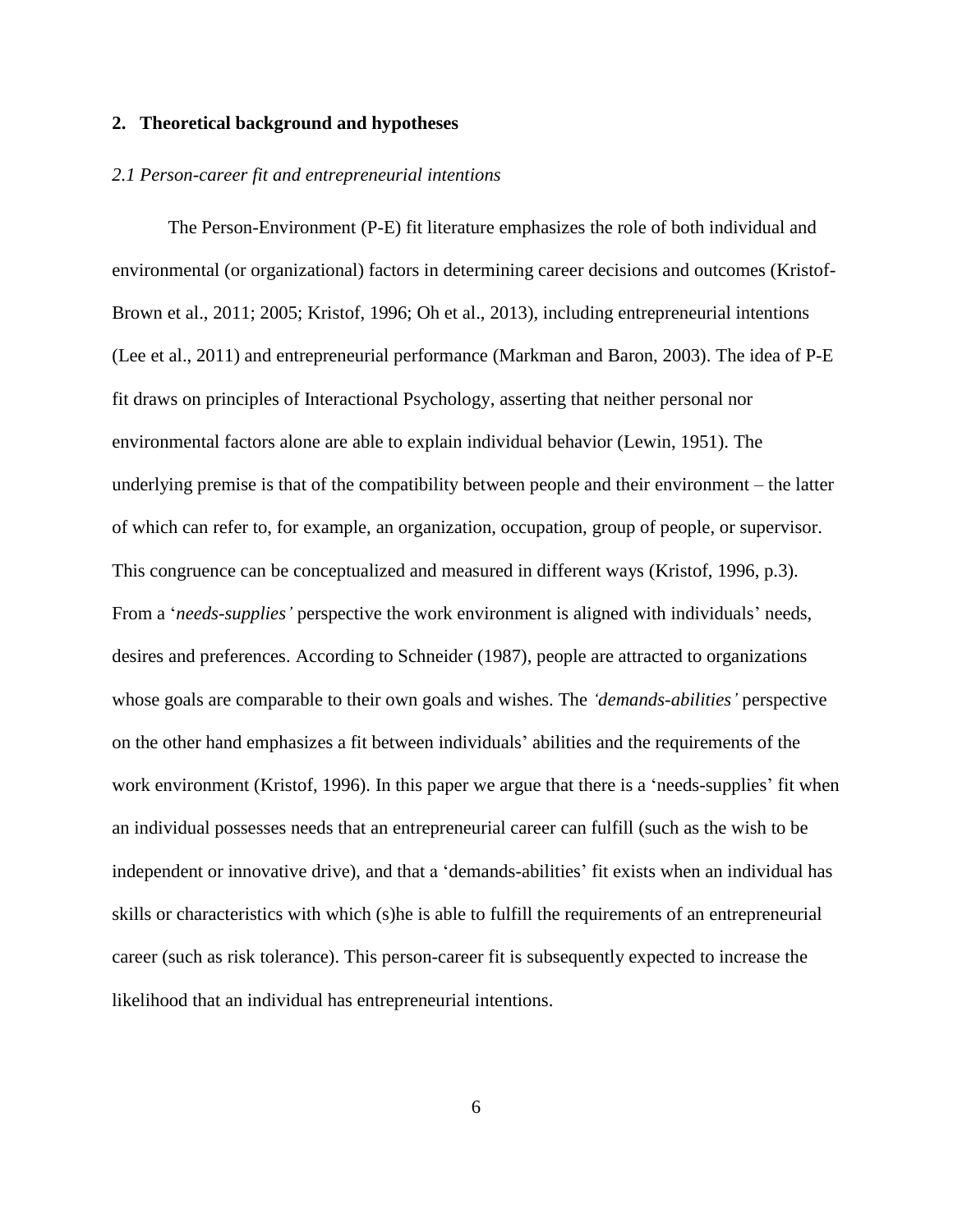Understanding the formation of entrepreneurial intentions is essential in creating insight into entrepreneurial behavior (Krueger et al., 2000). In line with Ajzen's (1991) Theory of Planned Behavior (TPB) and Shapero and Sokol's (1982) model of the Entrepreneurial Event (SEE), previous studies indicate that individual attitudes towards entrepreneurship are important for understanding the choice for an entrepreneurial career (Krueger and Carsrud, 1993; Krueger, 1993; Robinson et al., 1991; Kolvereid and Isaken, 2006; Shane et al., 2003). The decision to become an entrepreneur is seen as the outcome of the maximization of anticipated utility derived from entrepreneurship versus that of other career options (Lévesque et al., 2002; Douglas and Shepherd, 1999). Utility can be derived from, e.g., income, work effort, risk, flexibility, selfrealization and other working conditions (Douglas and Shepherd, 1999, 2002; Carter, Gartner, Shaver and Gatewood, 2003). In addition to motivation, (perceived) capabilities are essential in determining an individual's career path (Ajzen, 1991; Shapero and Sokol, 1982). People will generally be less likely to choose an occupation if they are inclined to believe they do not possess the right capabilities to execute the tasks that belong to that occupation. In sum, individuals are expected to have higher entrepreneurial intentions when they believe an entrepreneurial career is desirable or feasible for them, i.e., when there is a fit with their needs or abilities (viz., 'needs-supplies' fit or 'demands-abilities' fit).

## *2.2 ADHD and career choice*

Given that ADHD is associated with 'deficiencies' such as acting before thinking, a short attention span, a lack of persistence when facing routine tasks, forgetfulness about appointments,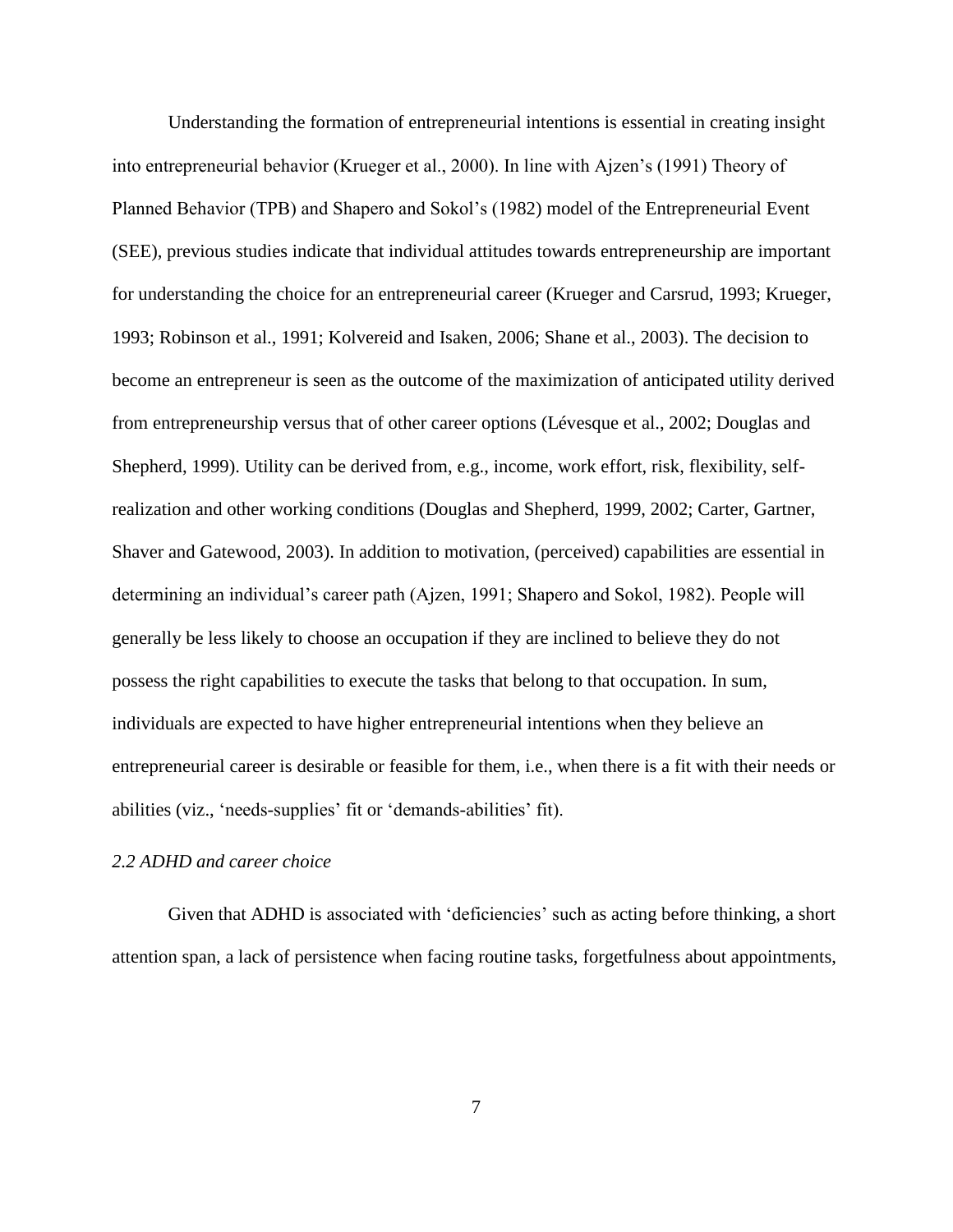and difficulty with prioritizing and meeting deadlines (Barkley, 1997; Patton, 2009)<sup>3</sup>, individuals who display such behavior may find it difficult to meet the requirements of a regular work environment (Barkley and Murphy, 2010). For example, adults who are diagnosed with ADHD are found less often among professionals (e.g., doctors, lawyers, educators) and more often in lower-ranked occupational positions (de Graaf et al., 2008; Mannuzza et al., 1997) and among the unemployed (Kessler et al., 2005). Their underrepresentation in more promising and higher ranked positions may be explained by the increased intensity and complexity of responsibilities that characterize positions at higher organizational levels, where the effectiveness of coping mechanisms becomes more important (Nadeau, 20 05). On the other hand, lower-level positions are often characterized by tasks that are repetitive or that lack stimulation, which is precisely the type of work that individuals with ADHD are reluctant to fulfill. According to the APA (2000, p.86): "…… *symptoms typically worsen in situations that require sustained attention or mental effort or that lack intrinsic appeal or novelty*". Paradoxically, many adults who have ADHD tend to work in less challenging and highly structured work environments. The poor fit with their job may explain the relatively high incidence of sick leaves, reported underperformance, multiple job changes, and the higher preference to work part-time (Nadeau, 2005). ADHD may however fit well with working in a dynamic and flexible work environment where people are able to determine their own (order of) tasks and work at their own pace (Carroll and Ponterotto, 1998). Thus, from a 'needs-supplies' fit perspective it can be argued that because entrepreneurship is often perceived as a stimulating occupation that lacks routines and that is characterized by

1

<sup>&</sup>lt;sup>3</sup> ADHD 'deficiencies' are related to problems with the executive functions: i.e., working memory, self-regulation of affectmotivation-arousal, internalization of speech, and reconstitution (Barkley, 1997).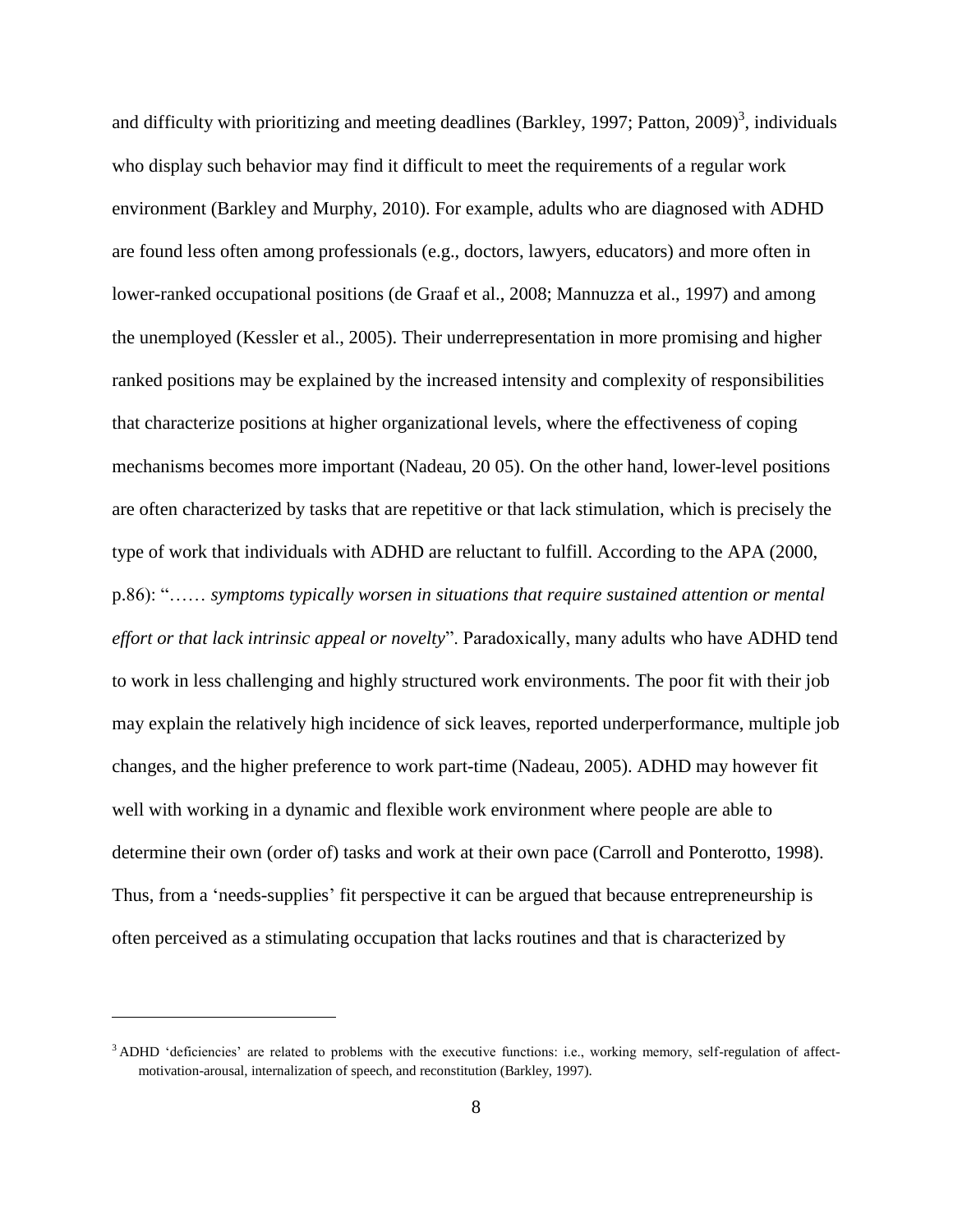flexible working hours, it may be a preferred occupation among (young) adults who demonstrate high levels of ADHD-like behavior.

Entrepreneurship does not only fit with the needs of individuals with ADHD because of the absence of a formally structured work environment, it also requires capabilities commonly present in individuals with ADHD. For example, resilience to disappointments and the ability to 'bounce back' by continually assessing, reassessing and adapting to changing situations is not only common among individuals with ADHD, it is also typical for entrepreneurs (Young, 2005). In addition, the (pro)active orientation that is considered essential to (successful) entrepreneurship (Sarasvathy, 2001), is frequently present in individuals with ADHD (Hartmann, 2002). Finally, there is evidence of a positive relation with creative thinking (White and Shah, 2011, 2006; Kirby and Honeywood, 2007) which is an indispensable ingredient for opportunity *recognition* and/or opportunity *creation* via innovation (Amabile et al., 1996; Ardichvili et al., 2003; Ward, 2004), and risk taking (Toplak et al., 2005; Bechara et al., 1997; Mäntylä et al., 2012), which is characteristic of entrepreneurship (Stewart and Roth, 2001). Thus, from a 'demands-abilities' fit perspective it can be argued that entrepreneurship allows people who demonstrate high levels of ADHD-like behavior to exploit their strengths.

Summarizing, an entrepreneurial career appears desirable and feasible for individuals who exhibit high levels of ADHD-like behavior. We therefore expect these individuals to have a preference for self-employment over wage-employment and derive the following hypothesis:

## *H1: The level of ADHD-like behavior is positively related to entrepreneurial intentions*

*2.3 The mediating role of need for independence, drive to innovate and risk tolerance*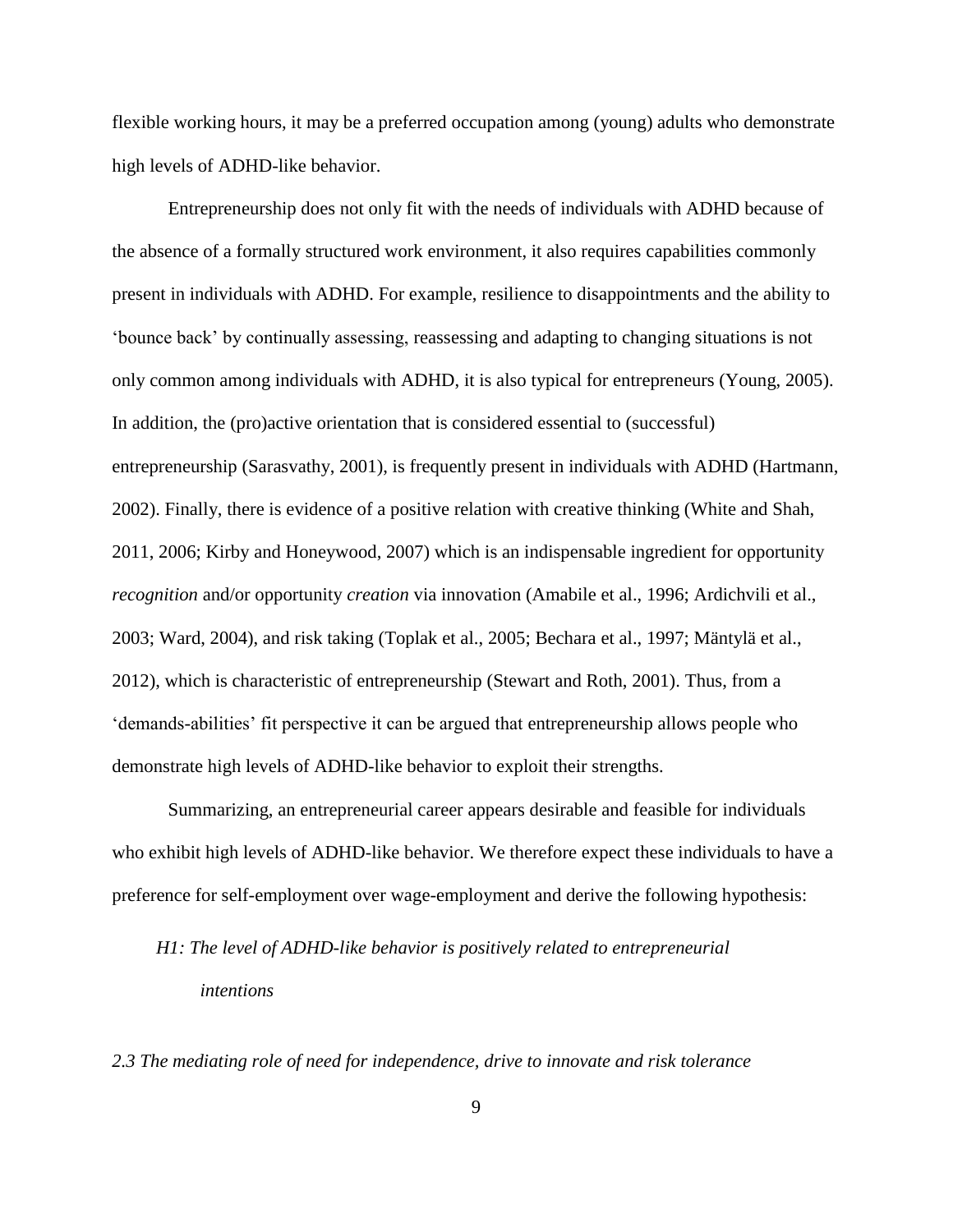#### *2.3.1. Need for independence*

The desire for freedom and independence is seen as a universal reason for new venture creation, i.e., one that is stable across countries and gender (Shane et al., 1991). Autonomy reasons are among the most cited factors for preferring entrepreneurship over wage-employment (Kolvereid, 1996; Douglas and Shepherd, 2002), even though a self-employed person still answers to stakeholders (e.g., customers, suppliers, investors) (Katz, 1994).

According to Hartmann (2002), the strong sense of individualism and the ability to be a self-starter are recurring themes in the lives of adults who experience ADHD. Although they would benefit from close supervision, many of them run into problems in the communication with their supervisors, in particular when they are required to work on boring and repetitive tasks for longer periods of time (Mannuzza et al., 1993). Their impulsive nature makes them speak their minds, usually without carefully considering the consequences, thereby risking offending their supervisors. Consequently, it can be expected that they are more likely to prefer an occupation in which they have autonomy and do not frequently have to report to someone higher in hierarchy. Hence, we expect individuals who demonstrate ADHD-like behavior to prefer starting their own business over working for a boss. We derive the following hypothesis:

# *H2: The relationship between the level of ADHD-like behavior and entrepreneurial intentions is mediated by the need for independence*

#### *2.3.2 Drive to innovate*

Ever since the publication of Schumpeter's *Theory of Economic Development* innovation is seen as a central feature of entrepreneurship. Schumpeter (1934, 1939) characterized the entrepreneur as someone who is 'mentally free', who enjoys to create and change, and who is not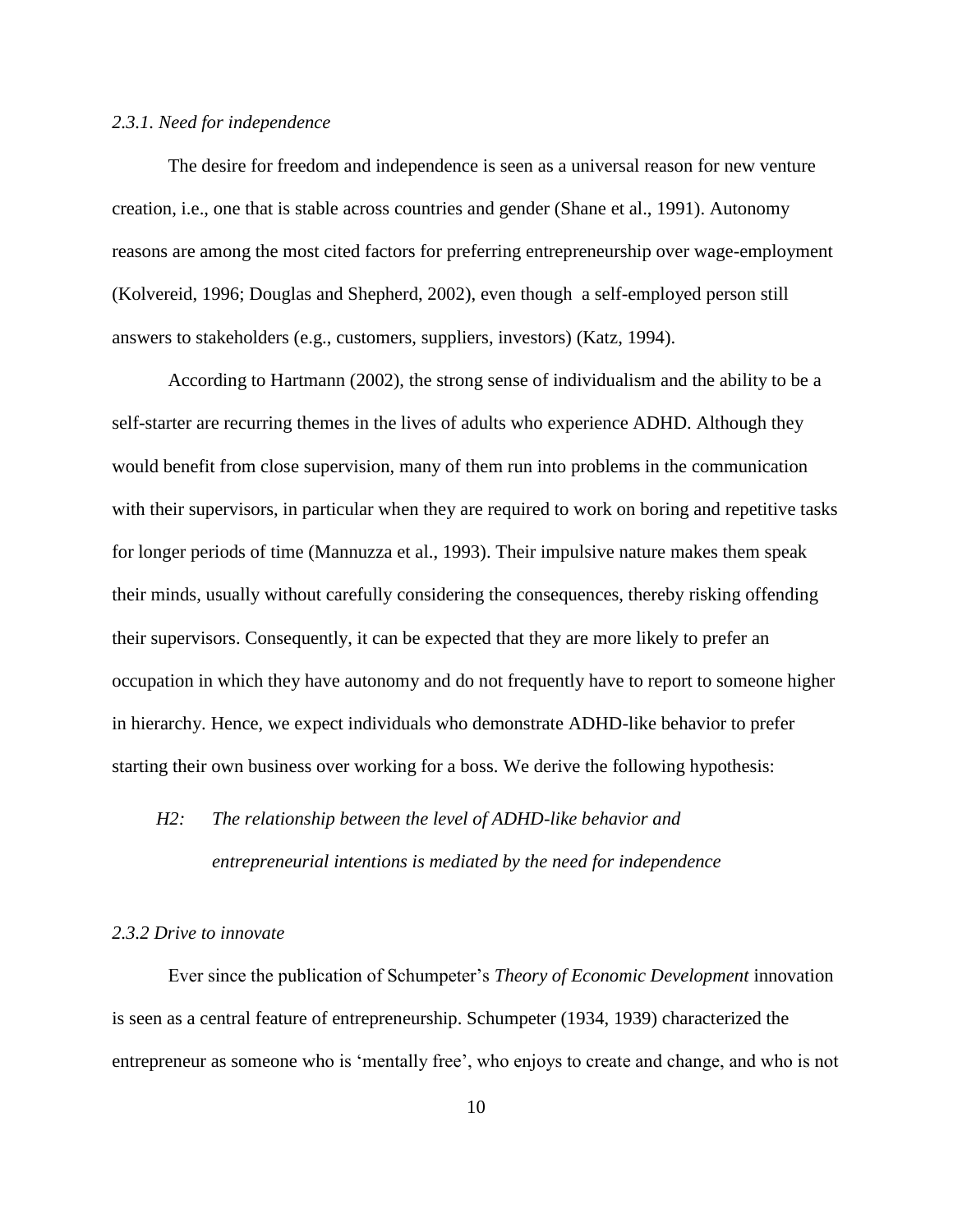afraid to show deviant behavior when pursuing something new. Carland et al. (1984) found that innovation and the preference for creative activity are critical factors distinguishing entrepreneurs from non-entrepreneurs. Creating something new is considered a common motive for pursuing a career in entrepreneurship (Carter et al. 2003; Cassar, 2007).

There is evidence of exceptional creativity and unconstrained thinking in people who have ADHD (Weiss, 1997). Research shows that adults with ADHD have a higher preference for idea generation as compared to problem clarification and idea development (White and Shah, 2011). The APA (2000, p. 86/7) notes that they are easily distracted when fulfilling "boring, repetitive" tasks and they tend to perform better when working in novel settings or engaging in activities that particularly interest them. Not only do they have a preference for more challenging and creative work, they also show higher levels of creative thinking and achievement (White and Shah, 2006; 2011). The creative drive and performance of adults with ADHD may be related to their 'uninhibited imagination'. Creative thinking in individuals with ADHD is stimulated due to deficits in inhibition which make it difficult to focus and allow random thoughts to enter the mind, leading to new connections. Hypothesis 3 is formulated as follows:

## *H3: The relationship between the level of ADHD-like behavior and entrepreneurial intentions is mediated by the drive to innovate*

## *2.3.3 Risk tolerance*

Traditionally, risk taking has been associated with entrepreneurship. In his seminal work *Risk, Uncertainty and Profit*, Knight (1921) pointed out that, unlike managers, entrepreneurs make business decisions in uncertain situations, thereby risking the loss of their investment. Yet, empirical research reveals conflicting findings, with some studies reporting a higher risk-taking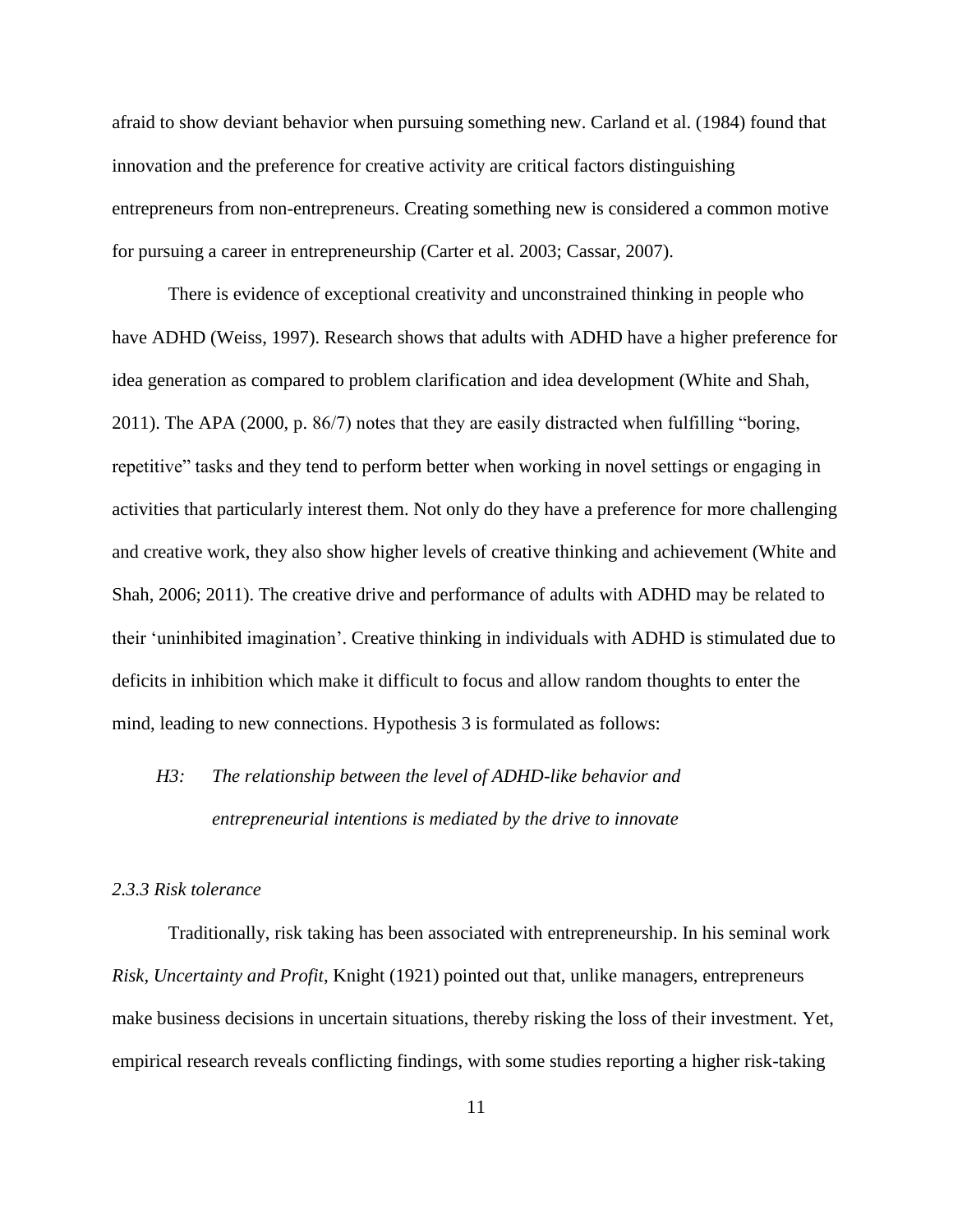propensity of entrepreneurs as compared to the general population or managers (e.g., Stewart et al., 1998), whilst others report no significant differences (e.g., Brockhaus, 1980). According to Stewart and Roth (2001) it depends on the type of entrepreneur; they demonstrate that entrepreneurs are equipped with a higher risk propensity than managers, but that this difference is more pronounced for 'growth oriented' entrepreneurs than for 'income-oriented' small business owners. Recent meta-analyses provide evidence that entrepreneurs are indeed more tolerant of risk than others (Rauch and Frese, 2007; Stewart and Roth, 2001; 2004).

Risk tolerance has also been associated with ADHD. For example, Olazagasti et al. (2013) find a positive link between the occurrence of ADHD in children and risk-taking in adulthood. Ryb et al. (2006) report a higher incidence of low risk perception and high impulsivity in a group of individuals that displayed risky driving behaviors. In line with Damasio's (1996) somatic marker hypothesis, individuals with ADHD appear to have weaker somatic and physiological cues to guide risky decisions (Mäntylä et al., 2012; Bechara et al., 1997; Toplak et al., 2005). This makes them relatively tolerant of risk, which translates into an attraction to more risky jobs such as sales, stock brokerage and entrepreneurial ventures (Weiss and Murray, 2003). We formulate Hypothesis 4 as follows:

## *H4: The relationship between the level of ADHD-like behavior and entrepreneurial intentions is mediated by risk tolerance*

#### **3. Method**

## *3.1 Data collection*

To test our hypotheses we use data from the Global University Entrepreneurial Spirit Students' Survey (GUESSS) for 2011. The purpose of this survey is the examination of career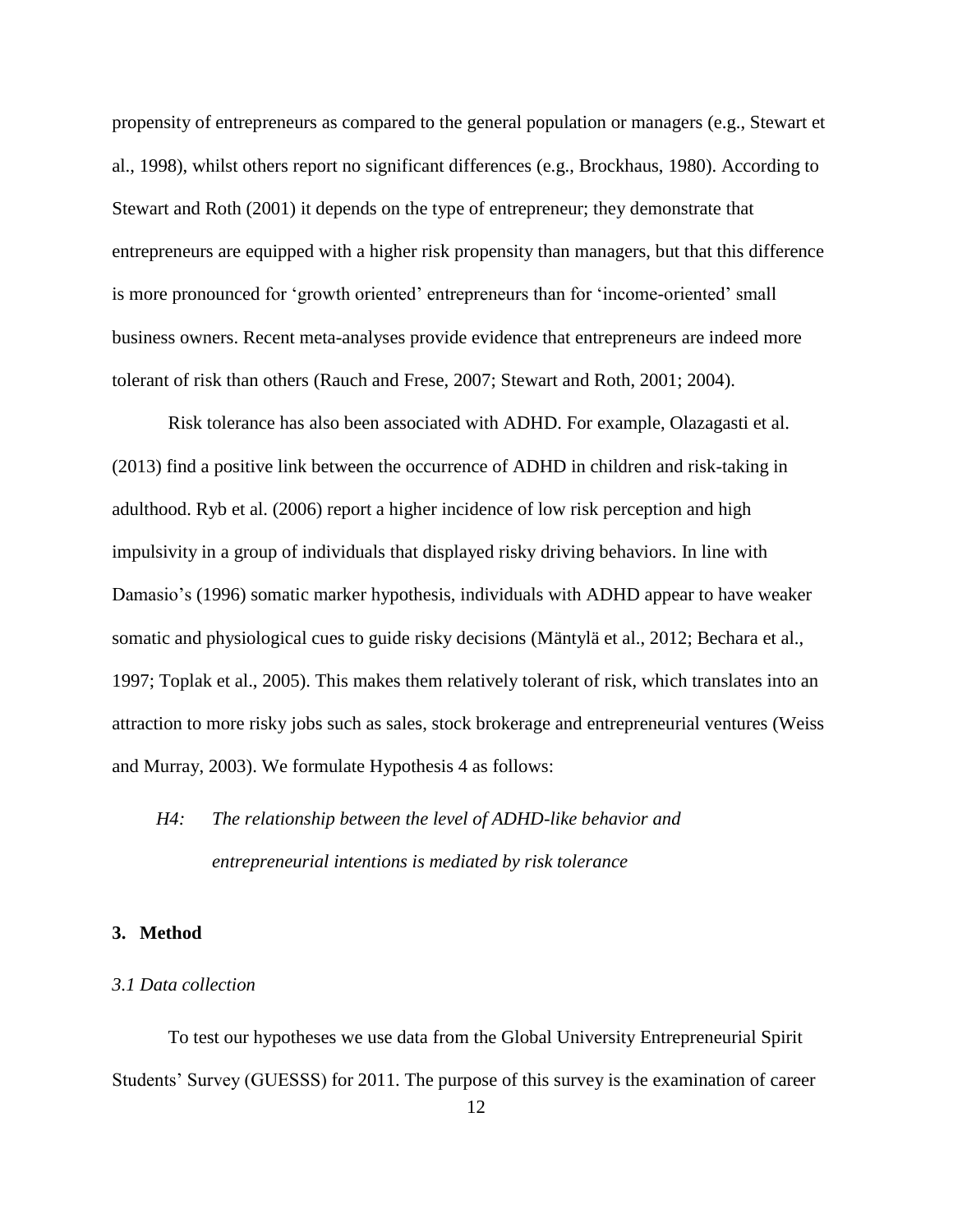aspirations and, specifically, the entrepreneurial intentions of students in higher education. For this study we rely on data collected among 13,121 students at 38 universities (of applied science) in the Netherlands. Between March and June 2011 a link to an online questionnaire was distributed among students of different faculties, study levels (i.e., undergraduate, graduate, doctorate, post-doc, MBA) and study backgrounds. Approximately one month after the initial mailing, a reminder was sent out. To motivate students to participate in the online survey two Ipads 2.0 were raffled among the participants who completed the survey. The final response rate for universities that systematically collected data among students of one or more faculties amounts to 7.4 percent<sup>4</sup>. This is an acceptable response rate given that only one reminder was sent out and a number of universities did not send out the link to the online survey via direct mailing but distributed it via Intranet or in a newsletter, resulting in a lower response rate.

To prevent self-selection of students who already have entrepreneurial intentions or who are already running their own business during their studies, the survey was introduced as focusing on future career paths in general, without explicitly stating its interest in entrepreneurship.

Given that both our dependent and independent variables are measured in the same sample and at the same point in time, our results might be subject to common method bias (Podsakoff et al., 2003). To diagnose the extent of common method variance, we performed Harman's one-factor test which is based on an exploratory factor analysis across all variables included in our regression analysis. The unrotated factor solution yields seven factors with an Eigenvalue larger than 1.0. The largest factor (Eigenvalue=3.08) accounts for 13.93% of inter-

-

<sup>&</sup>lt;sup>4</sup> For the calculation of this response rate educational institutions with no systematic data collection and those with less than twenty respondents have been excluded. Note that in the analysis these observations are combined in the category 'other educational institutions' (N=132).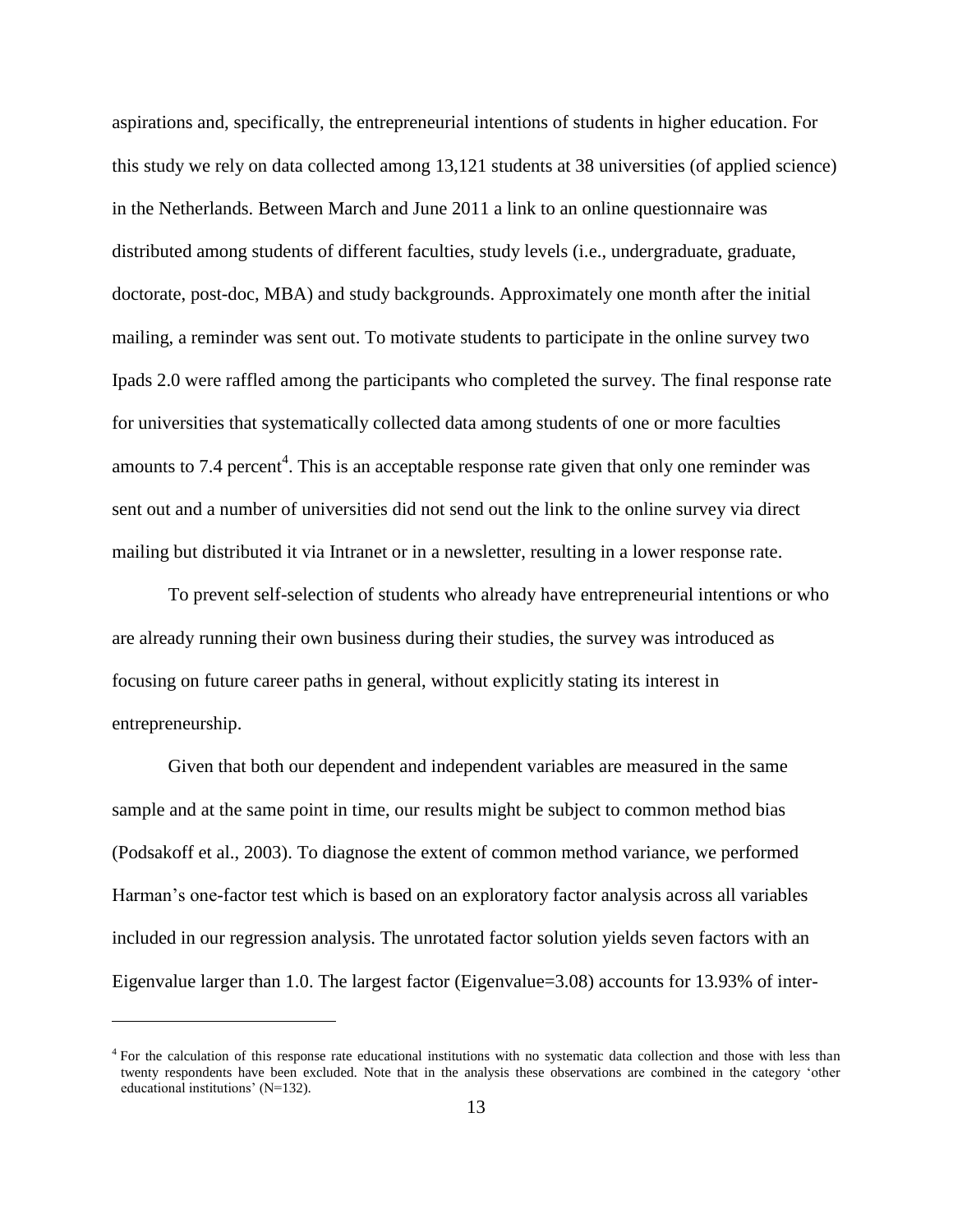item covariance. The extent of common method variance is comparatively low. Next to the Harman's one-factor test, we performed partial correlation procedures (Podsakoff et al., 2003) to control for common method variance in our regression models. We used exploratory factor analysis to identify a latent common method factor and inserted the corresponding factor values into our regression models. The latent common method factor did not show a significant effect on the dependent variable; the effects of the independent variables were similar when compared to the effects in the main regression analyses. Common method bias therefore seems not to be of major concern.

## *3.2 Measures*

#### *3.2.1 Dependent variable*

To measure entrepreneurial intentions students were presented with the following question: "*Which career path do you intend to pursue right after completion of your studies?*" Respondents could choose one option from the following answer categories: *employee* [small to medium-sized firm (1-249 employees), large firm (> 250 employees), academia, public service]; *founder* [continue an already founded firm; found my own firm; start as freelancer; found a franchise company]; *successor* [continue family firm; take over a non-family controlled company]; or *no professional career in mind* [travelling, family activities, don't know (yet), others]. We create a dichotomous variable where '1' represents entrepreneurial intentions as a prospective founder (i.e., self-employment), and '0' denotes prospective employees. About 70% of the respondents prefer to have a wage job directly after studies, while 8% prefers to start their own company. This percentage of intentional founders is comparable to the average level of start-up intentions in the Netherlands, which amounts to about 10 percent (van der Zwan et al.,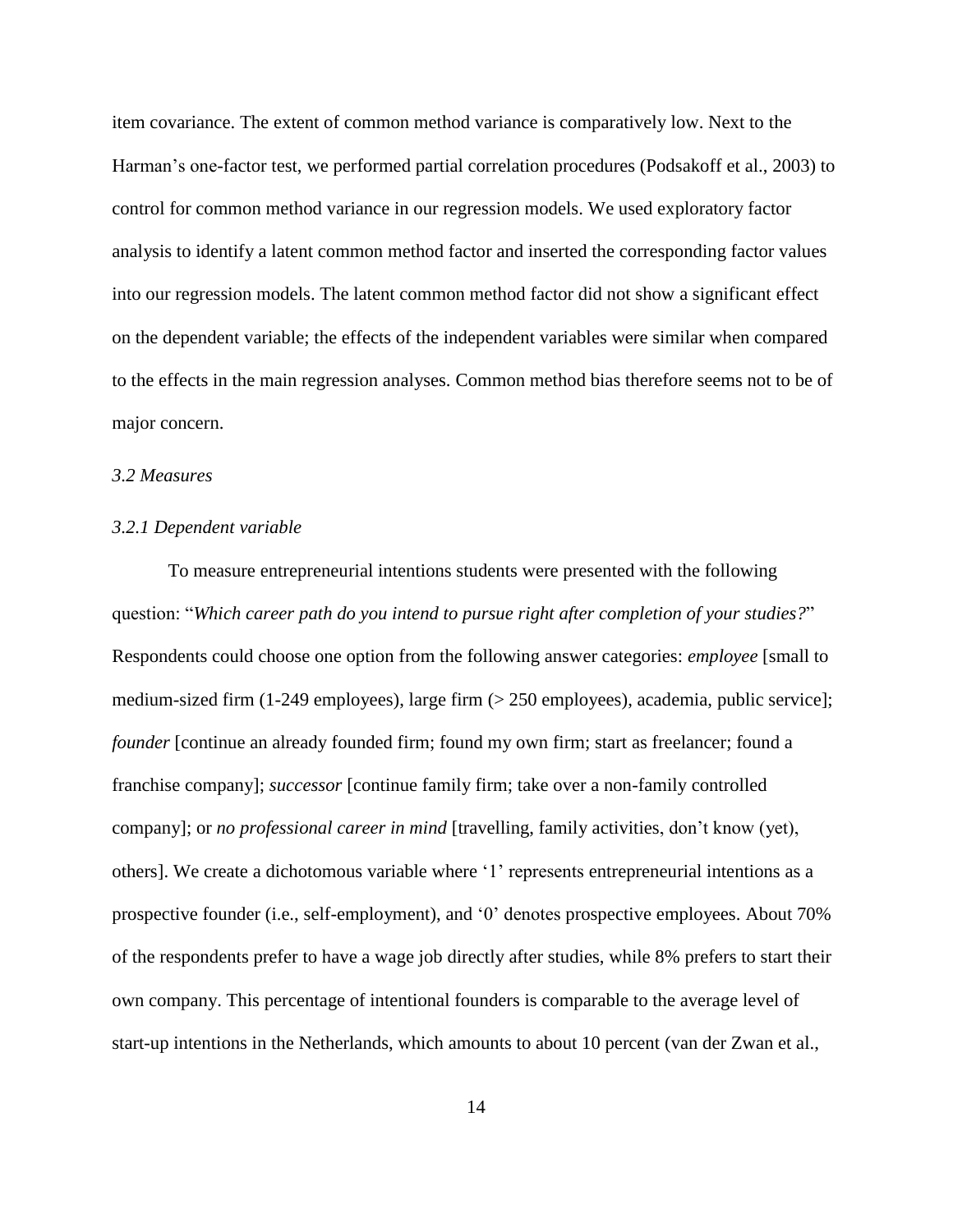2012). We exclude the intentional successors of family and/or and non-family firms (1.46%) as well as the students without a profession in mind (20.97%), and arrive at a sample of 10.178 students who make a clear occupational choice between wage- and self-employment.

#### *3.2.2 Independent variable*

-

To measure the level of ADHD-like behavior we use the World Health Organization ADHD Self-Report Scale (i.e., ASRS-v1.1 screener) which consists of six out of the eighteen DSM-IV TR criteria that were found most predictive of symptoms consistent with ADHD<sup>5</sup>. The ASRS-v1.1 scale has been proven effective in screening adults for ADHD (Kessler et al., 2007, 2005; Matza et al., 2011). Students checked the response that best described how they felt and conducted themselves over the past six months on a 5-point Likert scale  $(1=Never to 5=Verv)$ often). The ASRS-v1.1 scale includes the following six questions: (1) *How often do you have trouble wrapping up the final details of a project, once the challenging parts have been done?;* (2) *How often do you have difficulty getting things in order when you have to do a task that requires organization?;* (3) *How often do you have problems remembering appointments or obligations?;* (4) *When you have a task that requires a lot of thought, how often do you avoid or delay getting started?*; (5) *How often do you fidget or squirm (move) with your hands or feet when you have to sit down for a long time?;* and (6) *How often do you feel overly active and compelled to do things, like you were driven by a motor?* The first four questions capture the inattentive type of ADHD, while the latter two refer to the hyperactive type. Though the Cronbach alpha of the ASRS-v1.1 scale amounts to only 0.59, it is still around the lower bound of reported alphas for the ASRS screener questions reported in Kessler et al. (2007). They report

<sup>&</sup>lt;sup>5</sup> See:<http://www.hcp.med.harvard.edu/ncs/ftpdir/adhd/6Question-ADHD-ASRS-v1-1.pdf>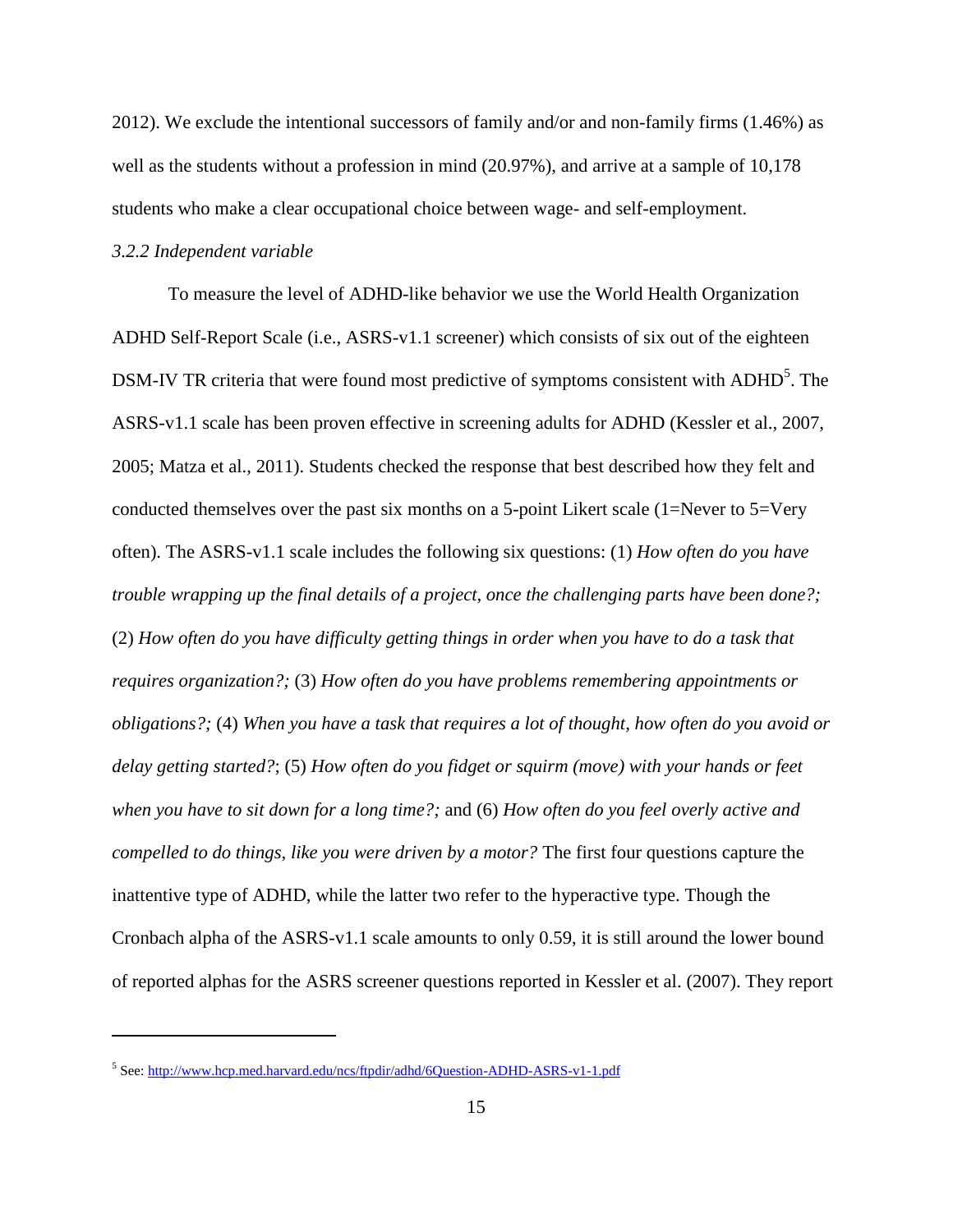Cronbach alphas between 0.63 and 0.72 in different adult populations. In general, two main methods of scoring have been employed in the scales used for identifying ADHD in adults; a symptom count and a continuous scoring method (Taylor et al., 2011). Because we do *not* aim to actually screen students for ADHD, but want to examine the link between the level of ADHDlike behavior and entrepreneurial career intentions, we compare individuals on their average score on the six items of the ASRS-v1.1 screener.

As a robustness check we examine the relation between ADHD and entrepreneurial intentions for the extreme cases, i.e., individuals who would screen ADHD positive or negative according to the ASRS-v1.1 screening scale. This binary variable is measured according to the official ASRS-v1.1 scoring method; i.e., adding the scores above the threshold levels for the six items. For the first three items ('trouble wrapping up details'; 'difficulty getting things in order'; 'problems remembering appointments') the threshold is '3' or higher (i.e., sometimes, often or very often). For the last three items ('delay tasks requiring thought'; 'fidget or squirm when sitting down'; 'overly active and compelled to do things') the threshold is '4' or higher (i.e., often or very often). Individuals with four or more checks above threshold levels are screened positive, otherwise they are screened negative.

Finally, we test the effect of the separate subscales of the ASRS-v1.1 screener. A factor analysis shows that the items of the scale load on two different types of behavior: inattentive behavior (items 1 to 4) and hyperactive behavior (items 5 and 6). This is in accordance with Hesse (2013) who argues that the ASRS-v1.1 scale is two-dimensional and captures two latent factors. The subscales however have a low reliability in our sample of students; the Cronbach alpha for inattentive and hyperactive behavior amount to 0.62 and 0.43, respectively. *3.2.3 Mediators*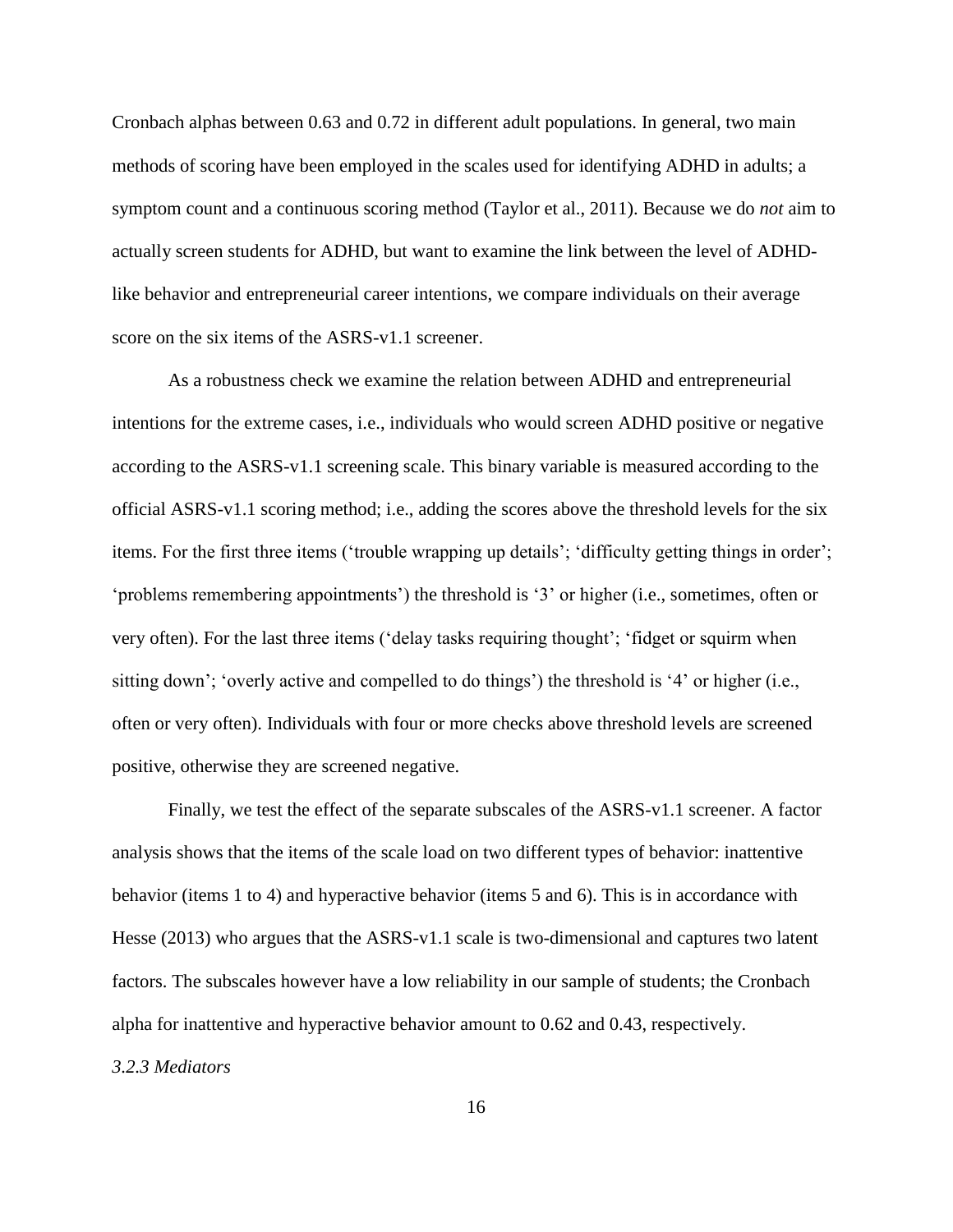Based on Carter et al. (2003) the need for independence and the drive to innovate are measured as multi-item scales. Students answered the question: '*How important are the following motives for your future work and career path?*' with a score on a 7-point Likert scale. The need for independence is calculated as the average score on the items: *'Be my own boss'* and '*Get a greater flexibility for my personal life'* (α=0.52). Innovative drive is calculated as the average score on the items: *'Be innovative, at the forefront of technology'* and *'Develop an idea for a product'* ( $\alpha$ =0.76). Finally, risk tolerance is measured with the single-item experimentally validated measure as proposed by Dohmen et al. (2011): *'How do you see yourself: Are you generally a person who is fully prepared to take risks or do you try to avoid taking risks?'* with response categories '0' (risk averse) to '10' (fully prepared to take risk). This measure was found highly correlated with economic measures on risk-taking behavior with real money at stake (Dohmen et al., 2011).

## *3.2.4 Control variables*

Given the importance of the Theory of Planned Behavior (Ajzen, 1991) for explaining entrepreneurial intentions, we control for attitude towards entrepreneurship (average score on four items, e.g., *'A career as entrepreneur is attractive to me'*, α=0.94), social norms (measured by the opinions of parents/family; friends/fellow students; people important to the individual in general,  $\alpha$ =0.86), and compliance motivation (average of the opinions of the aforementioned groups,  $\alpha$ =0.72). We use an adapted version of the domain-specific entrepreneurial self-efficacy measure of Chen et al. (1998), which reflects the degree of certainty in performing twelve entrepreneurial tasks, e.g., *'perform financial analysis', 'take calculated risks',* and *'develop new products and services'*, α=0.85). Locus of control is measured using an abbreviated version of Levenson (1973) that allows for distinguishing between domain-specific self-confidence and the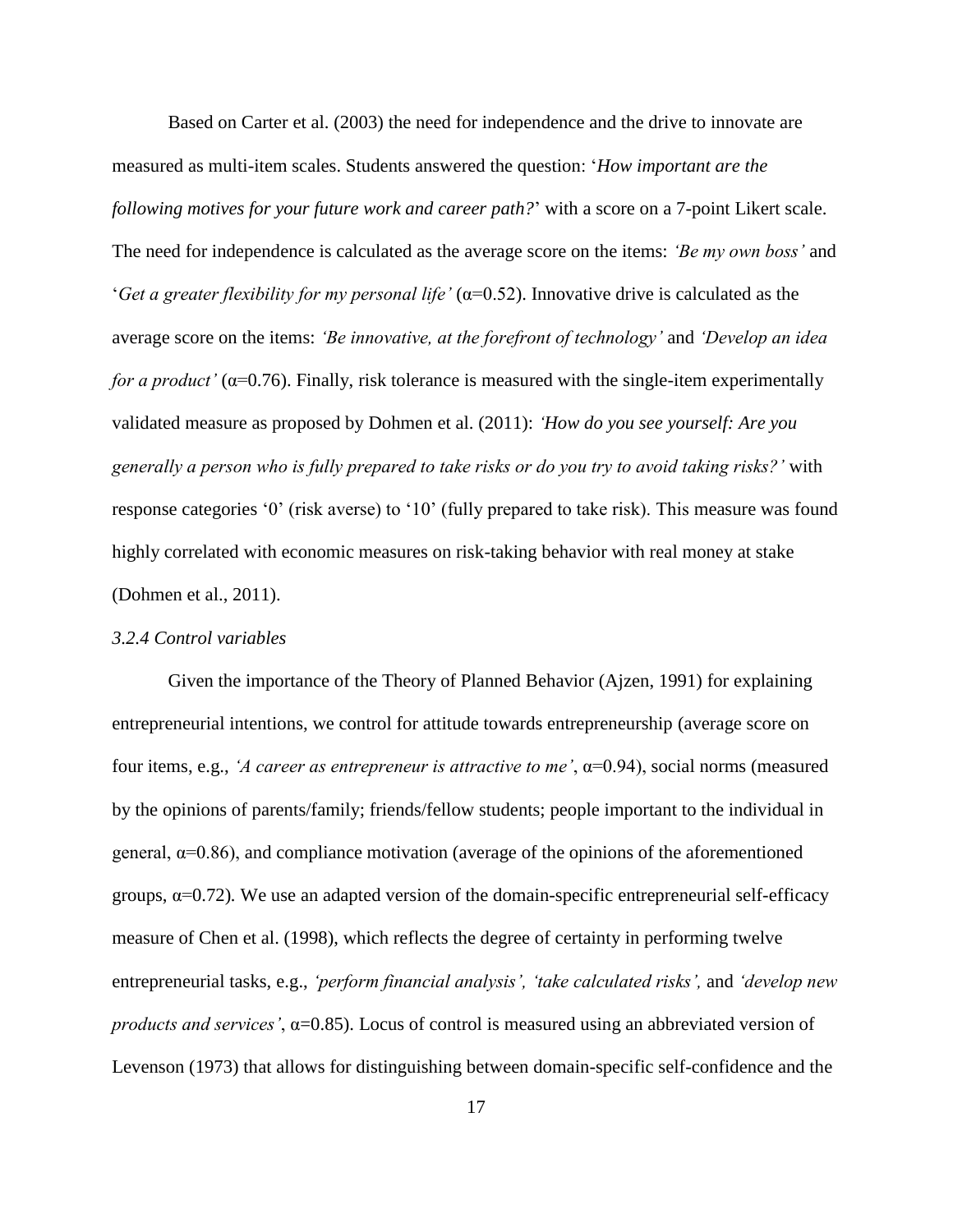general believe of individuals they can shape their own destiny (e.g., Zellweger et al., 2011). We calculate the average score on nine items, e.g., '*When I get what I want, it is usually because I'm lucky'* and *'I feel like what happens in my life is mostly determined by powerful people'* (α=0.72). Furthermore, we control for individuals' perceived risk of entrepreneurship by including the score on the following question: '*How risky do you perceive starting your own company?'*  $(0 =$ not risky ... 10=very risky). We include a set of socio-demographic controls: gender (female=1), age (year of birth), marital status (married or divorced=0; single=1), self-employed parents (currently or in the past) and ethnicity (Dutch, Turkish, German, Moroccan, Polish) as well as study-related variables: i.e., self-reported grade point average (on a scale of 1 to 10)<sup>6</sup>, fourteen study fields<sup>7</sup> and five study levels (Undergraduate; Graduate; PhD/Doctorate; Faculty/Post-doc). Finally, to take account of variation in data collection methods, we include 21 dummies for the universities that systematically gathered data among their students.<sup>8</sup>

## **4. Results**

-

#### *4.1 Descriptive analysis*

In our data sample 89.3% of the students want to work in wage-employment and 10.7% aims to start a business directly after studies. About 70 percent of the students in the survey are undergraduate students and 30 percent are graduate students. With respect to the field of study,

 $6$  Note that  $10$ ' is the highest attainable grade in the Netherlands.

<sup>&</sup>lt;sup>7</sup> The 14 study fields include Linguistics; Culture (incl. religion, philosophy, psychology); Education/Pedagogy; Sports; Medicine & Health Science; Law; Economics; Management/Business Administration; Other Social Sciences (e.g., Sociology, Political Science); Mathematics and Natural Sciences; Engineering (incl. Architecture); Computer Science/Informatics; Agriculture, Forestry & Nutrition; Art.

<sup>8</sup> The 21 educational institutions include Eindhoven Univ. of Technology; Erasmus Univ. Rotterdam; Maastricht University; Nyenrode Business School; Radboud Univ. Nijmegen; Tilburg University; Univ. of Amsterdam; Univ. of Groningen; Univ. of Twente; Utrecht University; VU Univ. Amsterdam; Amsterdam Univ. of Appl. Sciences; Breda Univ. of Appl. Sciences; the Hague Univ. of Appl. Sciences; the Hague Univ. of Hospitality Mgt, HAN Univ. of Appl. Sciences; Hanze Univ. of Appl. Sciences; InHolland Univ. of Appl. Sciences; Univ. of Appl. Sciences Utrecht; Zuyd Univ. of Appl. Sciences; Other (i.e., schools with no systematic data collection or  $\leq 20$ responses).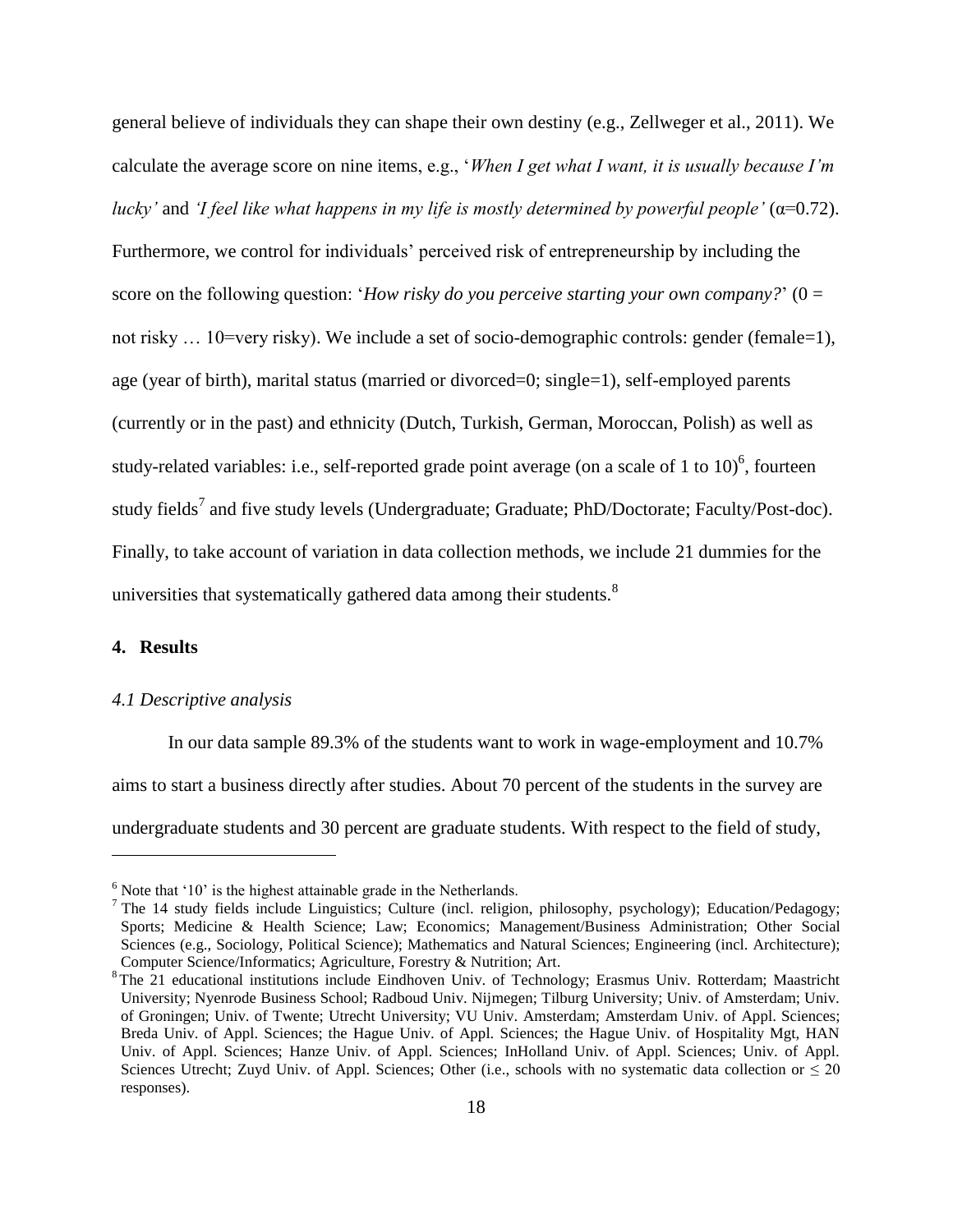we see an equal distribution across 'Business and Economics' and 'Natural Sciences' students, accounting for 37.8% and 36.3%, respectively. The remaining 25% are students in 'Social Sciences'. Slightly more female (55%) than male students (45%) participated in the survey.

The *mean* score on the ASRS-v1.1 scale is 2.57, which is below the minimum threshold level. Based on the *binary* variable 15.6% of the students in our sample is screened positive for ADHD. Using the same scale for screening a sample of about 600 subscribers to a large health care plan in the US, Kessler et al. (2007) report a similar ADHD prevalence rate of 14%. Faraone and Biederman (2005) find that 16.4% of the adults score positive on "broad ADHD" – which they propose as a screening tool for ADHD. At the same time the clinical prevalence rate of adult ADHD has been consistently reported in the range between 1 and 6 percent (Faraone and Biederman, 2005; Kessler et al., 2006; de Graaf et al., 2008). As compared to the prevalence of screen positives for the ASRS-v1.1 screener, the clinical ADHD prevalence rate is lower due to the fact that screening identifies individuals who are likely to have ADHD, but are not necessarily clinically diagnosed with ADHD.

Correlation analysis and the variance inflation factors (VIF) for our measures show that problems of multicollinearity are unlikely (See Table 1). The maximum VIF score is 2.31 for 'Attitude', and the highest Pearson correlation coefficient is that between 'Need for independence' and 'Attitude' (*r*=0.56; p< 0.05).

#### > INSERT TABLE 1 HERE <

### *4.2 Hypothesis testing*

To test our first hypothesis, stating that the level of ADHD-like behavior is positively related to entrepreneurial intentions, we estimate stepwise binary logistic regressions. Control variables are entered in Step 1 (Model 1 in Table 2) and ADHD-like behavior (measured by the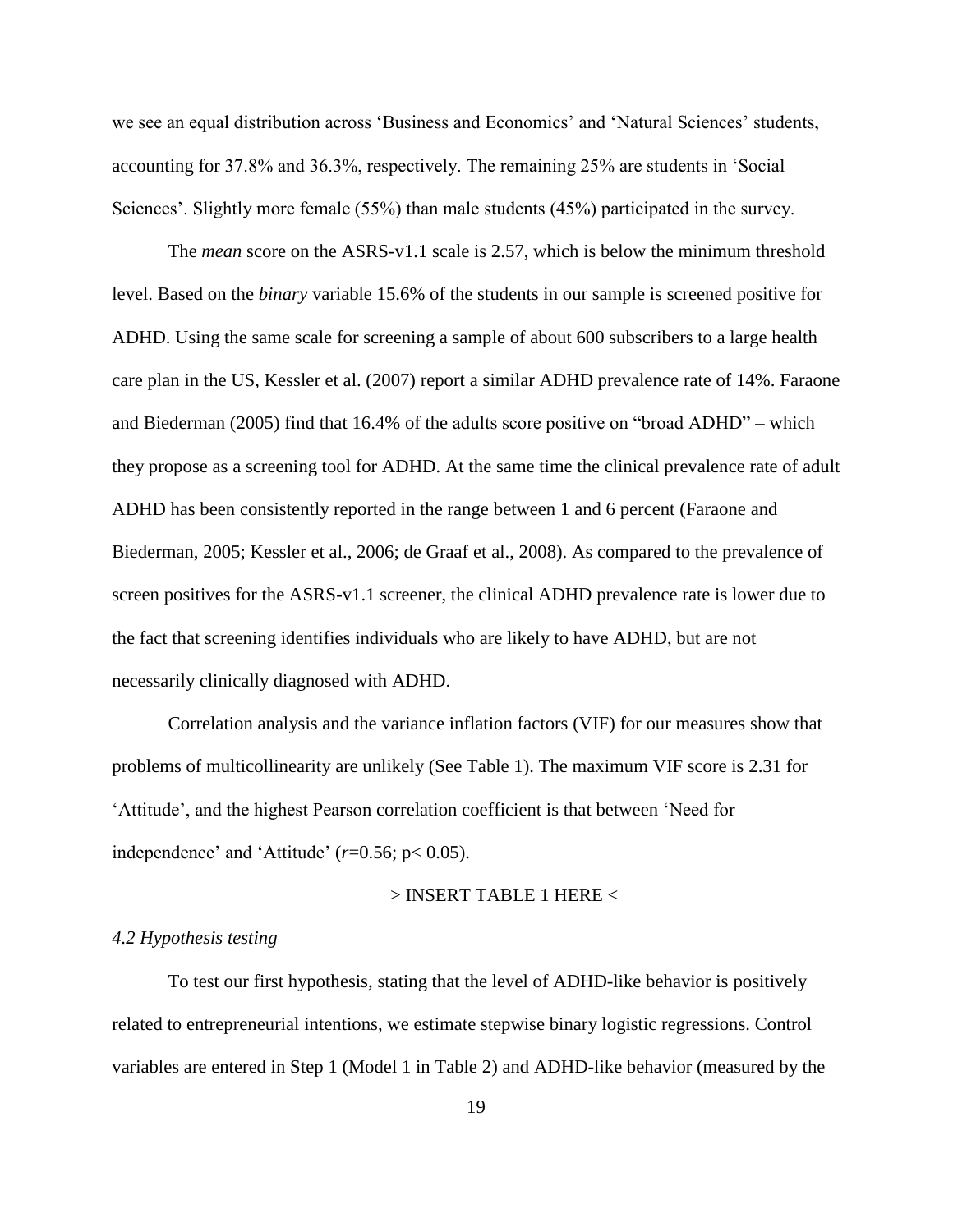mean score on the ASRS-v1.1 screener) is entered in Step 2 (Model 2 in Table 2). We find that students, who have a higher average score on the ASRS-v1.1 scale and, thus, exhibit a higher level of ADHD-like behavior, are significantly more likely than their peers to have the intention to start and run their own business directly after their studies. This provides support for H1  $(\beta=0.229; p<0.001)$ . The regression coefficient of 0.229 is equivalent to an odds ratio of 1.257, which means that a unit increase in the mean ASRS-v1.1 score increases the odds of having entrepreneurial intentions by 26%. The Likelihood Ratio test shows that the inclusion of ADHDlike behavior in the analysis significantly improves our ability to predict entrepreneurial intentions ( $LR\chi^2(1)=14.35$ , p<0.001). To compare the proportion of variation in the outcome variable (entrepreneurial intentions) in the different models in Table 2, we use Pseudo  $R^2$ , which improves from 0.173 (in Model 1) to 0.174 (in Model 2) resulting in a  $\Delta R^2 = 0.001$ .

With respect to our controls, the results in Table 2 show that the likelihood of entrepreneurial intentions is higher for male students; for students with self-employed parents; and for those who have a positive attitude towards entrepreneurship and a high level of entrepreneurial self-efficacy. The negative effect of compliance with social norms indicates that the compliance with what other people think of the choice for an entrepreneurial career limits an individual's intentions to start a business directly after graduation.

## > INSERT TABLE 2 HERE <

To test hypotheses 2 through 4, we follow Kenny et al. (1998) as well as Baron and Kenny (1986). According to Baron and Kenny (1986), a mediating effect exists when three criteria are met: (1) the predictor is related to the mediator, (2) the mediator is related to the dependent variable, and (3) the effect of the predictor on the dependent variable is smaller when including the mediator, when compared to the effect of the predictor in (1). Given that our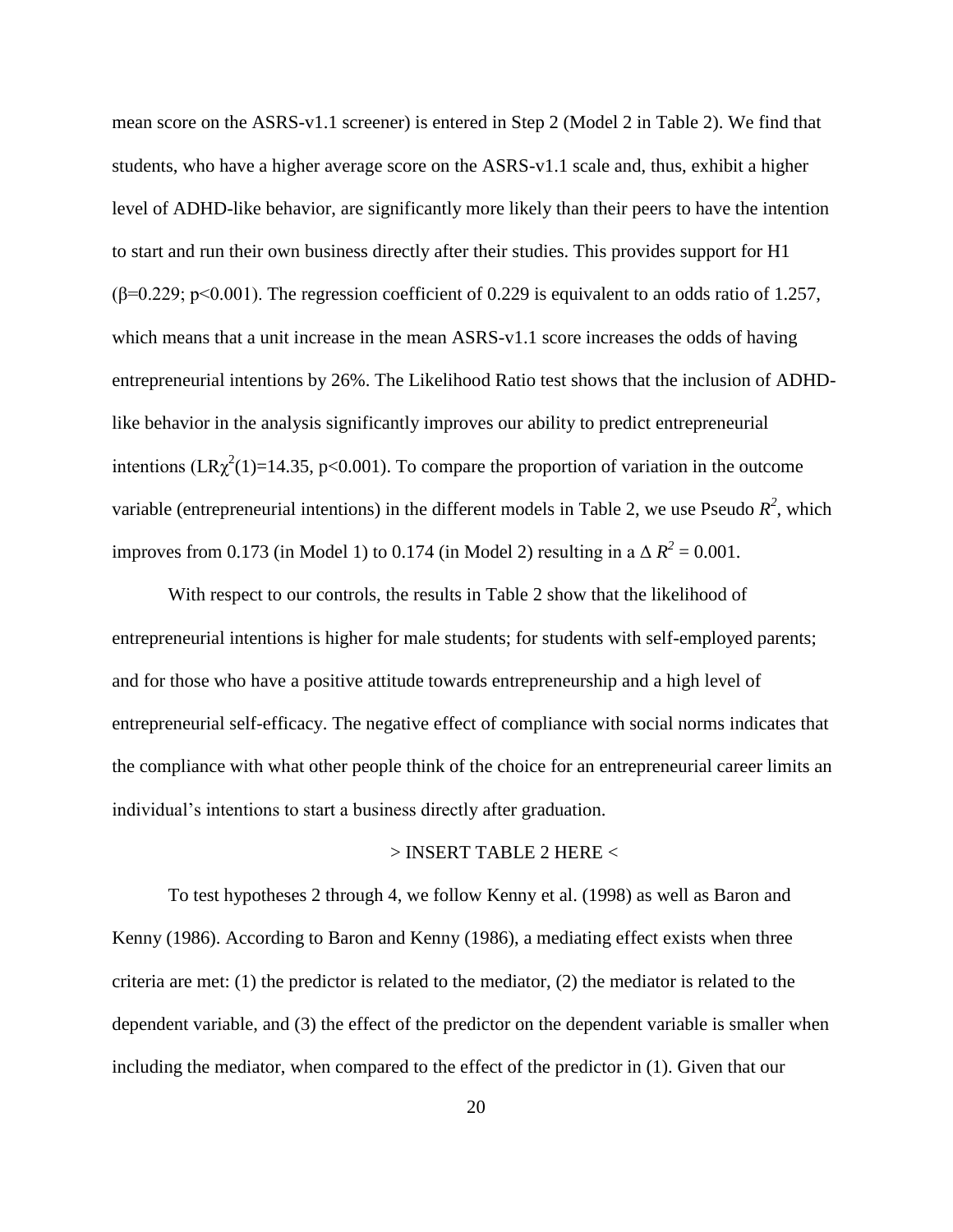mediators (need for independence, innovative drive and risk tolerance) are significantly correlated, we test their mediating effects separately. The results of the mediation analyses are reported in Table 3. The Stata program *binary\_mediation* is used to conduct the analyses. Standard errors and significance levels for the direct and indirect effects are calculated using bootstrapping (500 replications).

To test H2-H4 we regressed the dependent variable entrepreneurial intentions (EI) on the predictor ADHD-like behavior and the controls in Model 1, then the mediator (need for independence) on the predictor and the control variables in Model 2, and finally, the dependent variable on the predictor, control variables and the mediator (need for independence) in Model 5. The first condition for mediation is satisfied because ADHD-like behavior is significantly related to entrepreneurial intentions (Model 1 in Table 3: β=0.260; p<0.001). The second condition for mediation requires that ADHD-like behavior is significantly related to the need for independence. We see from Table 3 that this condition is met (Model 2:  $\beta$ =0.059; p<0.001). With respect to the third condition, need for independence is positively related to entrepreneurial intentions after controlling for ADHD-like behavior (Model 5: β=0.242; p<0.001). However, as ADHD-like behavior is still significantly related to entrepreneurial intentions (Model 5:  $\beta$ =0.247; p<0.001), the (fourth) condition for complete mediation is not met. We find that need for independence partially mediates the relationship between ADHD-like behavior and entrepreneurial intentions. Testing the indirect effect with bootstrapping (500 replications) confirms that the need for independence significantly mediates the relationship between the level of ADHD-like behavior and entrepreneurial intentions (observed coefficient=0.010; bootstrap SE=0.002). Thus, our findings confirm H2. In total, the need for independence explains about 5.5 percent of the total effect of the level of ADHD-like behavior on entrepreneurial intentions.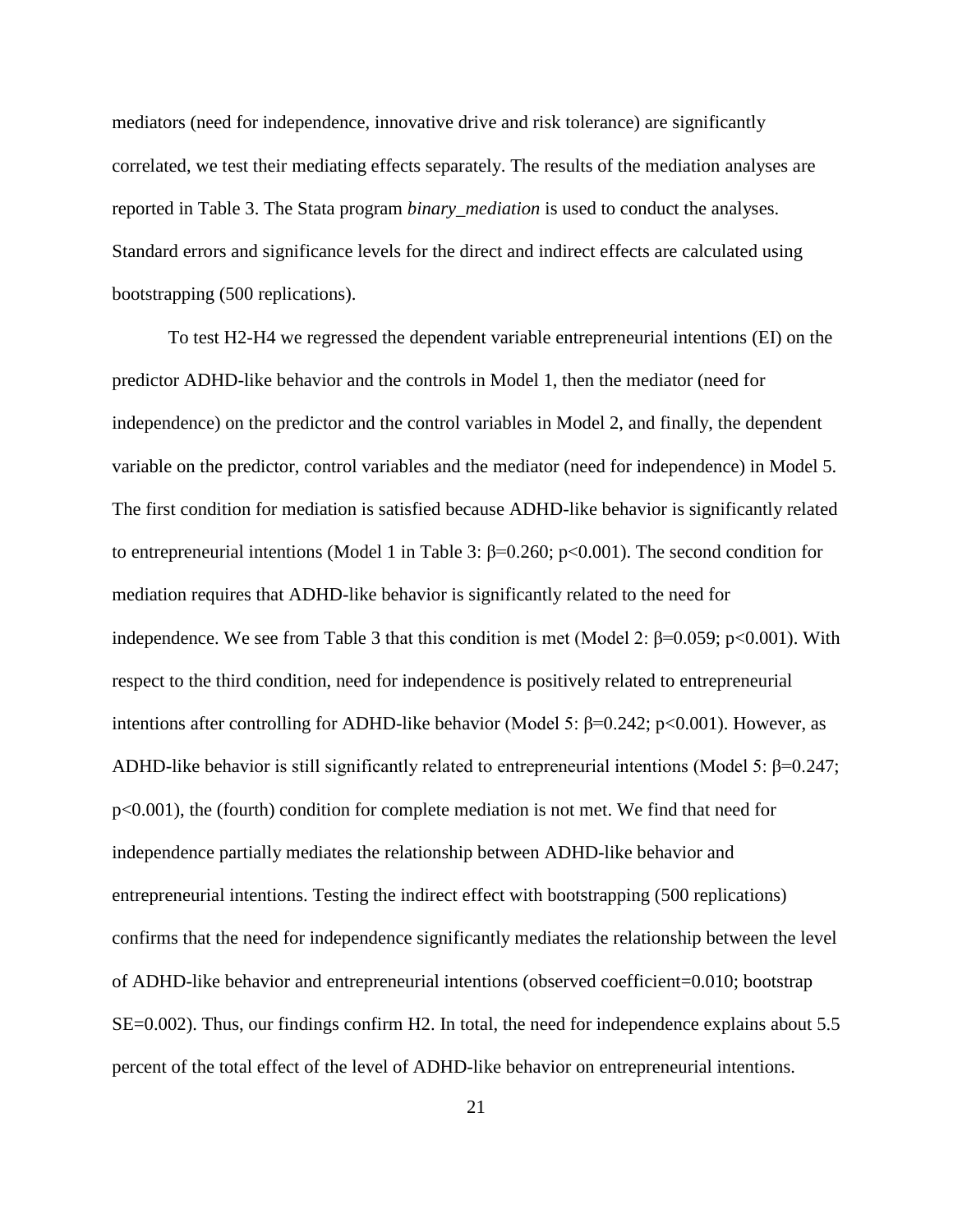Similarly, we test H3, stating that innovative drive mediates the relationship between the level of ADHD-like behavior and entrepreneurial intentions. Model 3 in Table 3 shows that ADHD-like behavior is significantly related to innovative drive  $(\beta=0.164; p<0.001)$  and Model 6 in Table 3 shows that innovative drive is significantly related to entrepreneurial intentions while controlling for ADHD-like behavior ( $\beta$ =0.060; p<0.05). However, generating standard errors and a confidence interval via bootstrapping shows that the indirect effect is *not* significant (observed coefficient=0.000, bootstrap SE=0.001). Hence, we do not find support for H3.

In H4 we hypothesize that risk tolerance mediates the relationship between the level of ADHD-like behavior and entrepreneurial intentions. Model 4 in Table 3 shows that the average score on the ASRS-v1.1 scale is positively related to risk tolerance ( $\beta$ =0.185; p<0.001) and Model 7 shows that risk tolerance is positively related to entrepreneurial intentions while controlling for ADHD-like behavior ( $\beta$ =0.136; p<0.001). However, since ADHD-like behavior is still significantly related to entrepreneurial intentions in Model 7 ( $\beta$ =0.244; p<0.001), there is only evidence of partial mediation. Testing the mediation effect via bootstrapping shows that it is significant (observed coefficient=0.005, bootstrap SE=0.001). Hence, we find support for hypothesis H4. Risk tolerance explains 9.4 percent of the total effect of the level of ADHD-like behavior on entrepreneurial intentions.

Model 8 in Table 3 shows that all three mediators – need for independence, drive to innovate, and risk tolerance – together explain 15.9 percent of the total relationship between the level of ADHD-like behavior and entrepreneurial intentions.

> INSERT TABLE 3 HERE <

*Additional analyses*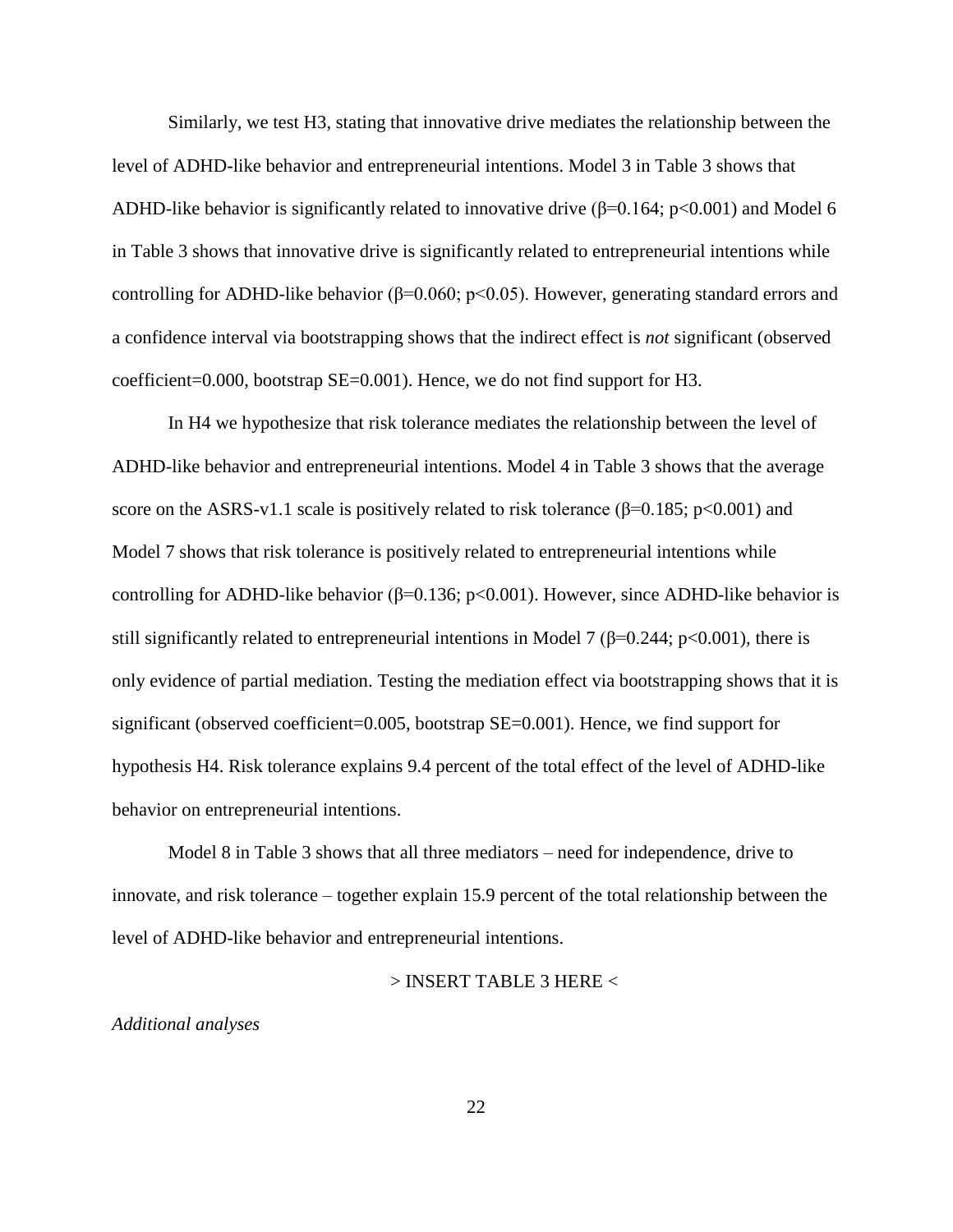To test for the robustness of our results, we run two additional analyses. First, we investigate how two other configurations of our independent variable (i.e., binary score and separate scores for inattentive and hyperactive behavior) influence entrepreneurial intentions. Second, we test whether our main results hold if we predict actual entrepreneurial *status* instead of entrepreneurial *intentions*.

Table 4 reports the results of the first robustness check, i.e., whether the positive relationship with entrepreneurial intentions still holds when we replace the mean score on the ASRS-v1.1 scale with a binary score that distinguishes between individuals who are screened positive or negative on ADHD. The latter is a more conservative operationalization of the independent variable. Model (a) in Table 4 shows that individuals with ADHD have higher entrepreneurial intentions than individuals without ADHD ( $\beta$ =0.309; p<0.001). The coefficient of 0.309 refers to an odds ratio of 1.362, indicating that ADHD increases the odds of having entrepreneurial intentions by 36%.

We also estimate a model in which we determine the effects of inattentive and hyperactive behavior separately. We calculate separate mean scores for the items related to inattentive and hyperactive behavior, and relate each of them separately to entrepreneurial intentions. The results are presented in Table 4 (model b). Here we see that inattentive behavior, and not hyperactive behavior, is positively related to entrepreneurial intentions ( $\beta$ =0.237; p<0.001).

#### > INSERT TABLE 4 HERE <

In a second robustness check we test whether ADHD-like behavior (mean score on the ASRS-v1.1 scale), ADHD (binary score on the ASRS-v1.1 scale) and separate inattentive and hyperactive behavior are positively related to entrepreneurial *status*. We measure entrepreneurial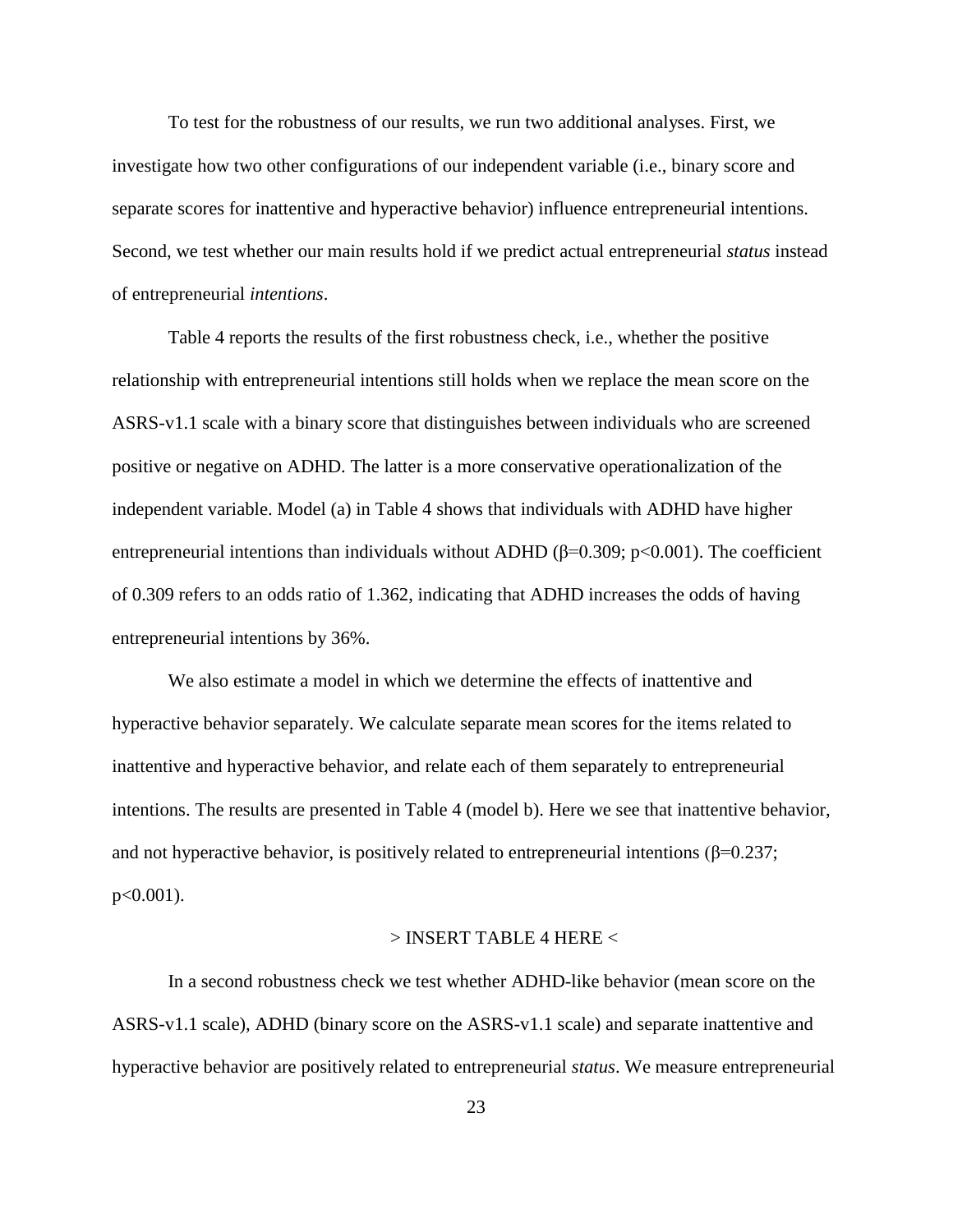status with a binary variable where a score of '1'refers to students who run their own business during their studies and '0'refers to the other students. Model (b) in Table 5 shows that ADHDlike behavior is positively related to entrepreneurial status ( $\beta$ =0.246; p<0.05). However, this relationship disappears if we include the binary measure of ADHD (Model c in Table 5;  $\beta$ =0.186; p>0.05). Finally, Model (d) in Table 5 shows that only inattentive behavior is positively related to entrepreneurial status ( $\beta$ =0.222; p<0.01).

#### $>$  INSERT TABLE 5 HERE  $<$

#### **5. Discussion and conclusion**

Inspired by entrepreneurial icons such as Richard Branson and Donald Trump, the aim of this study is to examine the attraction an entrepreneurial career can have on young adults who also exhibit ADHD-like behavior. We investigate the prospective careers of over 10,000 university students by linking their entrepreneurial intentions to the self-reported level of ADHD-like behavior, and examine the mediating effects of the need for independence and the drive to innovate and risk tolerance.

We find that the degree to which students exhibit ADHD-like behavior increases their intention to start a business directly after their studies. This is partly due to the attractiveness of an entrepreneurial career in terms of a 'needs-supplies' fit (entrepreneurship fulfills the need for independence) and a 'demands-abilities' fit (entrepreneurship requires risk tolerance). Not only does ADHD-like behavior appear to enhance entrepreneurial career *intentions*, our study also provides evidence of a positive link with entrepreneurial *status*. That is, students who exhibit higher levels of ADHD-like behavior are more likely to start and run a business during their studies. Hence, the level of ADHD-like behavior does not only appear to have an effect in the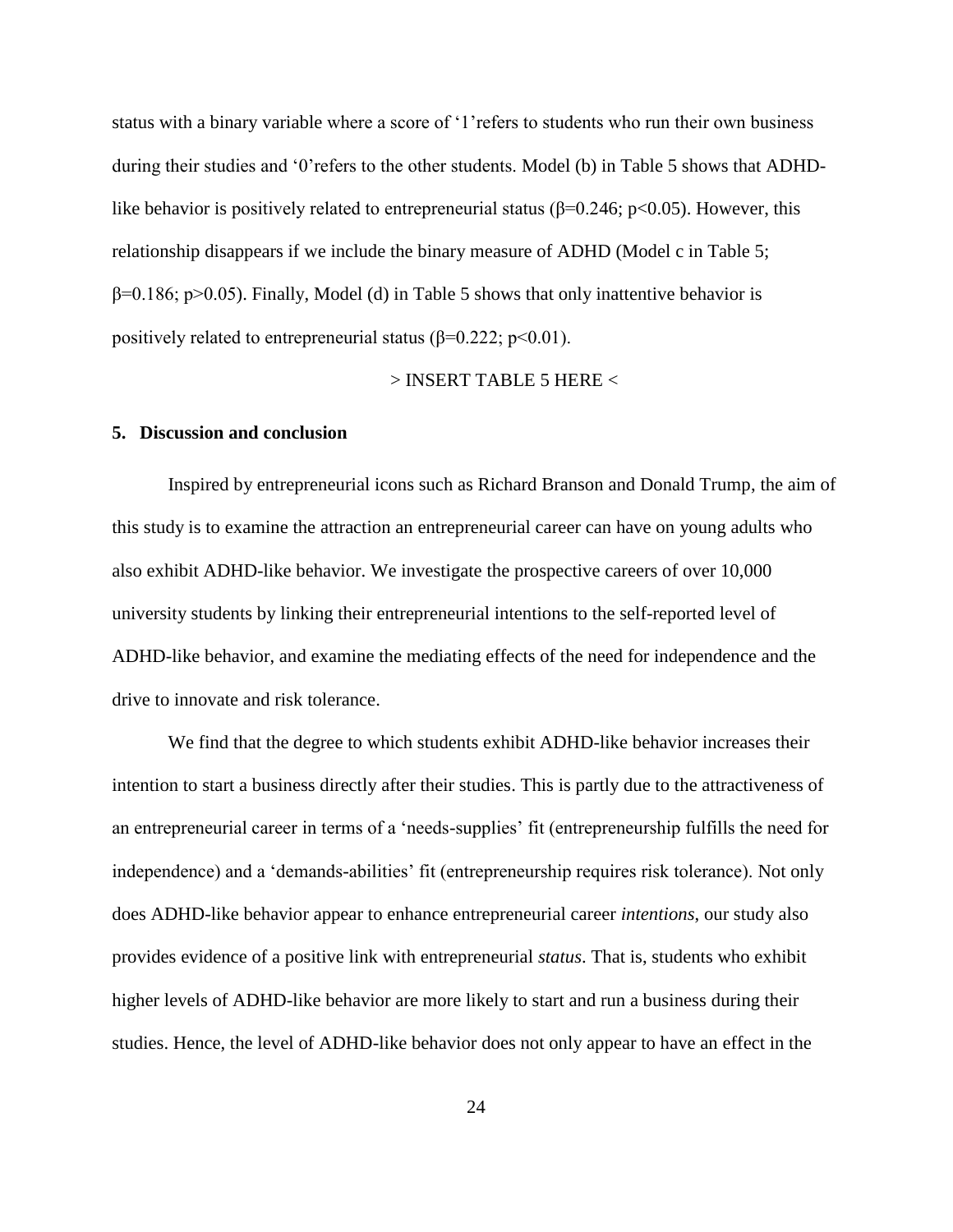career decision stage, but also on actual entrepreneurial behavior (in the form of student entrepreneurship).

Disentangling inattentive and hyperactive behavior in explaining students' preferred careers, show that inattentive (rather than hyperactive) behavior makes students more prone to pursuing an entrepreneurial career. Apparently, the lack of sustained attention increases the willingness of students to opt for an entrepreneurial career, possibly because they are hesitant to enter a regulated work environment that leaves little room for a flexible working schedule. The absence of an effect for hyperactive behavior may be explained by its measurement. The two items 'fidget and squirm' and 'overly active' emphasize physical or motoric components of hyperactive behavior, the intensity and frequency of which typically decrease in adulthood (Gibbins et al., 2010). Instead, research suggests that adults tend to exhibit relatively high levels of cognitive hyperactivity or internal restlessness (Weyandt et al., 2003). Precisely these cognitive aspects of hyperactivity may have more relevance for explaining the intention to become entrepreneur than hyperactive behavior, which in essence is a cognitive process (Ajzen, 1991).

A focus on the value (rather than the cost) of ADHD is at the heart of a recent stream of literature in the field of psychiatry, i.e., Darwinian Psychiatry, arguing that the persistence of such mental 'disorders' serves a purpose (Brüne et al., 2012; Troisi and McGuire, 2002). According to this research stream, psychological or genetic variations that are mostly disruptive for an individual's work and private life, can (under some circumstances or in mild forms) be beneficial for individual 'adaptation' or survival. In this view, (young) adults who experience high levels of ADHD-like behavior may be regarded as 'orchids', who (unlike 'dandelions', that

25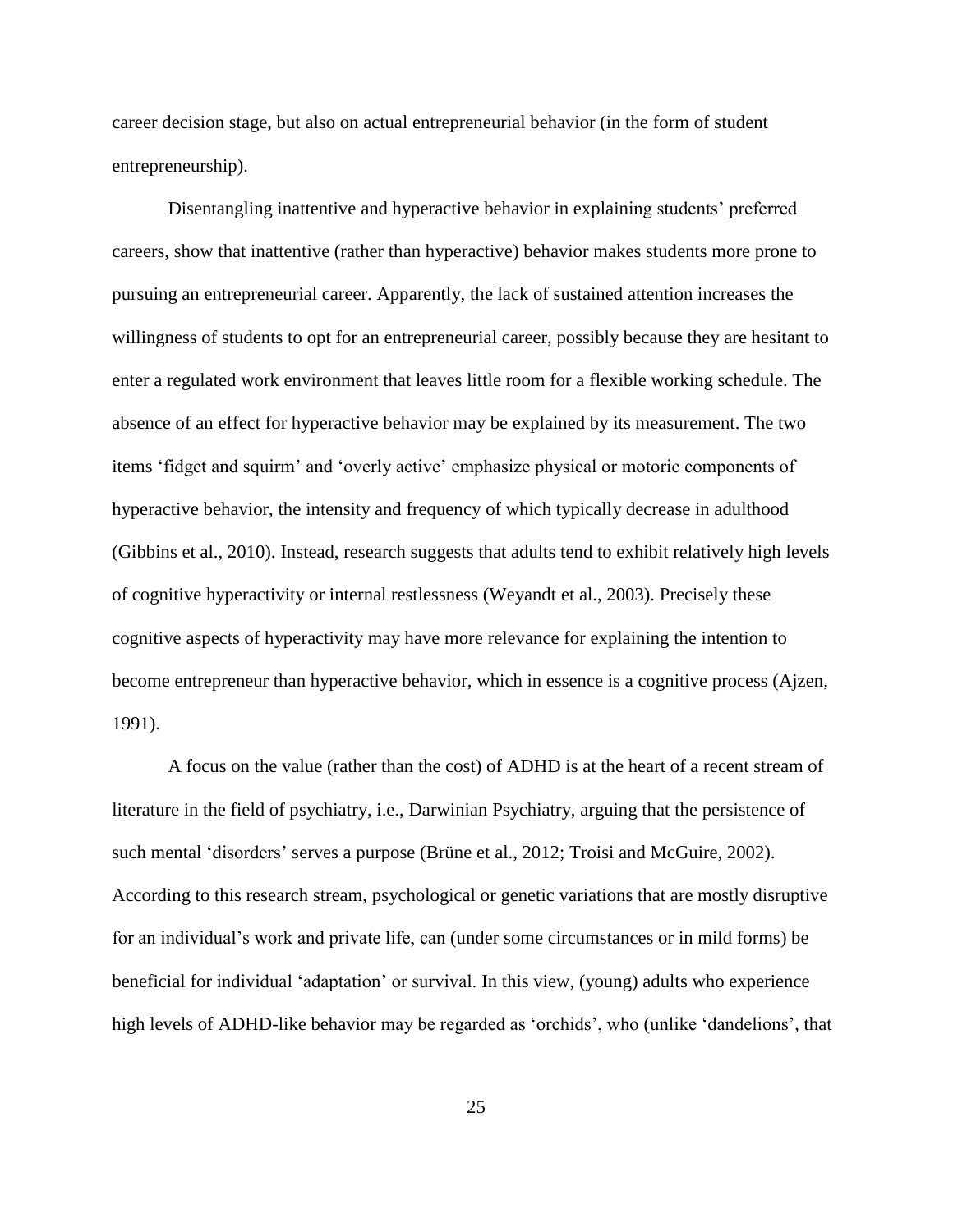can grow and prosper anywhere ) are fragile and unstable, but can blossom beautifully in the right environment (Dobb, 2009).

#### **6. Implications**

Our findings have implications for entrepreneurship educators and people who have to decide upon a career and exhibit high levels ADHD-like behavior. Considering the potential fit with an entrepreneurial career, it is important that individuals who show high levels of ADHDlike behavior carefully reflect on what it is that inspires and motivates them in a (future) profession, and that the identified preferred work characteristics may offer them guidance when deciding upon a career. Furthermore, entrepreneurship educators should not only be aware of the challenges ADHD-like behavior pose, but also understand and facilitate their 'blessings'. Because an entrepreneurial career appears to fulfill the need for independence and benefits from the risk tolerance of young adults who demonstrate ADHD-like behavior, educators may want to stimulate those 'energetic' youngsters to start up their own business instead of embarking on a career in wage-employment where they are confronted with the challenges of a highly structured work environment.

In case there is a drive for entrepreneurship, educators may guide students who show ADHD-like behavior to (further) develop their coping mechanisms to deal with their weaknesses and find ways to exploit their exceptional strengths. Some individuals with high levels of ADHD-like behavior may thrive in a start-up team in which their positive attributes (e.g., creativity, energy, determination) can contribute to the success of the entrepreneurial team effort, while their weaknesses (e.g., poor organization, lack of attention, less developed social skills) are compensated for by other team members. The likelihood that individuals who exhibit high levels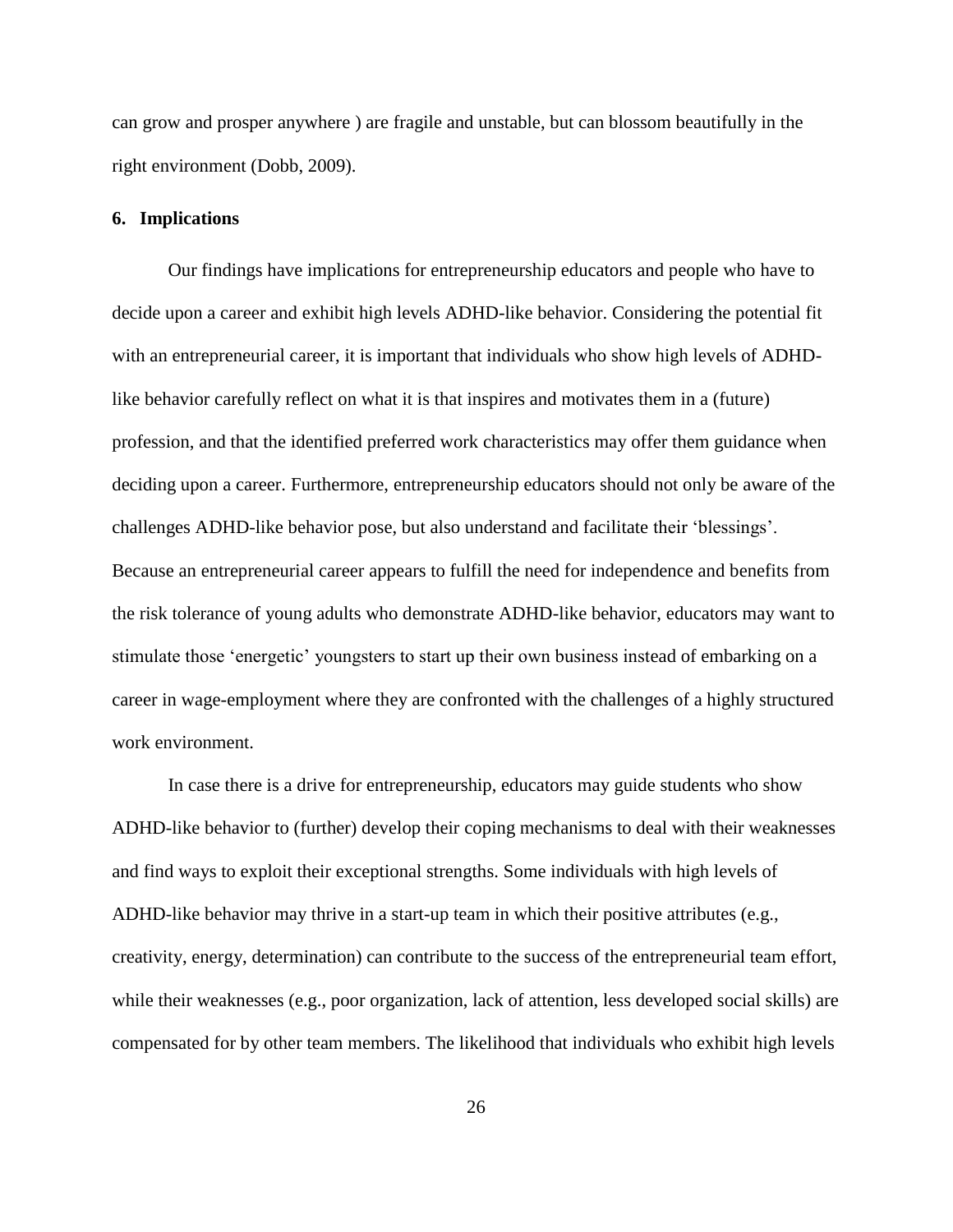of ADHD-like behavior have problems with authority and the formal arrangements characterizing a regular work environment does not necessarily mean they would not benefit from being embedded in a more structured group or organizational context.

Given the awakening interest in the positive contribution of ADHD in the workplace (*The Economist*, 2012), it is worthwhile to not merely put effort in helping (young) adults with a 'deviating' behavioral profile to develop their entrepreneurial skills and prepare them for an entrepreneurial career, but also to create (more) awareness of the potential value these individuals can have for established organizations, and to find out how we can facilitate them to discover and achieve their maximum potential within different work settings.

### **7. Limitations and future research directions**

Our study has some limitations. First, we acknowledge that the effect size of our measure of ADHD-like behavior in explaining entrepreneurial intentions is small ( $\triangle$  Pseudo  $R^2 = 0.001$ ; Cohen's  $f^2 = 0.001$  [Cohen, 1988]). However, we compared the effect size of ADHD-like behavior (i.e., mean score on the ASRS-v1.1 screener) with the effect sizes of other well-known predictors of entrepreneurial intentions. Those effect sizes ranged from  $f^2 = 0.001$  for the variables 'female' and 'self-employed parents' to  $f^2 = 0.008$  for the need for independence. Hence, although the effect of the level of ADHD-like behavior on entrepreneurial intentions is small, the effect is comparable to that of factors such as gender or self-employed parents, that have received a lot of attention in the literature and are known for their stable influence on entrepreneurial intentions (e.g., Laspita et al., 2012). We are therefore confident that ADHD-like behavior is a meaningful predictor of entrepreneurial intentions.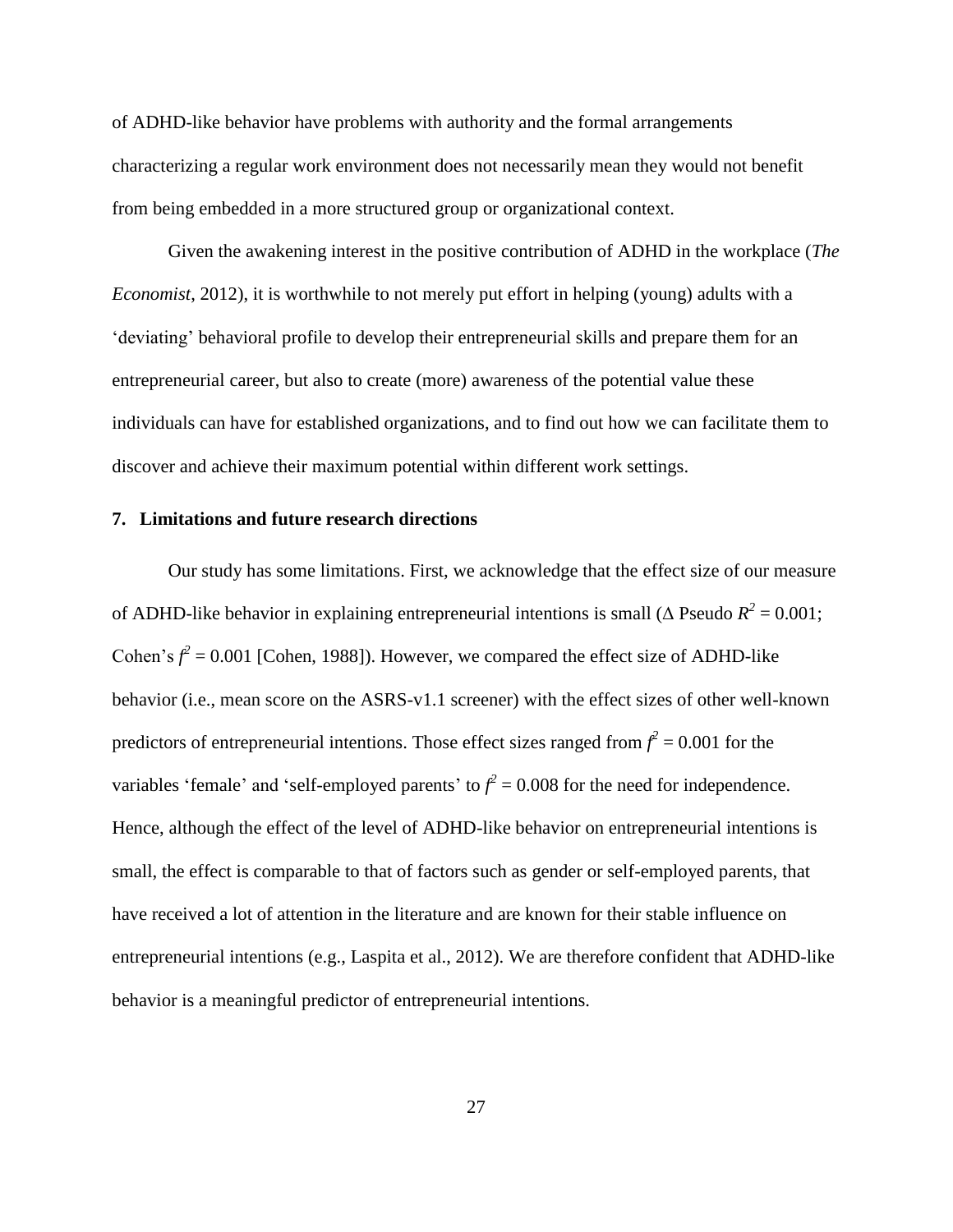Second, we are aware of the low reliability of our scale measuring need for independence and the level of ADHD-like behavior ( $\alpha$  =0.52 and 0.59, respectively). We however decided to keep the original scales for both measures. The scale capturing need for independence stems from Carter et al. (2003), reporting similar low Cronbach alphas of 0.58 in a sample of 558 individuals (some of whom were in the process of starting a company). According to Carter et al. (2003) it is always difficult to obtain high reliability scores when scales consist of only two items. Given that the items of the need for independence scale are in line with its theoretical basis, we choose to use the scale despite its marginal reliability. Furthermore, the Cronbach alpha of our measure of ADHD-like behavior is in the lower bound of reliability scores reported in Kessler et al. (2007), ranging from 0.63 to 0.72 in different adult populations.

The outcomes of this study open up important avenues for further research. First, more research is needed to assess the influence of ADHD and ADHD-like behavior on entrepreneurial intentions in non-student samples, including among employed and unemployed individuals. Indeed, students are a distinct group of adults who may exhibit more efficient coping mechanisms. Our sample may include "success" examples, as it focuses on individuals who pursue a graduate education. While ADHD is reported to have a negative impact on academic performance, there is empirical evidence that the severity of its consequences decreases with age, as adults learn to manage their behavior and impulses more effectively (Mannuzza et al., 1993). This would imply that pursuing graduate education should not be an insurmountable barrier for young adults who exhibit high levels of ADHD-like behavior. Investigating their effects on entrepreneurial intentions is particularly relevant considering the positive role education can play in stimulating the pursuit of an entrepreneurial career. Independent of the level of ADHD-like behavior, students in higher education may generally be better equipped to pursue a successful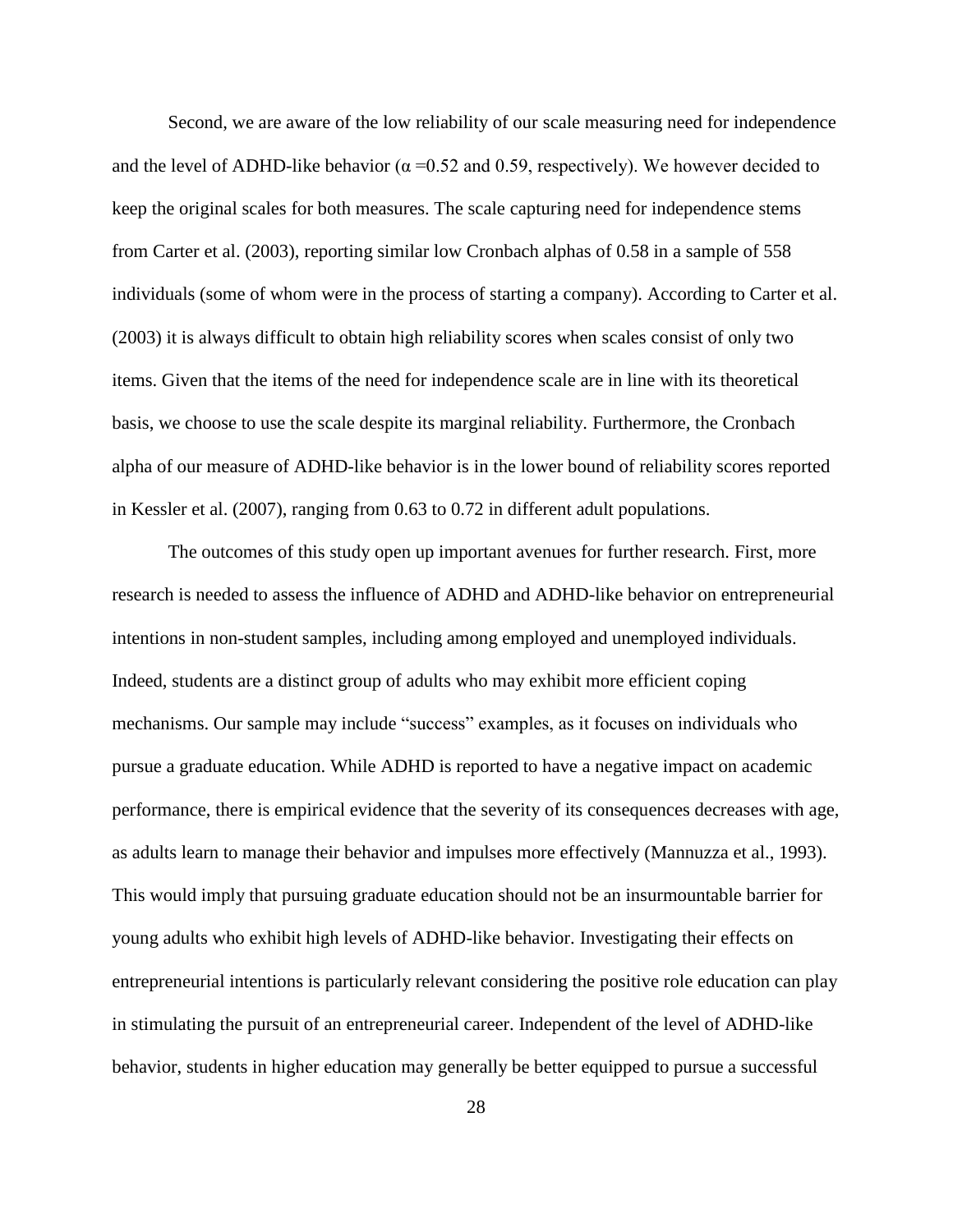entrepreneurial career than others. Research provides evidence that higher educated entrepreneurs outperform their peers (Gimeno, Folta and Cooper, 1997) and that the returns to formal education are higher for entrepreneurs than for employees (van Praag, van Witteloostuijn and van der Sluis, 2013). Hence, promoting entrepreneurship among students and young graduates would pay off both from the perspective of policy makers and that of individuals who are deciding on the type of career they want to pursue.

Another direction for further research would be to investigate how entrepreneurs who demonstrate high levels of ADHD-like behavior perform compared to other entrepreneurs. Assuming that a person-career fit leads to more work satisfaction and better performance, the exceptional strengths of individuals who display ADHD-like behavior might lead them to outperform other entrepreneurs in certain domains, while their weaknesses may lead them to underperform elsewhere. The question arises whether adults who demonstrate ADHD-like behavior are also persistent, i.e., do they survive the ups and downs of the entrepreneurial journey in the long run? Our study does not look into the growth potential or actual performance of the ventures founded by adults who exhibit different levels of ADHD-like behavior. Further research, using more elaborate measures, including impulsive behavior, is needed to determine whether adults demonstrating ADHD-like behavior not only have entrepreneurial intentions but are also well equipped to start and manage successful new ventures.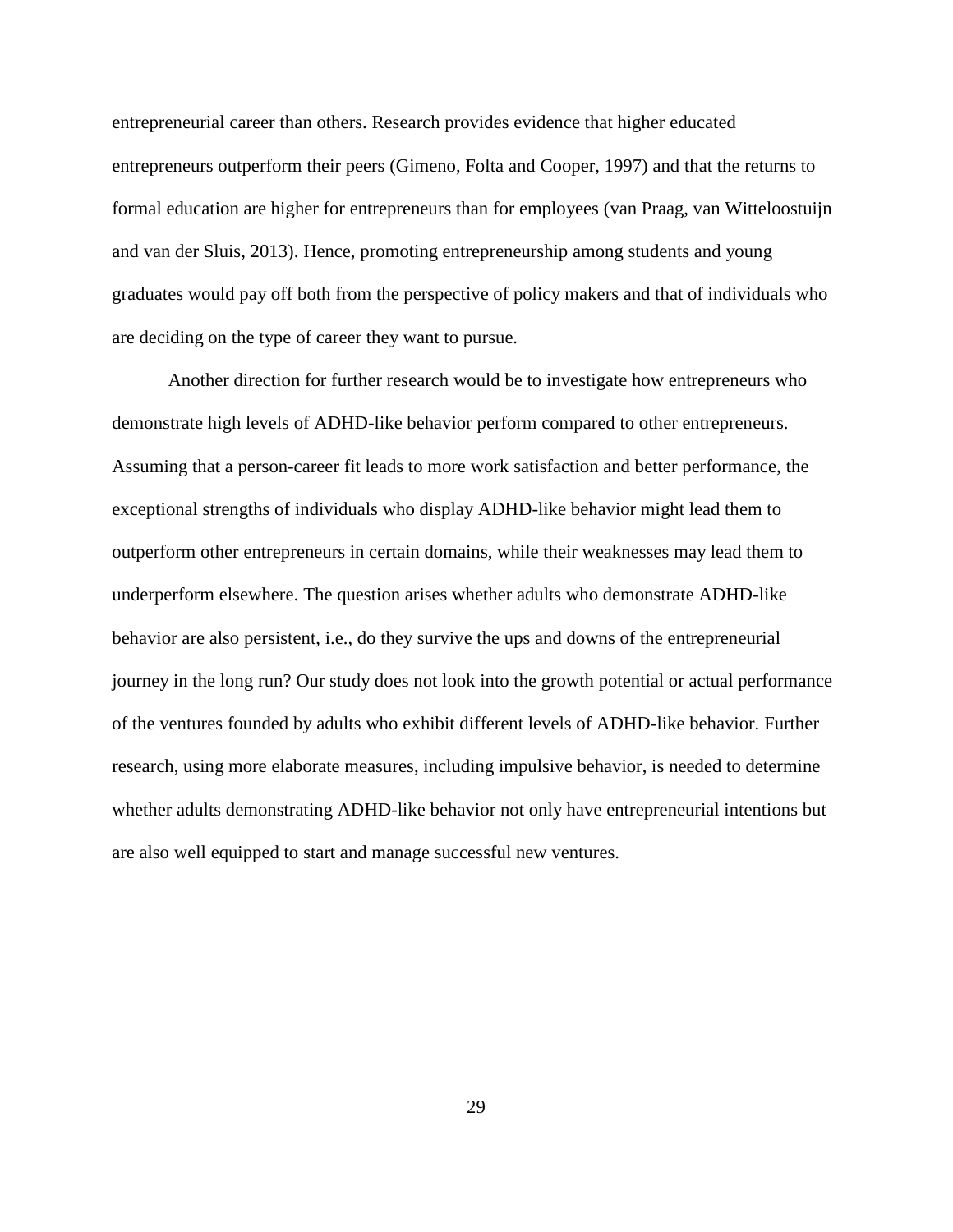#### **References**

- Ajzen, I., 1991. The theory of planned behavior. Organizational Behavior and Human Decision Processes, 50(2), 179-211.
- Amabile, T.M., Conti, R., Coon, H., Lazenby, J., Herron, M., 1996. Assessing the work environment for creativity. Academy of Management Journal, 39, 1154-84.
- American Psychiatric Association, 2000. Diagnostic and Statistical Manual of Mental Disorders: DSM-IV-TR, 4<sup>th</sup> Edition, Text Revision, American Psychiatric Press: Washington D.C.
- Ardichvili, A., Cardozo, R., Ray, S., 2003. A theory of entrepreneurial opportunity identification and development. Journal of Business Venturing, 18, 105-123.
- Barkley, R.A., 1997. Behavioral inhibition, sustained attention, and executive functions: Constructing a unifying theory of AD/HD. Psychological Bulletin, 121(1), 65-94.
- Barkley, R., Murphy, K., 2010. Impairment in occupational functioning and adult AD/HD: The predictive utility of executive function (EF) ratings versus EF tests. Archives of Clinical Neuropsychology, 25, 157-173.
- Baron, R.M., Kenny, D.A., 1986. The moderator mediator variable distinction in social psychological research: conceptual, strategic, and statistical considerations. Journal of Personality and Social Psychology, 51(6), 421-444.
- Bechara, A., Damasio, H., Tranel, D., Damasio, A.R., 1997. Deciding advantageously before knowing the advantageous strategy. Science, 272, 1293-1295.
- Brockhaus, R.H., 1980. Risk-taking propensity of entrepreneurs. Academy of Management Journal 23, 509-520.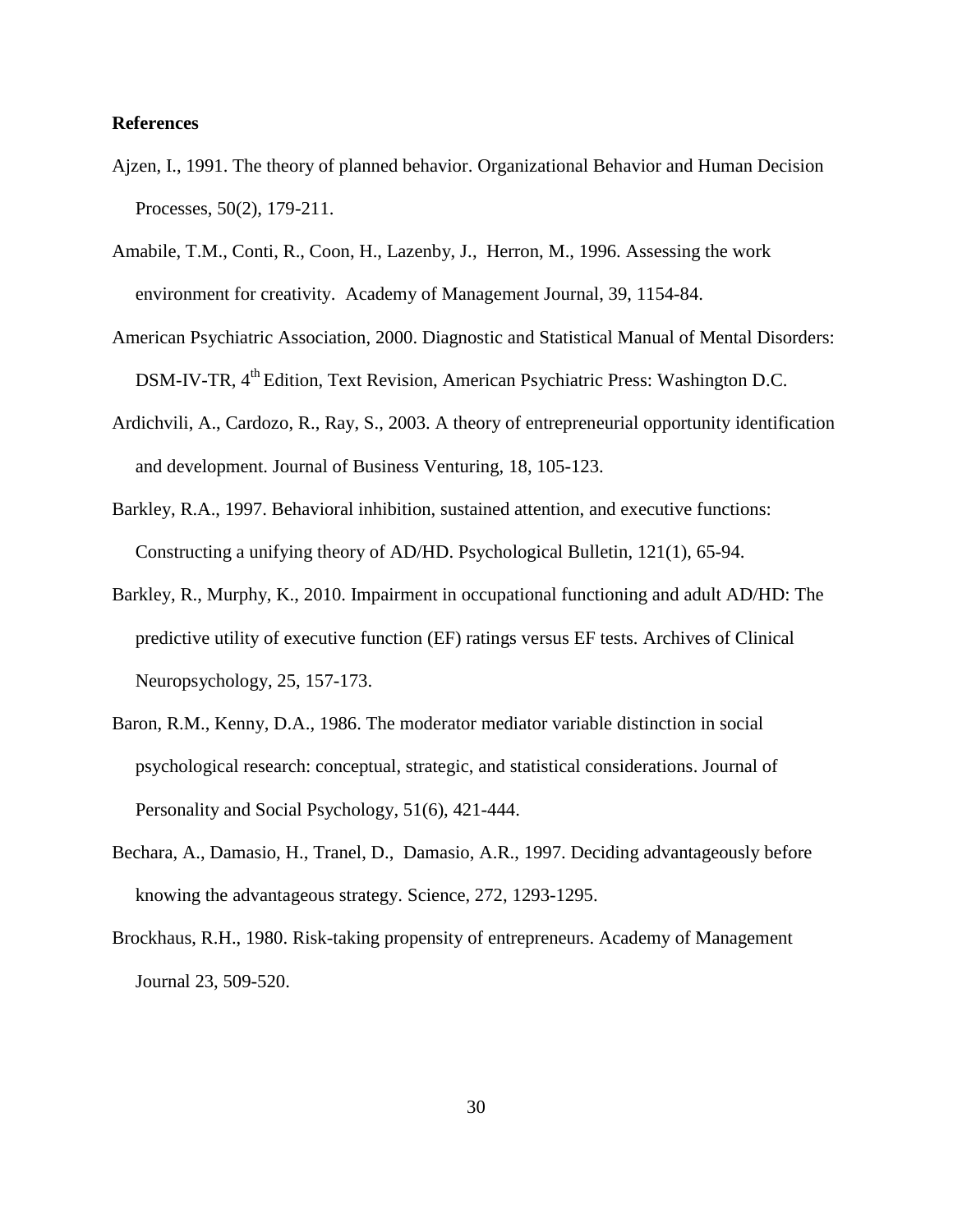- Brüne, M., Belsky, J., Fabrega, H., Feierman, J.R., Gilbert, P., Glantz, K., ……., Wilson, D.R., 2012. The crisis of psychiatry – Insights and prospects from evolutionary theory. World Psychiatry, 11(1), 55-57.
- Carland, J.W., Hoy, F., Boulton, W.R., Carland, J.C., 1984. Differentiating entrepreneurs from small business owners: A conceptualization. Academy of Management Review 9(2), 354-359.
- Carroll, C., Ponterotto, J., 1998. Employment counseling for adults with Attention-Deficit / Hyperactivity Disorder: Issues without answers. Journal of Employment Counseling, 35, 79- 95.
- Carter, N.M., Gartner, W.B., Shaver, K.G., Gatewood, E.J., 2003. The career reasons of nascent entrepreneurs. Journal of Business Venturing, 18, 13-39.
- Cassar, G., 2007. Money, money, money? A longitudinal investigation of entrepreneur career reasons, growth preferences and achieved growth. Entrepreneurship and Regional Development, 19(1), 89-107.
- Chen C.C., Greene P.G., Crick A., 1998. Does entrepreneurial self-efficacy distinguish entrepreneurs from managers? Journal of Business Venturing, 13(4), 295-316.
- Cohen, J., 1988. Statistical Power Analysis for the Behavioral Sciences (2nd Edition). Hillsdale, NJ: Lawrence Earlbaum Associates.
- Damasio, A.R., 1996. The somatic marker hypothesis and the possible functions of the prefrontal cortex. Philosophical Transactions of the Royal Society B: Biological Sciences, B-351, 1413- 1420.
- Dobb, D., 2009. The science of success. The Atlantic, downloadable: http://www.theatlantic.com/magazine/archive/2009/12/the-science-of-success/307761/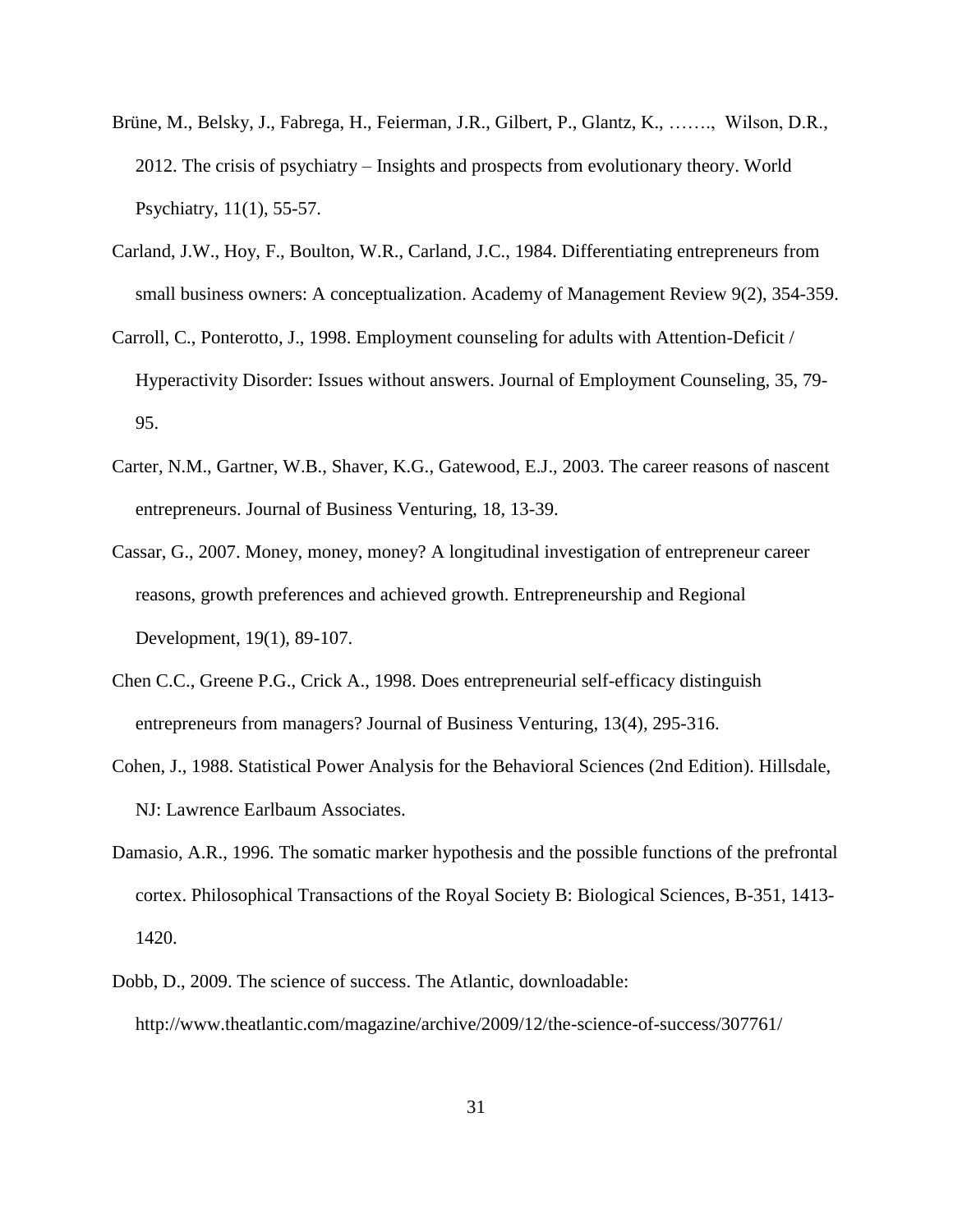- Dohmen, T., Falk, A., Huffman, D., Sunde, U., Schupp, J., Wagner, G. G., 2011. Individual risk attitudes: measurement, determinants and behavioral consequences. Journal of the European Economic Association, 9(3), 522-550.
- Douglas, E.J., Shepherd, D.A., 1999. Entrepreneurship as a utility maximizing response. Journal of Business Venturing, 15, 231-251.
- Douglas, E.J., Shepherd, D.A., 2002. Self-employment as a career choice: Attitudes, entrepreneurial intentions, and utility maximization. Entrepreneurship Theory and Practice 26 (3), 81-90.
- Faraone, S.V., Biederman, J., 2005. What is the prevalence of adult ADHD? Results of a population screen of 966 adults. Journal of Attention Disorders, 9, 384-391.
- Gibbins, C., Weiss, M., Goodman, D.W., Hodgkins, P.S., Farone, S.V., 2010. ADHDhyperactive/impulsive subtype in adults. Mental Illness, 2(9), 41-45.
- Gimeno, J., Folta, T.B., Cooper, A.C., Woo, C. Y. 1997. Survival of the fittest? Entrepreneurial human capital and the persistence of underperforming firms. Administrative Science Quarterly, 42(4): 750–783.
- de Graaf, R., Kessler, R.C., Fayyad, J., ten Have, M., Alonso, J., Angermeyer, … , Posada-Villa, J., 2008. The prevalence and effects of adult attention-deficit/hyperactivity disorder (AD/HD) on the performance of workers: results from the WHO World Mental Health Survey Initiative. Occupational and Environmental Medicine, 65 (12), 835-842.
- Hartmann, T., 2002. AD/HD Secrets of Success, Coaching Yourself to Fulfillment in the Business World. New York: Select Books.
- Hesse, M., 2013. The ASRS-6 has two latent factors: Attention deficit and hyperactivity. Journal of Attention Disorders, 17(3), 203-207.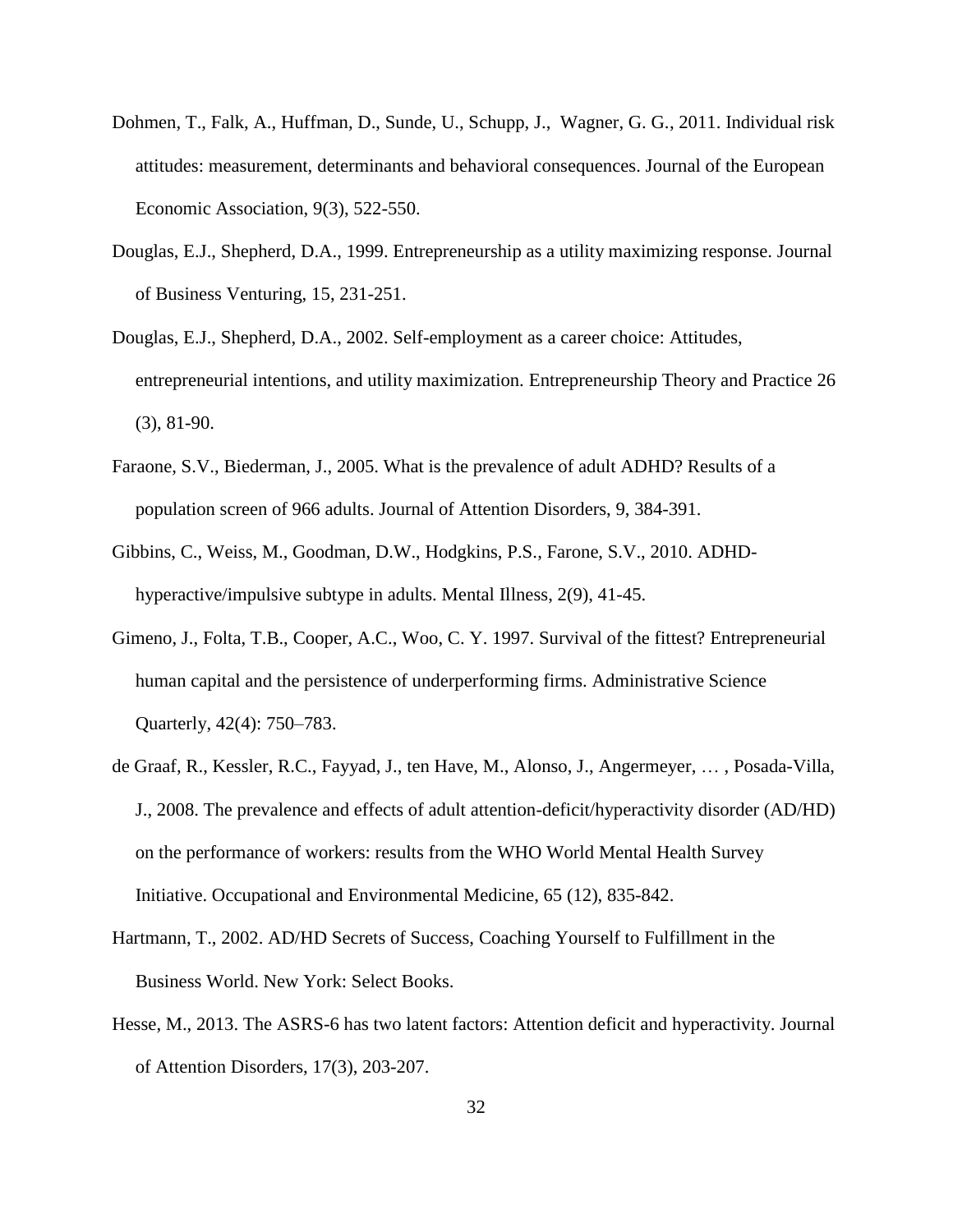- Katz, J.A., 1994. Modeling entrepreneurial career progressions: Concepts and considerations. Entrepreneurship Theory and Practice, 19(2), 23-40.
- Kenny, D.A., Kashy, D.A., Bolger, N., 1998. Data analysis in social psychology. In D.T. Gilbert, S.T. Fiske, G. Lindzey (Eds.), The Handbook of Social Psychology,  $4<sup>th</sup>$  Edition (pp.233-265). New York: Oxford University Press.
- Kessler, R.C., Adler, L., Ames, M., Demler, O., Faraone, S., Hiripi, E.M., … , Walters, E.E., 2005. The World Health Organization adult AD/HD self-report scale (ASRS): A short screening scale for use in the general population. Psychological Medicine, 35, 245-256.
- Kessler, R.C., Adler, L., Barkley, R., Biederman, J., Conners, C.K., Demler, O., …, Zaslavsky, A.M., 2006. The prevalence and correlates of adult ADHD in the United States: Results from the National Comorbidity Survey Replication. American Journal of Psychiatry, 163(4), 716- 723.
- Kessler, R.C., Adler, L.A., Gruber, M.J., Sarawate, C.A., Spencer, T., van Brunt, D.L., 2007. Validity of the World Health Organization Adult AD/HD Self-Report Scale (ASRS) in a representative sample of health plan members. International Journal of Methods in Psychiatric Research, 16(2), 52-65.
- Kessler, R.C., Lane, M., Stang, P.E. Van Brunt, D.L., 2009. The prevalence and workplace costs of adult attention deficit hyperactivity disorder in a large manufacturing firm. Psychological Medicine 39, 137-147.
- Kirby, D.A. Honeywood, D., 2007. Graduate entrepreneurship, AD/HD and the creation of young entrepreneurs: Is there a need to rethink? International Journal of Entrepreneurship Education, 5, 79-92.
- Knight, F.H., 1921. Risk, Uncertainty and Profit. New York: Kelly Millman.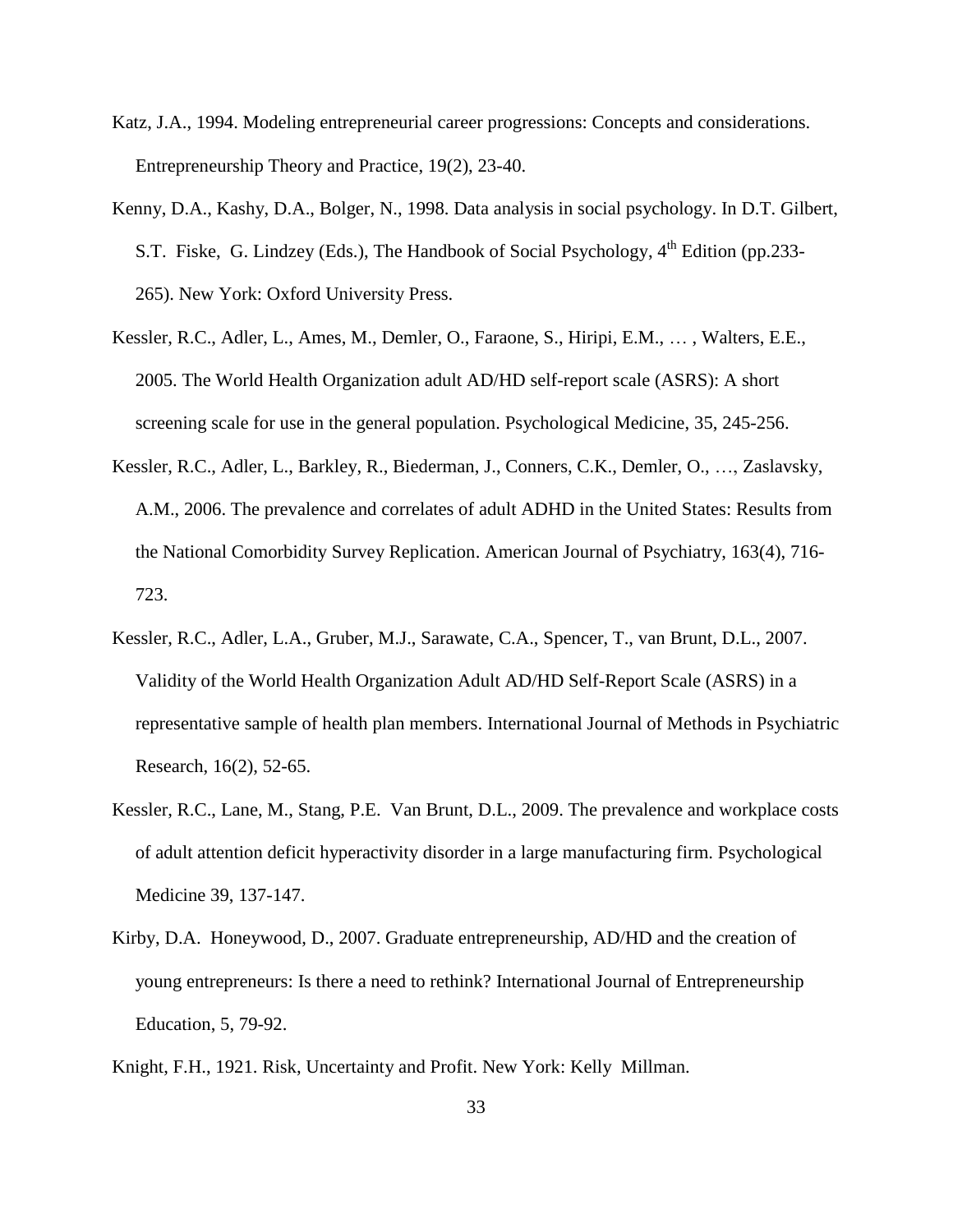- Kolvereid, L., 1996. Organizational employment versus self-employment: Reasons for career choice intentions. Entrepreneurship Theory and Practice, 20(3), 23-31.
- Kolvereid, L. Isaksen, E., 2006. New business start-up and subsequent entry into selfemployment. Journal of Business Venturing, 21, 866-885.
- Kristof-Brown, A.L. R.P. Guay, 2011. Person-environment fit, in: S. Zedeck (Ed), APA Handbook of Industrial and Organizational Psychology, vol.3: Maintaining, expanding, and contracting the organization, APA: Washington D.C., 3-50.
- Kristof-Brown, A.L., Zimmerman, R.D., Johnson, E.C., 2005. Consequences of individuals' fit at work: A meta-analysis of person-job, person-organization, person-group, and personsupervisor fit. Personnel Psychology 58, 281-342.
- Kristof, A.L., 1996. Person-organization fit: An integrative review of its conceptualizations, measurement, and implications. Personnel Psychology 49, 1-49.
- Krueger, N., 1993. Impact of prior entrepreneurial exposure on perceptions of new venture feasibility and desirability. Entrepreneurship Theory and Practice, 18(1), 5-21.
- Krueger, N., Carsrud, A., 1993. Entrepreneurial intentions: Applying the theory of planned behavior. Entrepreneurship and Regional Development, 5, 315-330.
- Krueger, N., Reilly, M., Carsrud, A., 2000. Competing models of entrepreneurial intentions. Journal of Business Venturing, 15(5/6), 411-432.
- Laspita, S., Breugst, N., Heblich, S.,Patzelt, H., 2012. [Intergenerational transmission of](http://www.sciencedirect.com/science/article/pii/S0883902611001297)  [entrepreneurial intentions.](http://www.sciencedirect.com/science/article/pii/S0883902611001297) Journal of Business Venturing, 27(4), 414-435.
- Lee, L., Wong, P.K., Foo, M.D., Leung, A. 2011. Entrepreneurial intentions: The influence of organizational and individual factors. Journal of Business Venturing, 124-136.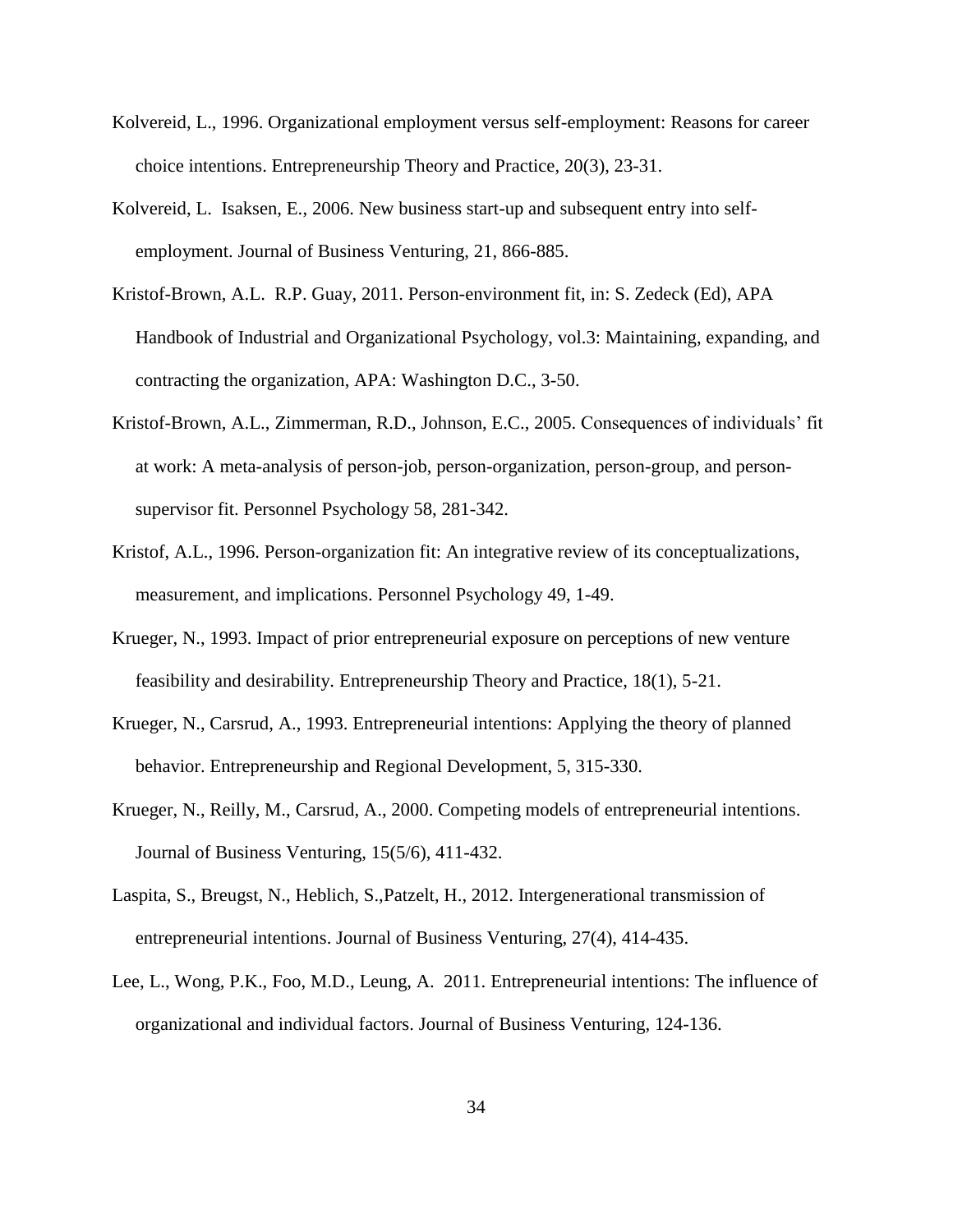- Levenson H., 1973. Multidimensional locus of control in psychiatric patients. Journal of Consulting and Clinical Psychology. 41(3), 397-404.
- Lévesque, M., Shepherd, D., Douglas, E., 2002. Employment or self-employment: A dynamic utility maximizing model. Journal of Business Venturing, 17(3), 189-210.
- Lewin, K., 1951. Formalization and progress in psychology, in: Cartwright, D. (Ed), Field Theory in Social Science, Harper: New York.
- Mannuzza, S., Klein, R.G., Bessler, A., Malloy, P., LaPadula, M., 1993. Adult outcome of hyperactive boys: Education achievement, occupational rank, and psychiatric status. Archives of General Psychiatry, 49, 565-576.
- Mannuzza, S., Klein, R.G., Bessler, A., Malloy, P., Hynes, M.E., 1997. Educational and occupational outcome of hyperactive boys grown up. Journal of the American Academy of Child & Adolescent Psychiatry, 36(9),1222-1227.
- Mannuzza, S., Klein, R. G., Bessler, A., Malloy, P., LaPadula, M., 1998. Adult psychiatric status of hyperactive boys grown up. American Journal of Psychiatry, 155, 493-498.
- Mäntylä, T., Still, J., Gullberg, S., del Missier, F., 2012. Decision making in adults with AD/HD. Journal of Attention Disorders, 16(2), 164-173.
- Markman, G.D., Baron, R.A., 2003. Person-entrepreneurship fit: why some people are more successful as entrepreneurs than others. Human Resource Management Review 13, 281-301.
- Matza, L.S., Brunt, D.L. van, Cates, C., Murray, L.T., 2011. Test-retest reliability of two patientreport measures for use in adults with AD/HD. Journal of Attention Disorders, 15(7), 557- 563.
- Nadeau, K.G., 2005. Career choices and workplace challenges for individuals with AD/HD. Journal of Clinical Psychology: In Session, 61, 549–563.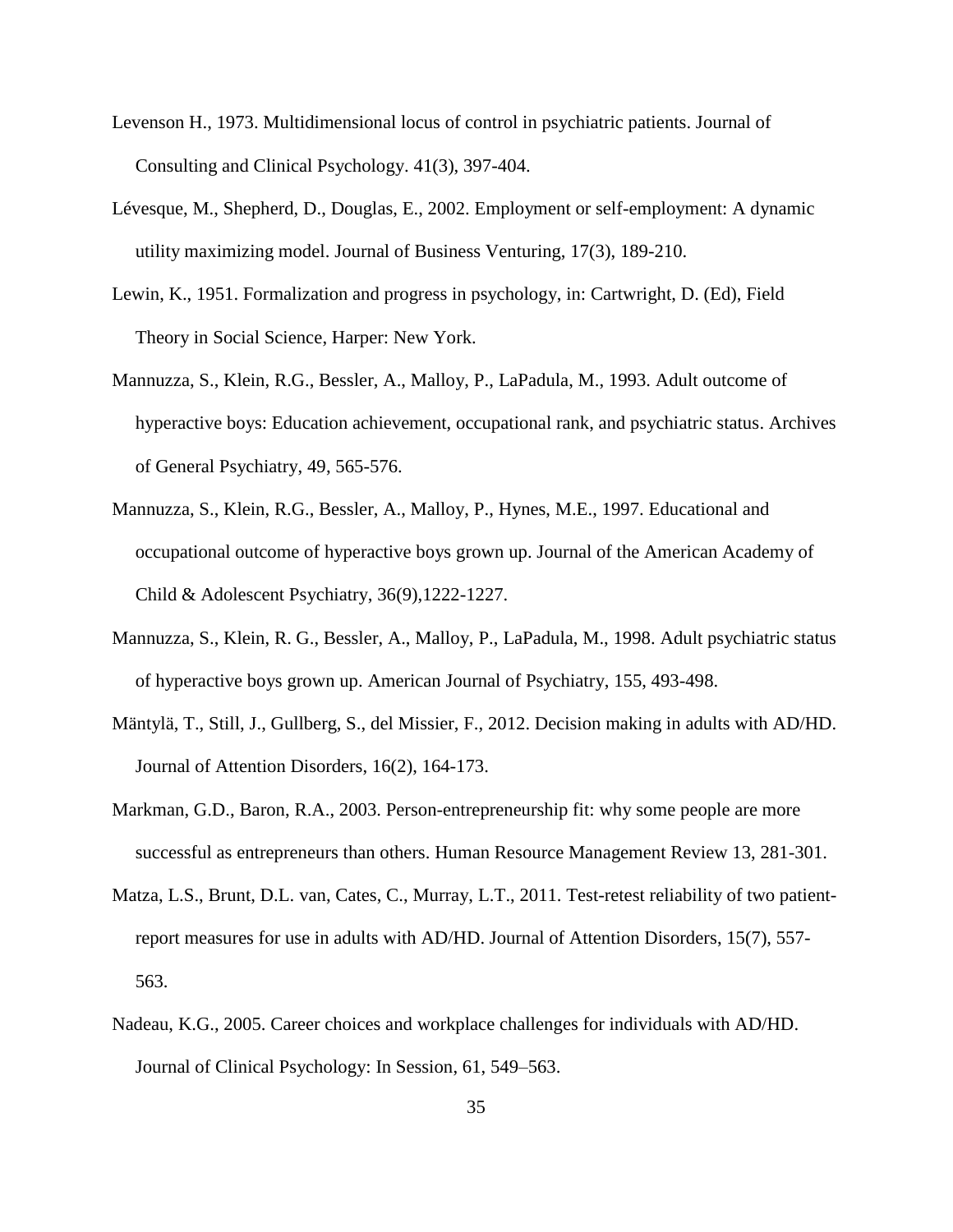- Oh, I-S., Guay, R.P., Kim, K., Harold, C.M., Lee, J-H., Heo, C-G., Shin, K-H., 2013. Fit happens globally: A meta-analytic comparison of the relationships of person-environment fit dimensions with work attitudes and performance across East Asia, Europe, and North America, Personnel Psychology online-first, DOI: 10.1111/peps.12026
- Olazagasti, M.A.R., Klein, R.G., Mannuzza, S., Belsky, E.R., Hutchison, J.A., Lashua-Shriftman, E.C., Castellanos, F.X., 2013. Does childhood Attention-Deficit/Hyperactivity Disorder predict risk-taking and medical illnesses in adulthood? Journal of the American Academy of Child and Adolescent Psychiatry, 52 (2), 153-162.
- Painter, C., Prevatt, F., Welles, T., 2008. Career beliefs and job satisfaction in adults with symptoms of attention-deficit/hyperactivity disorder. Journal of Employment Counseling, 45, 178-188.
- Patton, E., 2009. When diagnosis does not always mean disability: The challenge of employees with Attention Deficit Hyperactivity Disorder (ADHD). Journal of Workplace Behavioral Health, 24, 326-343.
- Podsakoff, P.M., MacKenzie, S.B, Lee, J.Y., Podsakoff, N.P., 2003. Common method biases in behavioral research: A critical review of the literature and recommended remedies. Journal of Applied Psychology, 88(5), 879-903.
- van Praag, C.M., van Witteloostuijn, A., van der Sluis, J., 2013. The higher returns to formal education for entrepreneurs versus employees. Small Business Economics, 40, 375-396.
- Rauch, A., Frese, M., 2007. Let's put the person back into entrepreneurship research: A metaanalysis on the relationship between business owners' personality traits, business creation, and success. European Journal of Work and Organizational Psychology, 16(4), 353-385.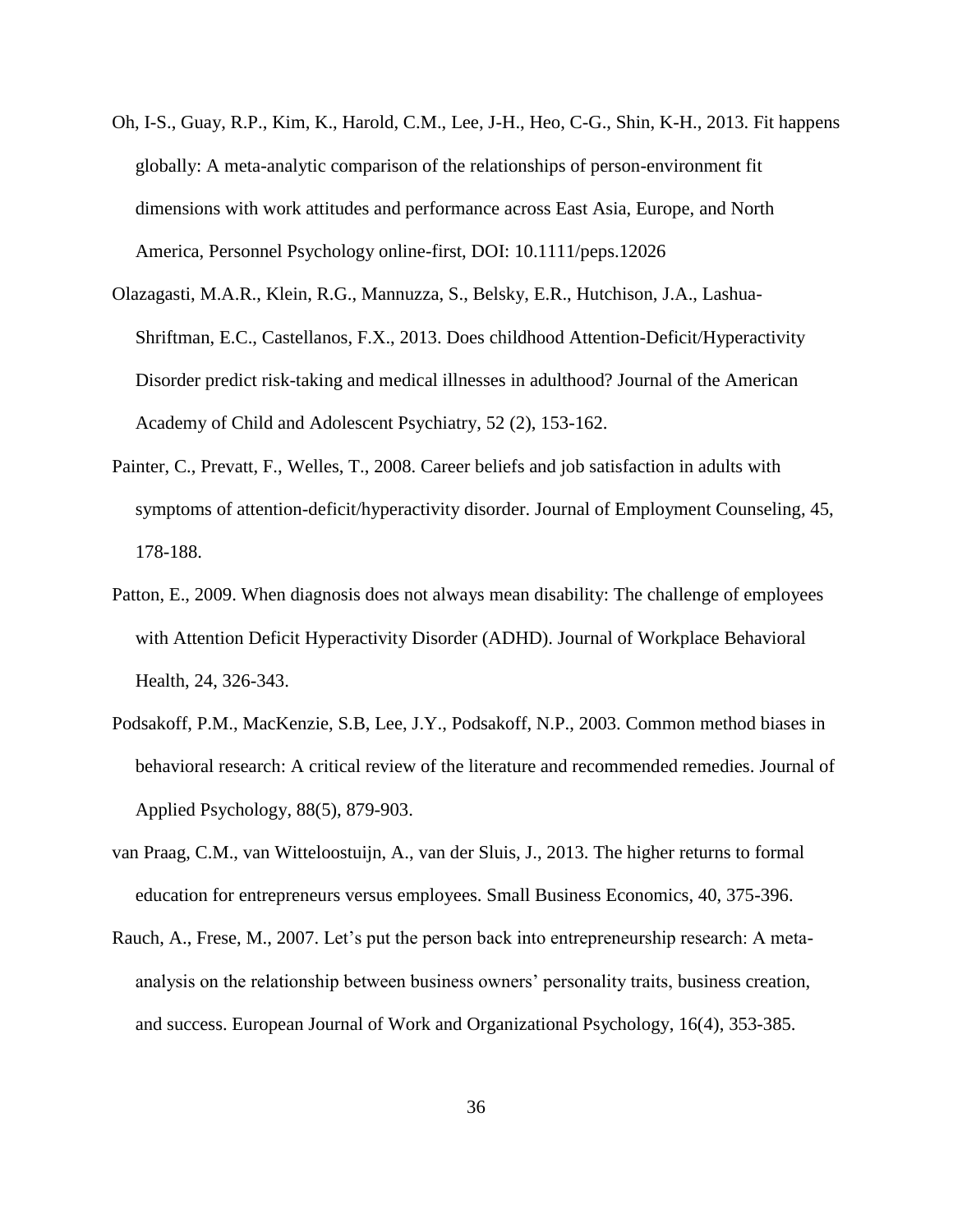- Robinson, P.B., Stimpson, D.V., Huefner, J.C., Hunt, H.K., 1991. An attitude approach to the prediction of entrepreneurship. Entrepreneurship Theory and Practice, 15(4), 13-31.
- Ryb, G.E., Dischinger, P.C., Kufera, J.A., Read, K.M., 2006. Risk perception and impulsivity: Association with risky behaviors and substance abuse disorders. Accident Analysis and Prevention, 38, 567-573.
- Sarasvathy, S.D., 2001. Causation and effectuation: Toward a theoretical shift from economic inevitability to entrepreneurial contingency. Academy of Management Review, 26, 243–263.

Schneider, B, 1987. The people make the place. Personnel Psychology 40, 437-453.

Schumpeter, J., 1934. The Theory of Economic Development. First edition 1911, Cambridge Mass: Harvard University Press.

Schumpeter, J., 1939. Business Cycles, New York/London: McGraw-Hill.

- Shane, S., Kolvereid, L., Westhead, P., 1991. An exploratory examination of the reasons leading to new firm formation across country and gender. Journal of Business Venturing, 6, 431-446.
- Shane, S., Locke, E.A., Collins, C.J., 2003. Entrepreneurial motivation. Human Resource Management Review, 13, 257-279.
- Shapero, A., Sokol, L., 1982. Social dimensions of entrepreneurship. In C.A. Kent, D.L. Sexton, & K.H. Vesper (Eds.), Encyclopedia of Entrepreneurship (pp. 72-87). Englewood Cliffs: Prentice Hall.
- Stewart, W.H., Roth, P.L., 2004. Data quality affects meta-analytic conclusions: A response to Miner and Raju (2004) concerning entrepreneurial risk propensity. Journal of Applied Psychology, 89(1), 14-21.
- Stewart, W.H., Roth, P.L., 2001. Risk propensity differences between entrepreneurs and managers: A meta-analytic review, Journal of Applied Psychology, 86(1), 145-153.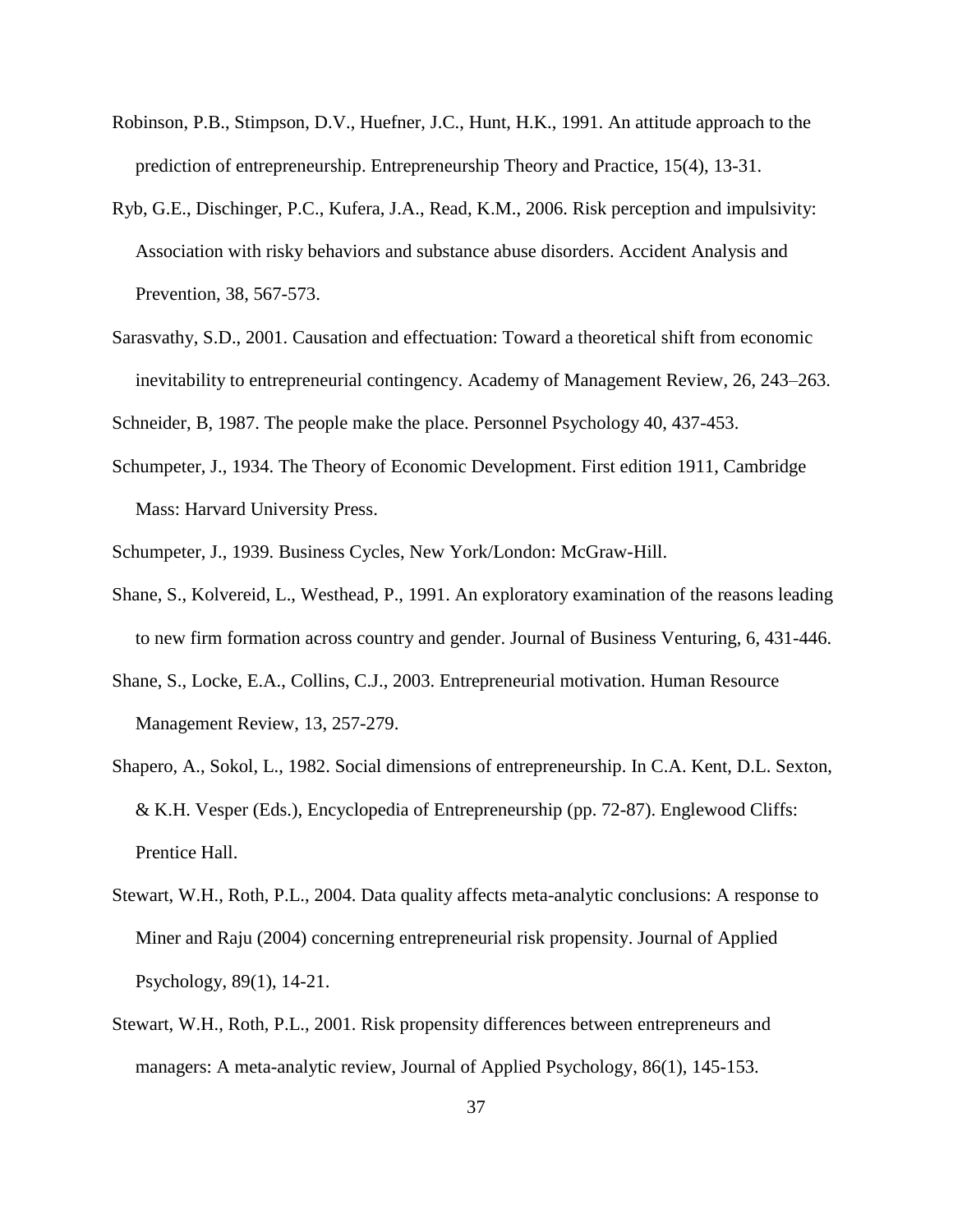- Stewart, W.H., Watson, W.E., Carland, J.C., Carland, J.W., 1998. A proclivity for entrepreneurship: A comparison of entrepreneurs, small business owners, and corporate managers. Journal of Business Venturing, 14, 189-214.
- Taylor, A., Deb, S., Unwin, G., 2011. Scales for the identification of adults with attention deficit hyperactivity disorder (ADHD): A systematic review. Research in Developmental Disabilities, 32, 924-938.
- The Economist, 2012. June 2. In praise of misfits. Why business needs people with Asperger's syndrome, attention-deficit disorder and dyslexia, downloadable: <http://www.economist.com/node/21556230>
- Toplak, M.E., Jain, U., Tannock, R., 2005. Executive and motivational processes in adolescents with Attention-Deficit-Hyperactivity-Disorder (AD/HD). Behavioral and Brain Functions, 1(8), 1-12.
- Troisi, A., McGuire, M., 2002. Darwinian psychiatry and the concept of mental disorder. Neuro Endocrinology Letters, 23(4): 31-38.
- Ward, T.B., 2004. Cognition, creativity, and entrepreneurship. Journal of Business Venturing, 19, 173-188.
- Weiss, L., 1997. ADD and Creativity. Dallas: Taylor Publishing Company.
- Weiss, M., Murray, C., 2003. Assessment and management of attention-deficit hyperactivity disorder in adults. Canadian Medical Association Journal, 168, 715-722.
- Weyandt, L.L, Iwaszuk, W., Fulton, K., Ollerton, M., Beatty, N., Fouts, H., Schepman, S., Greenlaw, C., 2003. The internal restlessness scale: Performance of college students with and without ADHD. Journal of Learning Disabilities, 36(4), 382-389.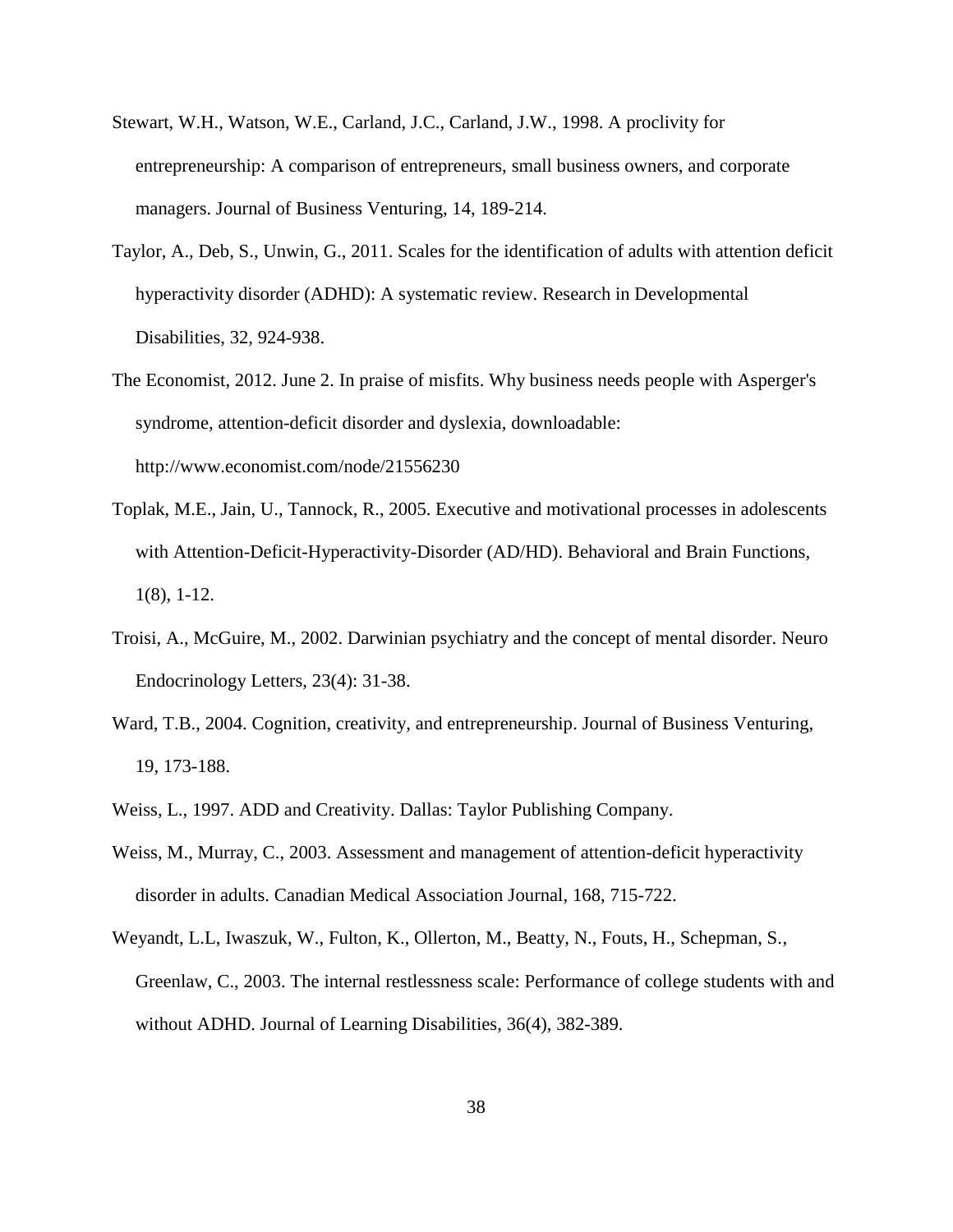- White, H.A., Shah, P., 2011. Creative style and achievement in adults with attentiondeficit/hyperactivity disorder. Personality and Individual Differences, 50, 673-677.
- White, H.A., Shah, P., 2006. Uninhibited imaginations: Creativity in adults with Attention-Deficit/Hyperactivity Disorder. Personality and Individual Differences, 40, 1121-1131.
- Young, S., 2000. AD/HD children grown up: An empirical review. Counseling Psychology Quarterly, 13(2), 190-200.
- Young, S., 2005. Coping strategies used by adults with AD/HD. Personality and Individual Differences, 38, 809-816.
- Zellweger, T., Sieger, P., Halter, F., 2011. Should I stay or should I go? Career choice intentions of students with family business background. Journal of Business Venturing, 26(5), 521-536.
- van der Zwan, P., Hessels, J., van Stel, A., Wennekers, S., 2012. Global Entrepreneurship Monitor 2011, The Netherlands, Zoetermeer: Panteia.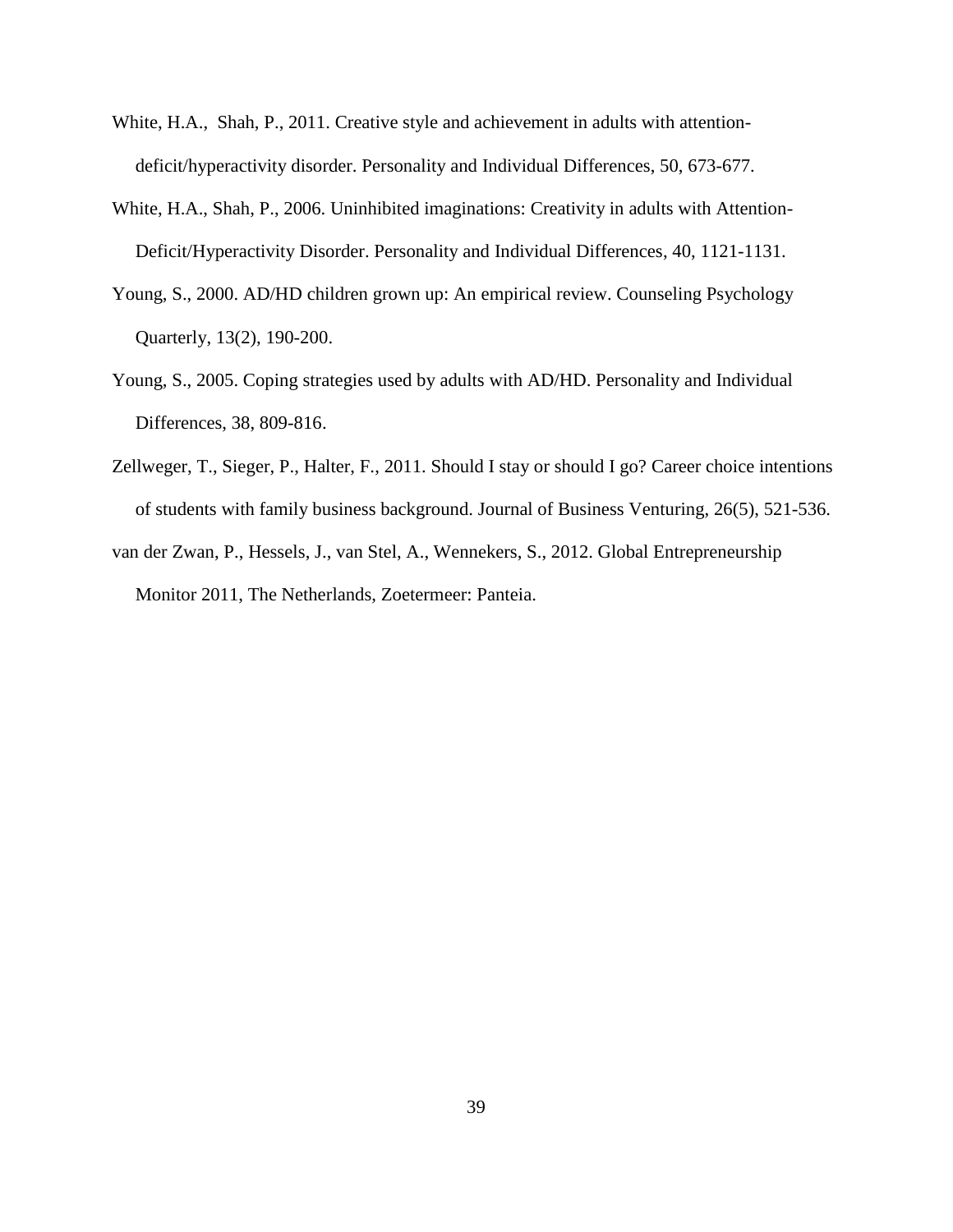## **Table 1: Correlation table**

|                |                               | Mean  | Sd.  | <b>VIF</b> |         |         | 3       |         | 5.      | 6       |         | 8        | 9       | 10      | 11      | 12      | 13      | 14      | 15      | 16      | 17      | 18      |
|----------------|-------------------------------|-------|------|------------|---------|---------|---------|---------|---------|---------|---------|----------|---------|---------|---------|---------|---------|---------|---------|---------|---------|---------|
|                | Entrepreneurial<br>intentions | 0.11  | 0.31 |            |         |         |         |         |         |         |         |          |         |         |         |         |         |         |         |         |         |         |
| $\overline{2}$ | ADHD-like<br>behavior         | 2.57  | 0.60 | 1.18       | 0.06    |         |         |         |         |         |         |          |         |         |         |         |         |         |         |         |         |         |
|                | Independence                  | 4.76  | 1.28 | 1.56       | 0.19    | 0.04    |         |         |         |         |         |          |         |         |         |         |         |         |         |         |         |         |
|                | Innovative drive              | 4.00  | 1.61 | 1.41       | 0.13    | 0.07    | 0.35    |         |         |         |         |          |         |         |         |         |         |         |         |         |         |         |
|                | Risk tolerance                | 5.88  | 2.07 | 1.25       | 0.16    | 0.01    | 0.25    | 0.24    |         |         |         |          |         |         |         |         |         |         |         |         |         |         |
| 6              | Perceived risk                | 6.24  | 2.05 | 1.04       | $-0.11$ | 0.05    | $-0.09$ | $-0.07$ | $-0.05$ |         |         |          |         |         |         |         |         |         |         |         |         |         |
|                | Female                        | 0.55  | 0.50 | 1.17       | $-0.08$ | $-0.10$ | $-0.10$ | $-0.26$ | $-0.08$ | 0.06    |         |          |         |         |         |         |         |         |         |         |         |         |
|                | Age (yrs)                     | 23.19 | 4.95 | 1.66       | 0.08    | $-0.02$ | 0.06    | 0.01    | 0.05    | $-0.04$ | $-0.08$ |          |         |         |         |         |         |         |         |         |         |         |
| 9              | Single                        | 0.93  | 0.26 | 1.50       | $-0.07$ | 0.02    | $-0.03$ | 0.03    | $-0.01$ | 0.05    | 0.01    | $-0.57$  |         |         |         |         |         |         |         |         |         |         |
| 10             | Self-employed<br>parents      | 0.28  | 0.45 | 1.04       | 0.07    | 0.004   | 0.11    | 0.06    | 0.10    | $-0.05$ | 0.02    | $-0.08$  | 0.07    |         |         |         |         |         |         |         |         |         |
|                | Dutch                         | 0.84  | 0.37 | 1.10       | 0.01    | 0.02    | $-0.19$ | $-0.12$ | $-0.07$ | $-0.01$ | $-0.02$ | $-0.02$  | $-0.02$ | $-0.04$ |         |         |         |         |         |         |         |         |
| 12             | Attitude                      | 4.23  | 1.57 | 2.31       | 0.22    | 0.06    | 0.56    | 0.41    | 0.34    | $-0.12$ | $-0.25$ | 0.03     | $-0.01$ | 0.14    | $-0.15$ |         |         |         |         |         |         |         |
| 13             | Social norms                  | 5.48  | 0.98 | 1.43       | 0.07    | $-0.04$ | 0.32    | 0.20    | 0.20    | $-0.07$ | $-0.07$ | $-0.05$  | 0.03    | 0.13    | $-0.08$ | 0.47    |         |         |         |         |         |         |
| 14             | Compliance                    | 5.18  | 1.08 | 1.10       | $-0.06$ | 0.004   | 0.04    | 0.02    | $-0.03$ | 0.04    | 0.11    | $-0.10$  | 0.08    | 0.04    | $-0.05$ | 0.03    | 0.23    |         |         |         |         |         |
| 15             | Ent self-efficacy             | 4.49  | 0.87 | 2.20       | 0.19    | $-0.12$ | 0.45    | 0.46    | 0.40    | $-0.13$ | $-0.26$ | 0.04     | $-0.02$ | 0.13    | $-0.13$ | 0.63    | 0.38    | 0.01    |         |         |         |         |
| 16             | Locus of control              | 3.08  | 0.72 | 1.20       | 0.01    | 0.30    | 0.01    | 0.05    | $-0.13$ | 0.03    | 0.01    | $-0.07$  | 0.02    | $-0.02$ | 0.02    | $-0.02$ | $-0.13$ | 0.05    | $-0.18$ |         |         |         |
| 17             | Study grade                   | 7.29  | 0.70 | 1.11       | $-0.04$ | $-0.18$ | $-0.02$ | 0.02    | $-0.03$ | 0.05    | 0.04    | 0.05     | $-0.03$ | 0.002   | $-0.14$ | $-0.04$ | $-0.02$ | 0.01    | 0.06    | $-0.15$ |         |         |
| 18             | Management                    | 0.19  | 0.39 | 1.11       | 0.02    | $-0.01$ | 0.16    | 0.09    | 0.05    | 0.03    | $-0.12$ | $-0.003$ | 0.01    | 0.05    | $-0.17$ | 0.22    | 0.13    | 0.03    | 0.23    | $-0.03$ | 0.04    |         |
| 19             | Bachelor                      | 0.68  | 0.47 | 1.15       | 0.06    | 0.05    | 0.03    | 0.01    | 0.05    | $-0.06$ | 0.01    | $-0.28$  | 0.08    | 0.03    | 0.07    | 0.04    | 0.05    | $-0.01$ | 0.01    | 0.08    | $-0.17$ | $-0.03$ |

N=10,178; All correlations ≥ 0.02 are significant at 5% significance level; Sd.=standard deviation; VIF=variance inflation factor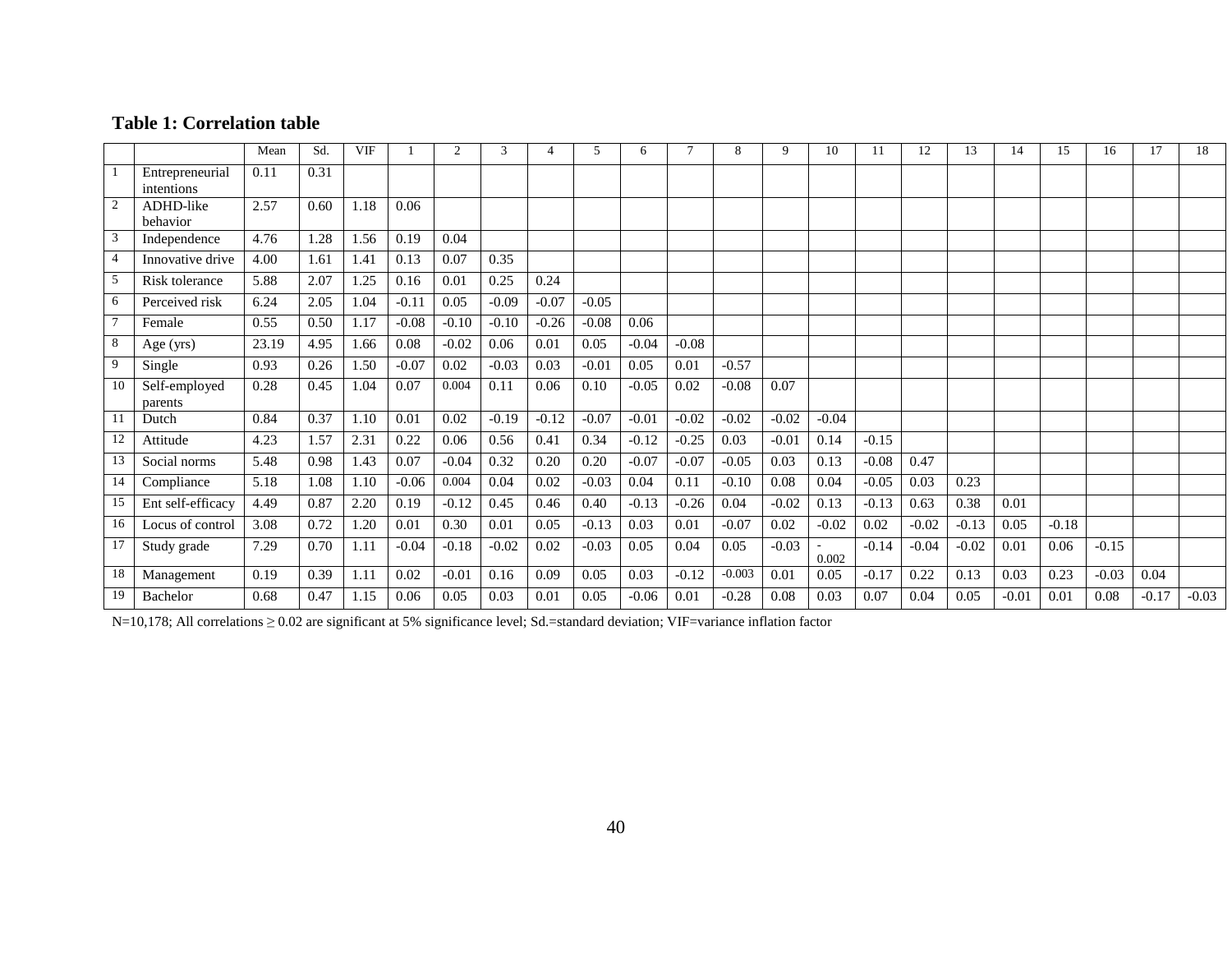|                                | <b>Model 1</b><br>Coeff (SE) | <b>Model 2</b><br>Coeff (SE) |  |  |
|--------------------------------|------------------------------|------------------------------|--|--|
| ADHD-like behavior             |                              | $0.229(0.060)$ ***           |  |  |
| Need for independence          | $0.238(0.037)$ ***           | $0.234(0.037)$ ***           |  |  |
| Innovative drive               | 0.034(0.027)                 | 0.030(0.027)                 |  |  |
| Risk tolerance                 | $0.135(0.021)$ ***           | $0.133(0.021)$ ***           |  |  |
| Perceived risk                 | $-0.126(0.017)$ ***          | $-0.129(0.017)$ ***          |  |  |
| Female                         | $-0.216(0.079)$ **           | $-0.188(0.079)*$             |  |  |
| Age (yrs)                      | $0.022(0.008)$ **            | $0.023(0.008)$ **            |  |  |
| Single                         | $-0.291(0.147)$ *            | $-0.292(0.147)$ *            |  |  |
| Self-employed parents          | $0.186(0.075)*$              | $0.185(0.075)*$              |  |  |
| Nationality (5 dummies)        | Included                     | Included                     |  |  |
| Attitude                       | $0.334(0.038)$ ***           | $0.320(0.038)$ ***           |  |  |
| Social norms                   | $-0.211(0.045)$ ***          | $-0.204(0.045)$ ***          |  |  |
| Compliance                     | $-0.096(0.032)$ **           | $-0.098(0.032)$ **           |  |  |
| Entrepr. self-efficacy         | $0.250(0.061)$ ***           | $0.287(0.062)$ ***           |  |  |
| Locus of control               | $0.129(0.051)$ *             | 0.084(0.052)                 |  |  |
| Study grade                    | $-0.152(0.052)$ **           | $-0.130(0.053)*$             |  |  |
| Study field (14 dummies)       | Included                     | Included                     |  |  |
| Study level (4 dummies)        | Included                     | Included                     |  |  |
| Educ. institution (20 dummies) | Included                     | Included                     |  |  |
|                                |                              |                              |  |  |
| Constant                       | $-3.330(0.758)$ ***          | $-4.061(0.783)$ ***          |  |  |
|                                |                              |                              |  |  |
| N (observations)               | 10,088                       | 10,088                       |  |  |
| Log Likelihood                 | $-2839.75$                   | $-2832.57$                   |  |  |
| Pseudo R <sup>2</sup>          | 0.173                        | 0.174                        |  |  |

| Table 2: Binary logistic regression explaining entrepreneurial intentions |  |  |  |
|---------------------------------------------------------------------------|--|--|--|
|---------------------------------------------------------------------------|--|--|--|

Notes:  $SE =$  robust standard errors; \*\*\*p<0.001; \*\* p<0.01; \* p<0.05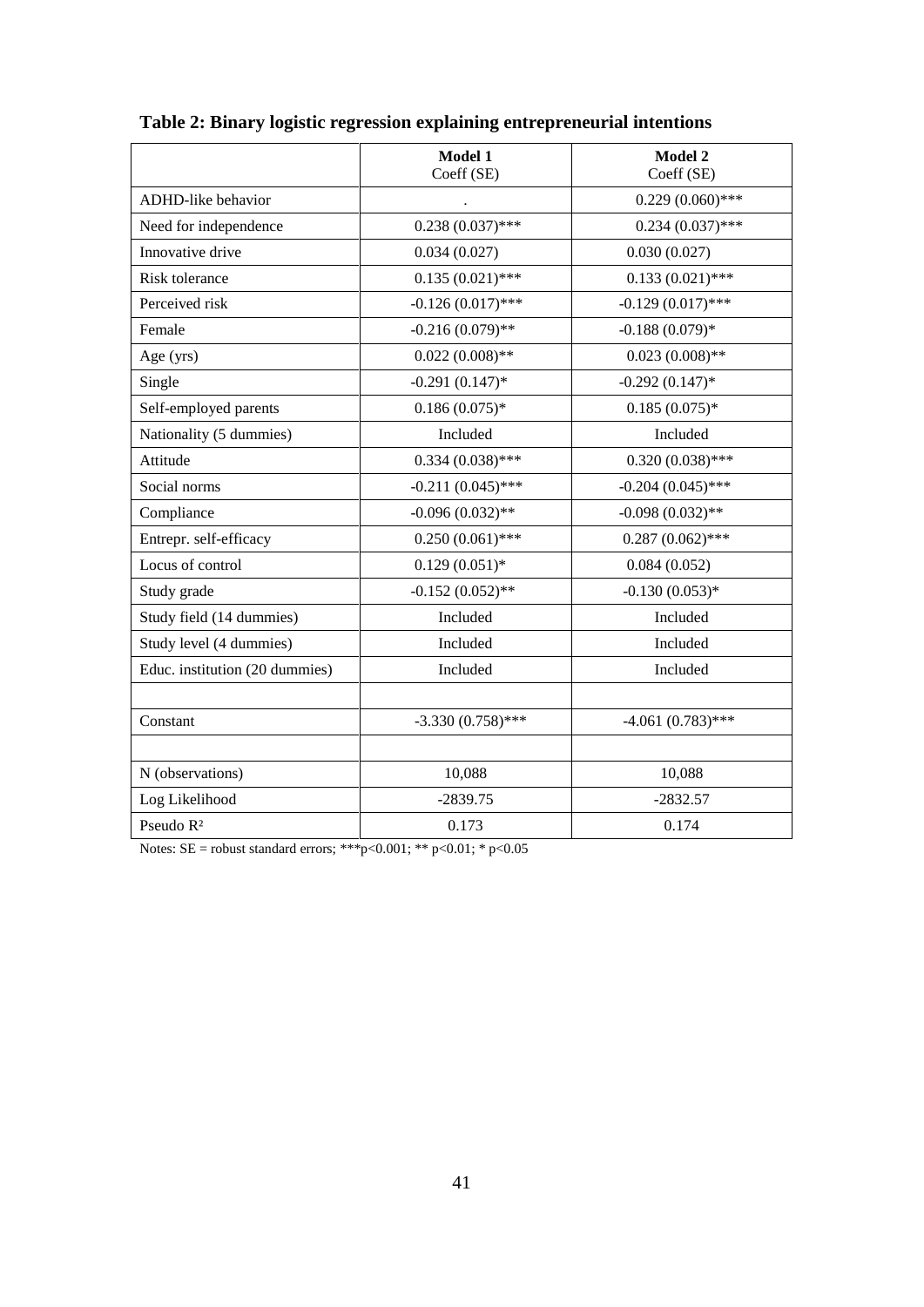## **Table 3: Mediation analyses**

| Dependent variable           | <b>Model 1</b>  | <b>Model 2</b> | Model 3    | Model 4        | Model 5         | Model 6         | Model 7         | <b>Model 8</b>  |
|------------------------------|-----------------|----------------|------------|----------------|-----------------|-----------------|-----------------|-----------------|
|                              | Entrepreneurial | Need for       | Innovative | Risk tolerance | Entrepreneurial | Entrepreneurial | Entrepreneurial | Entrepreneurial |
|                              | intentions      | independence   | drive      |                | intentions      | intentions      | intentions      | intentions      |
| ADHD-like behavior           | $0.260***$      | $0.059***$     | $0.164***$ | $0.185***$     | $0.247***$      | $0.253***$      | $0.244***$      | $0.229***$      |
|                              | (0.060)         | (0.018)        | (0.024)    | (0.033)        | (0.060)         | (0.060)         | (0.060)         | (0.05)          |
| Need for independence        |                 |                |            |                | $0.242***$      |                 |                 | $0.234***$      |
|                              |                 |                |            |                | (0.036)         |                 |                 | (0.037)         |
| Innovative drive             |                 |                |            |                |                 | $0.060*$        |                 | 0.02            |
|                              |                 |                |            |                |                 | (0.027)         |                 | (0.02)          |
| Risk tolerance               |                 |                |            | $\bullet$      |                 |                 | $0.136***$      | $0.133***$      |
|                              |                 |                |            |                |                 |                 | (0.021)         | (0.021)         |
| <b>Controls</b>              | Included        | Included       | Included   | Included       | Included        | Included        | Included        | Included        |
| N observations               | 10,104          | 10,089         | 10,088     | 10,104         | 10,089          | 10,088          | 10,104          | 10,088          |
| Likelihood-ratio test        | p < 0.001       |                |            |                | p < 0.001       | p < 0.001       | p < 0.001       | p < 0.001       |
| F test                       |                 | p < 0.001      | p < 0.001  | p < 0.001      |                 |                 |                 |                 |
| Log Likelihood               | $-2879.08$      |                |            |                | $-2854.60$      | $-2874.67$      | $-2857.11$      | $-2832.57$      |
| Pseudo R <sup>2</sup>        | 0.161           |                |            |                | 0.168           | 0.162           | 0.168           | 0.174           |
| <b>Binary Mediation Test</b> |                 |                |            |                |                 |                 |                 |                 |
| Direct effect                |                 |                |            |                | 0.033           | 0.041           | 0.036           | 0.031           |
|                              |                 |                |            |                | $(0.015)*$      | $(0.016)$ ***   | $(0.016)*$      | $(0.015)*$      |
| Indirect effect              |                 |                |            |                | 0.010           | 0.000           | 0.005           | 0.013           |
|                              |                 |                |            |                | $(0.002)$ ***   | (0.001)         | $(0.001)$ ***   | $(0.003)$ ***   |
| Total effect                 |                 |                |            |                | 0.043           | 0.041           | 0.041           | 0.044           |
|                              |                 |                |            |                | $(0.015)$ ***   | $(0.016)$ ***   | $(0.016)*$      | $(0.015)$ ***   |
| Proportion of total          |                 |                |            |                | 0.055           | 0.038           | 0.094           | 0.159           |
| effect mediated              |                 |                |            |                |                 |                 |                 |                 |

Notes: This table shows coefficients and standard errors in parentheses; The Stata program binary\_mediation was used. Standard errors and significance values for direct and indirect effects in models 5 to 8 are calculated using bootstrapping (500 replications); \*\*\*p<0,001; \*\* p<0.01; \* p<0.05.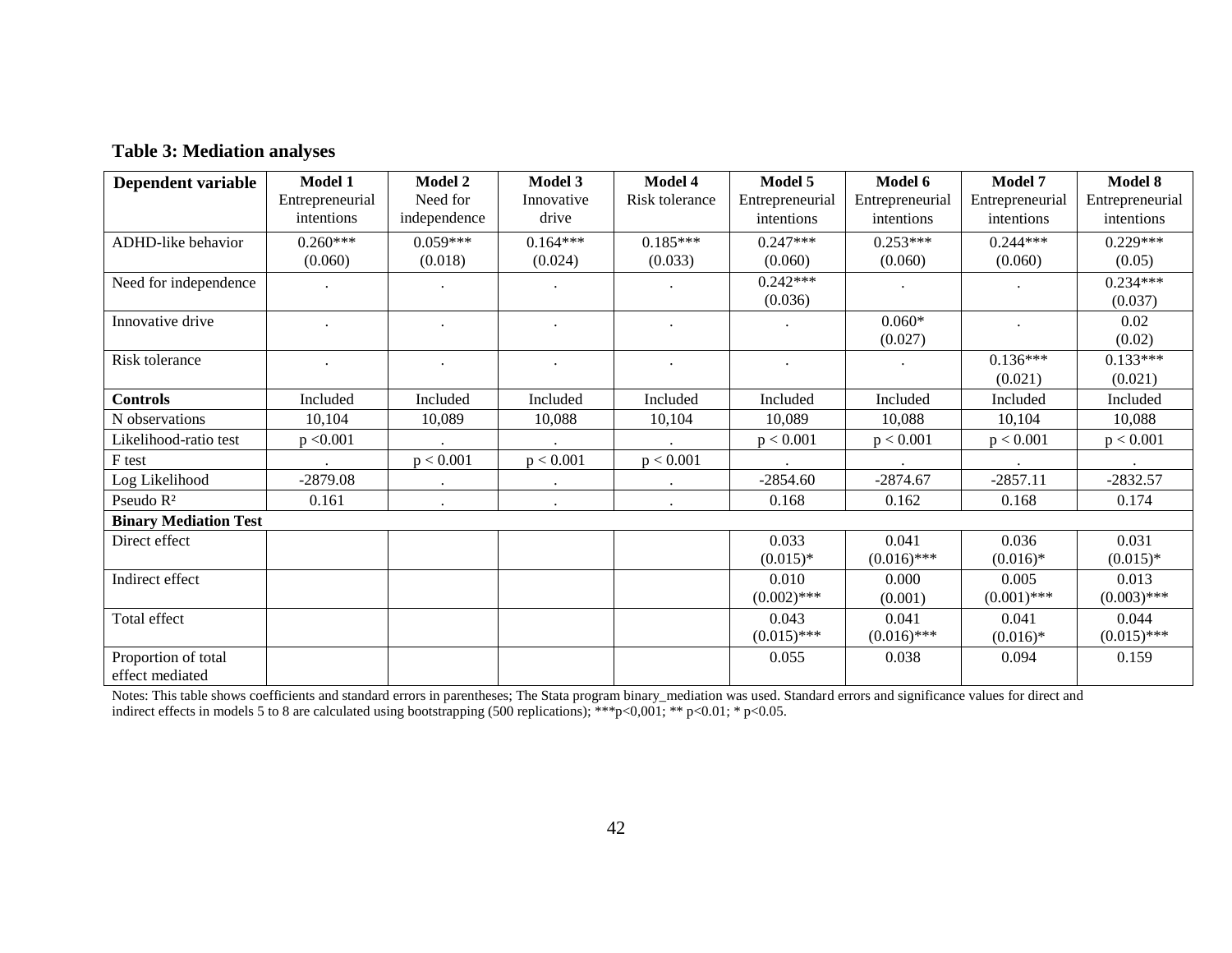| Dependent variable             | Model (a)<br>Entrepreneurial intentions | Model (b)<br>Entrepreneurial intentions |  |
|--------------------------------|-----------------------------------------|-----------------------------------------|--|
| ADHD (binary score)            | $0.309(0.091)$ ***                      |                                         |  |
| Inattentive behavior           |                                         | $0.237(0.055)$ ***                      |  |
| Hyperactive behavior           |                                         | 0.003(0.039)                            |  |
| Need for independence          | $0.236(0.036)$ ***                      | $0.234(0.037)$ ***                      |  |
| Innovative drive               | 0.030(0.027)                            | 0.029(0.027)                            |  |
| Risk tolerance                 | $0.134(0.021)$ ***                      | $0.133(0.021)$ ***                      |  |
| Perceived risk                 | $-0.129(0.017)$ ***                     | $-0.130(0.017)$ ***                     |  |
| Female                         | $-0.196(0.079)*$                        | $-0.174(0.080)*$                        |  |
| Age (yrs)                      | $0.022(0.008)$ **                       | $0.022(0.008)$ **                       |  |
| Single                         | $-0.292(0.147)$ *                       | $-0.291(0.147)$ *                       |  |
| Self-employed parents          | $0.189(0.075)*$                         | $0.187(0.075)*$                         |  |
| Nationality (5 dummies)        | Included                                | Included                                |  |
| Attitude                       | $0.328(0.038)$ ***                      | $0.321(0.038)$ ***                      |  |
| Social norms                   | $-0.204(0.045)$ ***                     | $-0.208(0.045)$ ***                     |  |
| Compliance                     | $-0.098(0.032)$ **                      | $-0.100(0.032)$ **                      |  |
| Entrepreneurial self-efficacy  | $0.267(0.061)$ ***                      | $0.302(0.062)$ ***                      |  |
| Locus of control               | $0.103(0.051)*$                         | 0.075(0.052)                            |  |
| Study grade                    | $-0.140(0.052)$ **                      | $-0.121(0.053)*$                        |  |
| Study field (14 dummies)       | Included                                | Included                                |  |
| Study level (4 dummies)        | Included                                | Included                                |  |
| Educ. institution (20 dummies) | Included                                | Included                                |  |
|                                |                                         |                                         |  |
| Constant                       | $-3.390(0.759)$ ***                     | $-4.161(0.785)$ ***                     |  |
|                                |                                         |                                         |  |
| N (observations)               | 10,088                                  | 10,088                                  |  |
| -2 Log Likelihood              | $-2834.108$                             | $-2830.087$                             |  |
| Pseudo R <sup>2</sup>          | 0.174                                   | 0.175                                   |  |

**Table 4: Robustness tests for entrepreneurial intentions**

Notes: This table shows coefficients and standard errors in parentheses; \*\*\*p<0.001; \*\* p<0.01; \*p<0.0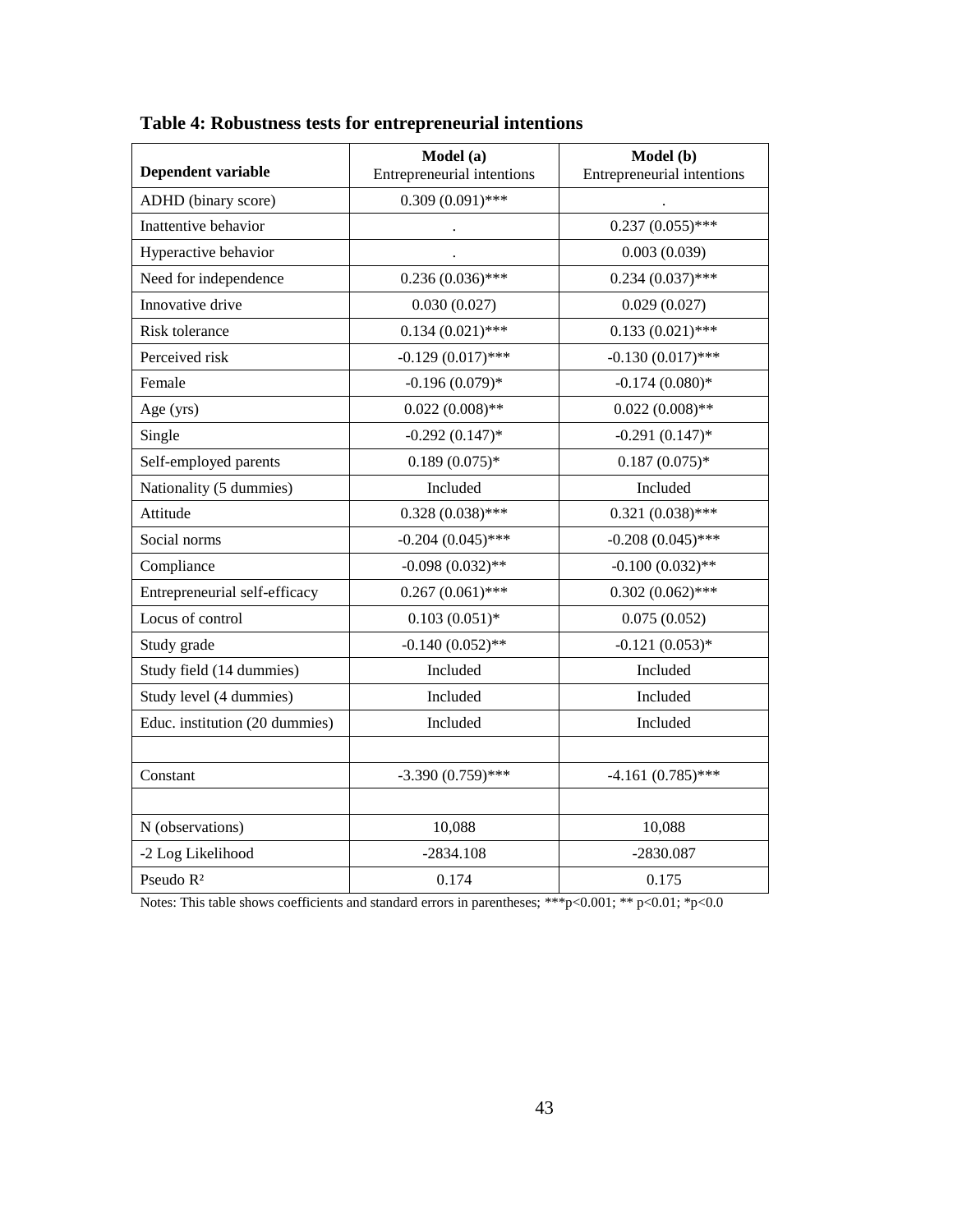| Dependent variable              | Model (a)              | Model (b)                     | Model (c)              | Model (d)              |  |
|---------------------------------|------------------------|-------------------------------|------------------------|------------------------|--|
|                                 | Entrepreneurial status | Entrepreneurial status        | Entrepreneurial status | Entrepreneurial status |  |
| ADHD-like behavior (mean score) | $\bullet$              | $0.246(0.098)*$               |                        |                        |  |
| ADHD (binary score)             |                        |                               | 0.186(0.158)           |                        |  |
| Inattention                     | $\bullet$              |                               | $\bullet$              | $0.222(0.089)$ **      |  |
| Hyperactivity                   |                        |                               |                        | 0.032(0.062)           |  |
| Need for independence           | 0.032(0.058)           | 0.026(0.058)                  | 0.030(0.058)           | 0.026(0.058)           |  |
| Innovative drive                | $-0.021(0.042)$        | $-0.023(0.042)$               | $-0.022(0.042)$        | $-0.022(0.042)$        |  |
| Risk tolerance                  | $0.117(0.034)$ ***     | $0.115(0.035)$ **             | $0.116(0.034)$ **      | $0.115(0.035)$ **      |  |
| Perceived risk                  | $-0.298(0.026)$ ***    | $-0.301(0.026)$ ***           | $-0.300(0.026)$ ***    | $-0.302(0.026)$ ***    |  |
| Female                          | $-0.671(0.140)$ ***    | $-0.638(0.141)$ ***           | $-0.660(0.140)$ ***    | $-0.631(0.141)$ ***    |  |
| Age (yrs)                       | $0.071(0.011)$ ***     | $0.072(0.012)$ ***            | $0.072(0.012)$ ***     | $0.072(0.012)$ ***     |  |
| Single                          | $-0.061(0.237)$        | $-0.057(0.237)$               | $-0.060(0.237)$        | $-0.055(0.237)$        |  |
| Self-employed parents           | $0.395(0.121)$ ***     | $0.396(0.121)$ **             | $0.397(0.121)$ **      | $0.400(0.121)$ **      |  |
| Nationality (5 dummies)         | Included               | Included                      | Included               | Included               |  |
| Attitude                        | $0.463(0.069)$ ***     | 0.449(0.069)                  | $0.460(0.069)$ ***     | $0.449(0.069)$ ***     |  |
| Social norms                    | 0.039(0.076)           | 0.050(0.076)                  | 0.043(0.076)           | 0.049(0.076)           |  |
| Compliance                      | $-0.084(0.049)$        | $-0.084(0.049)$               | $-0.084(0.049)$        | $-0.086(0.049)$        |  |
| Entrepreneurial self-efficacy   | $0.580(0.102)$ ***     | $0.623(0.104)$ ***            | $0.590(0.103)$ ***     | $0.635(0.105)$ ***     |  |
| Locus of control                | $-0.080(0.083)$        | $-0.125(0.085)$               | $-0.093(0.084)$        | $-0.133(0.085)$        |  |
| Study grade                     | $0.0217(0.090)$ **     | $0.241 \overline{(0.090)***}$ | $0.222(0.090)**$       | $0.244(0.090)$ ***     |  |
| Study field (14 dummies)        | Included               | Included                      | Included               | Included               |  |
| Study level (4 dummies)         | Included               | Included                      | Included               | Included               |  |
| Educ. institution (20 dummies)  | Included               | Included                      | Included               | Included               |  |
|                                 |                        |                               |                        |                        |  |
| Constant                        | $-10.628(1.255)$ ***   | $-11.506(1.306)$ ***          | $-10.689(1.256)$ ***   | $-11.546(1.301)$ ***   |  |
|                                 |                        |                               |                        |                        |  |
| N (observations)                | 12,905                 | 12,905                        | 12,905                 | 12,905                 |  |
| -2 Log Likelihood               | $-1230.43$             | $-1227.320$                   | $-1229.764$            | $-1226.862$            |  |
| Pseudo $R^2$                    | 0.269                  | 0.271                         | 0.269                  | 0.271                  |  |

Notes: This table shows coefficients and standard errors in parentheses; \*\*\*p<0.001; \*\* p<0.01; \*p<0.05